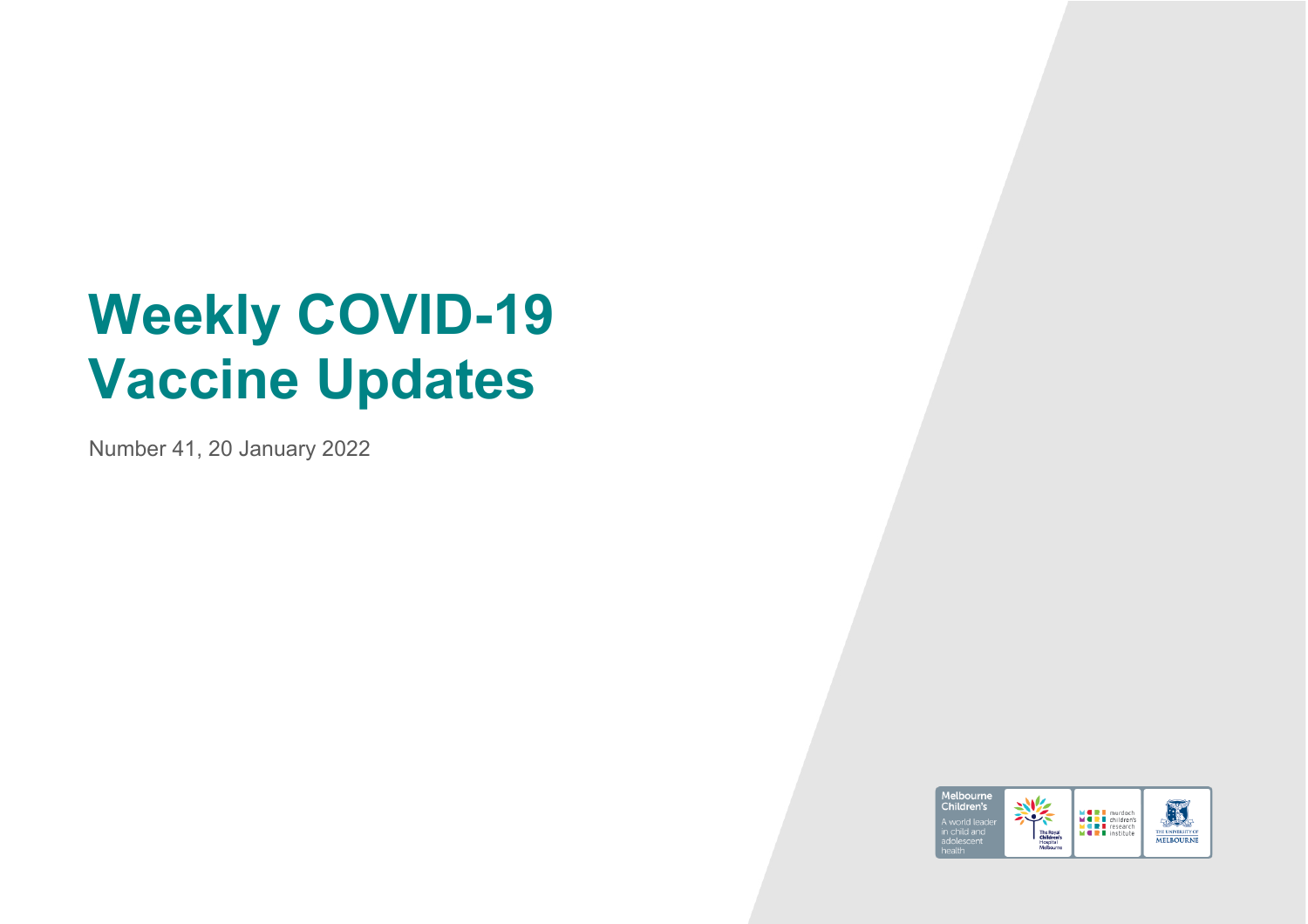# **Table of Contents**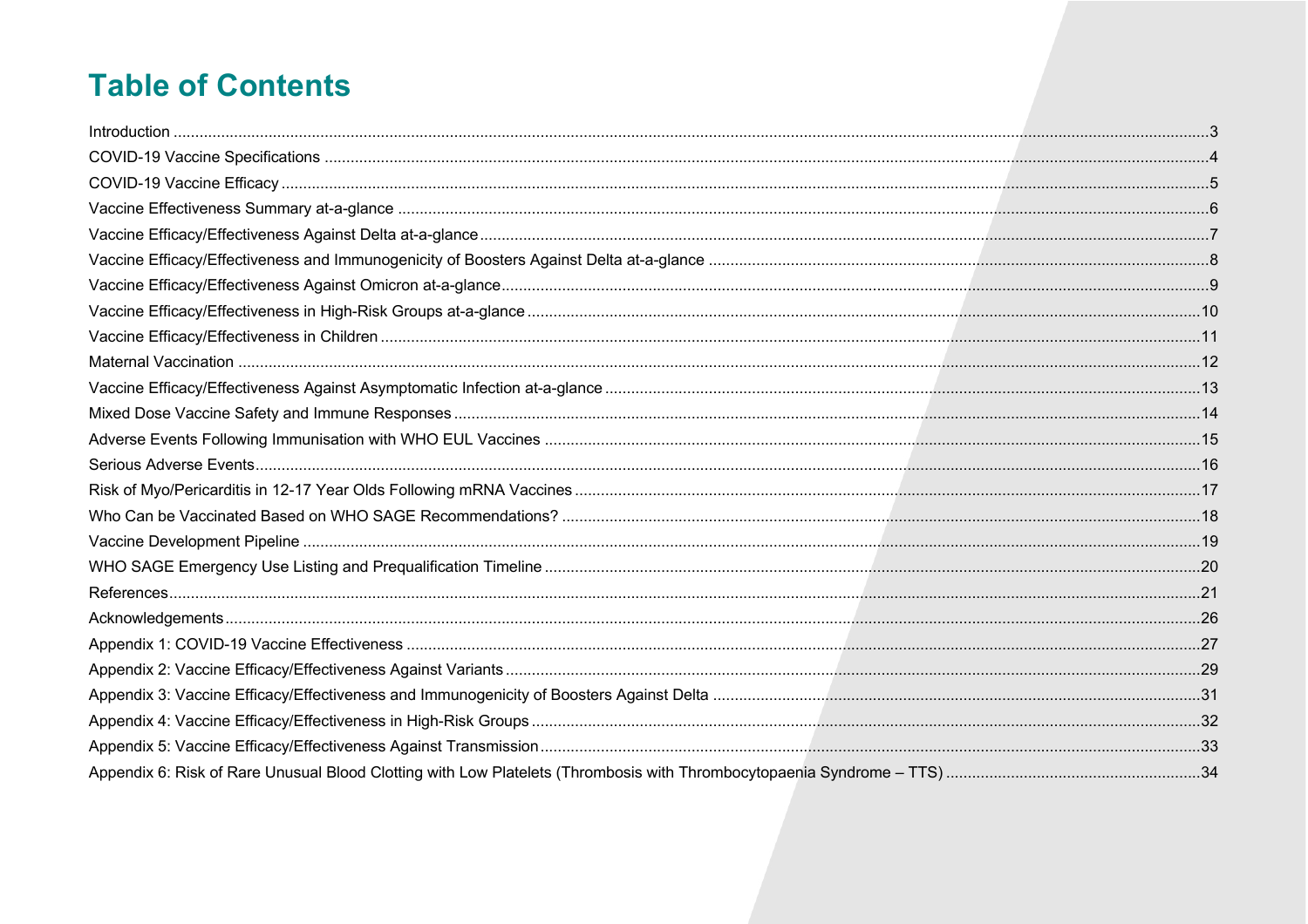# **Introduction**

This document summarises the vaccine efficacy and effectiveness, the vaccine specifications, the vaccine development pipeline and the timeline for World Health Organization (WHO) review of the various COVID-19 vaccines in late phase development. This document is updated weekly.

- Vaccine efficacy refers to the performance of a vaccine in a controlled clinical trial (study) situation
- Vaccine effectiveness refers to the performance of a vaccine in a population under real-world conditions

#### **Key messages**

- COVID-19 vaccine efficacy results from different trials cannot be directly compared against each other. They must be interpreted in the context of study designs (including case definitions, clinical endpoints, access to testing), target populations, and COVID-19 epidemiologic conditions (including circulation of variants of concern)
- All COVID-19 vaccines in late phase development report high vaccine efficacy against severe COVID-19 and favourable safety profiles
- Most vaccines have high effectiveness against infection, including with the Delta variant
- The Pfizer/BioNTech vaccine has been authorised in children aged ≥5 years by the US FDA, EU EMA, Australian TGA and Health Canada; and in those ≥12 years by the UK MHRA and NZ Medsafe, The EMA, MHRA and TGA have authorised the Moderna vaccine in those ≥12 years.
- WHO SAGE recommends that 1) immunocompromised persons should be offered an additional dose of all WHO EUL COVID-19 vaccines as part of an extended primary series; and 2) following the Sinovac and Sinopharm inactivated vaccines, a third dose of the same vaccine or a different vaccine should be offered as part of an extended primary series.<sup>1</sup> ATAGI has recommended that immunocompromised persons in Australia receive a third dose as part of the primary series and booster doses of Pfizer/BioNTech be offered to all irrespective of the primary COVID-19 vaccine given.<sup>2,3</sup> Boosters are recommended for all adults ≥18 years of age in the US and will be offered to all adults in the UK by January 2022.<sup>4,5</sup>
- Mixed vaccine schedules (i.e. delivering different types of vaccine for the first and second dose) are under investigation as these could facilitate better protection against variants of concern and enable vaccination programs to continue if a particular vaccine is unavailable
- Seven intranasal vaccines are in development (6 live-attenuated viruses or virus-vectored vaccines; 1 protein subunit.<sup>6</sup> These may be beneficial in preventing transmission (Page 15)
- A very rare clotting disorder with low platelets (Thrombosis with Thrombocytopaenia Syndrome TTS) has been associated with the AstraZeneca and Johnson & Johnson vaccines.<sup>7–9</sup> The majority of cases fully recover with adequate treatment. The risk following the first dose of AstraZeneca vaccine has been estimated by the EMA as 1 in 100,000 and by the Australian Technical Advisory Group on Immunisation (ATAGI) as 1 in 50,000.10,11 Risk of TTS is much lower following the *second* dose of AstraZeneca vaccine: estimate in the UK is 1 in 1.5 million second doses<sup>12</sup>
- The risk of TTS following the first dose of Johnson & Johnson vaccine has been estimated as 1 in 319,000 in the USA13
- The risk of myocarditis/pericarditis is increased following the second dose of Pfizer/BioNTech and Moderna vaccines, particularly in younger males, occurring in >1 in 20,000 males under 25 years of age.<sup>14</sup> Highest rate in males 16-17 years of age following Pfizer/BioNTech vaccine but no clear difference in risk between Moderna and Pfizer/BioNTech.15 There is a small increase in risk of myocarditis in females <30 and males >50 years of age. Data from Ontario, Canada, and the UK suggest higher rates following Moderna than Pfizer/BioNTech vaccine. ATAGI in Australia continue to review the data.
- Appropriate communication on the benefit-risk profile of COVID-19 vaccines (Page 15) remains crucial to maintain confidence in immunisation programmes and to avoid vaccine hesitancy.

#### **New updates**

Key updates include *(also highlighted in yellow text in the document)*:

- Effectiveness of Pfizer/BioNTech and Moderna boosters against hospitalisation following AstraZeneca, Pfizer/BioNTech and Moderna primary series in the UK:
	- o 2-9 weeks post-booster: 94% (89-97)
	- $\geq$ 10 weeks post-booster: 89% (80-95)
- Effectiveness of Moderna against infection and hospitalisation with Delta and Omicron in USA (Pages 6, 7, 8, 9, 10, 27, 29, 31 and 32):

Infection

- o Single dose:
	- § Delta: 60.2% (42.6-72.3) § Omicron: 20.3% (0.0-39.8)
- Two doses:
	- Delta 14-90 days: 82.8% (69.6-90.3)
	- § Delta 181-270 days: 61.4% (56.8-65.5)
	- § Omicron 14-90 days: 30.4% (5.0-49.0)
	- § Omicron 181-270 days: 0.0% (0.0-1.2)
- o Three doses:
	- § Delta ≤2 months: 95.7% (94.2-96.9)
	- § Delta >2 months: 90.7% (81.4-95.3)
	- § Delta ≥65 years: 97.2% (94.1-98.7)
	- § Omicron ≤2 months: 63.6% (57.4-68.9)
	- § Omicron >2 months: 39.1% (3.8-61.5)
	- § Omicron ≥65 years: 57.1% (14.2-78.6)
- Hospitalisation
	- § Single dose Delta: 68.9% (0.0-99.4)
	- § Two doses Delta: 98.0% (87.2-99.7)
- Effectiveness of AstraZeneca and mRNA vaccines against infection and hospitalisation with Omicron in the UK (updated 13 Jan 2022):
	- o Infection:
		- § AstraZeneca (2-4 weeks): 45-50%
		- § AstraZeneca: No effect beyond 20 weeks
		- § Pfizer/BioNTech or Moderna 2 doses (2-4 weeks): 65-70%
		- § Pfizer/BioNTech or Moderna 2 doses (20 weeks): ~10%
		- § Pfizer/BioNTech or Moderna booster (2-4 weeks): 65-75%
		- § Pfizer/BioNTech or Moderna booster (5-9 weeks): 55-65%
		- § Pfizer/BioNTech or Moderna booster (≥10 weeks): 45-50%
	- o Hospitalisation (pooled analysis of AstraZeneca, Pfizer/BioNTech and Moderna):
	- - § Single dose (≥4 weeks): 58% (37-72)
		- § 2 doses (2-24 weeks): 64% (54-71)
		- § 2 doses (≥25 weeks): 44% (30-54)
		- § 3 doses (2-4 weeks): 92% (89-94)
		- § 3 doses (5-9 weeks): 88% (84-91)
		- 3 doses (≥10 weeks): 83% (78-87)
- Preliminary reports from Israel (data not released) indicate that a fourth dose of Pfizer/BioNTech produces a greater antibody than after the third dose but has very little effect on infection
- The Novavax vaccine has been authorised by the European Medicines Agency and Australian TGA (Page 4)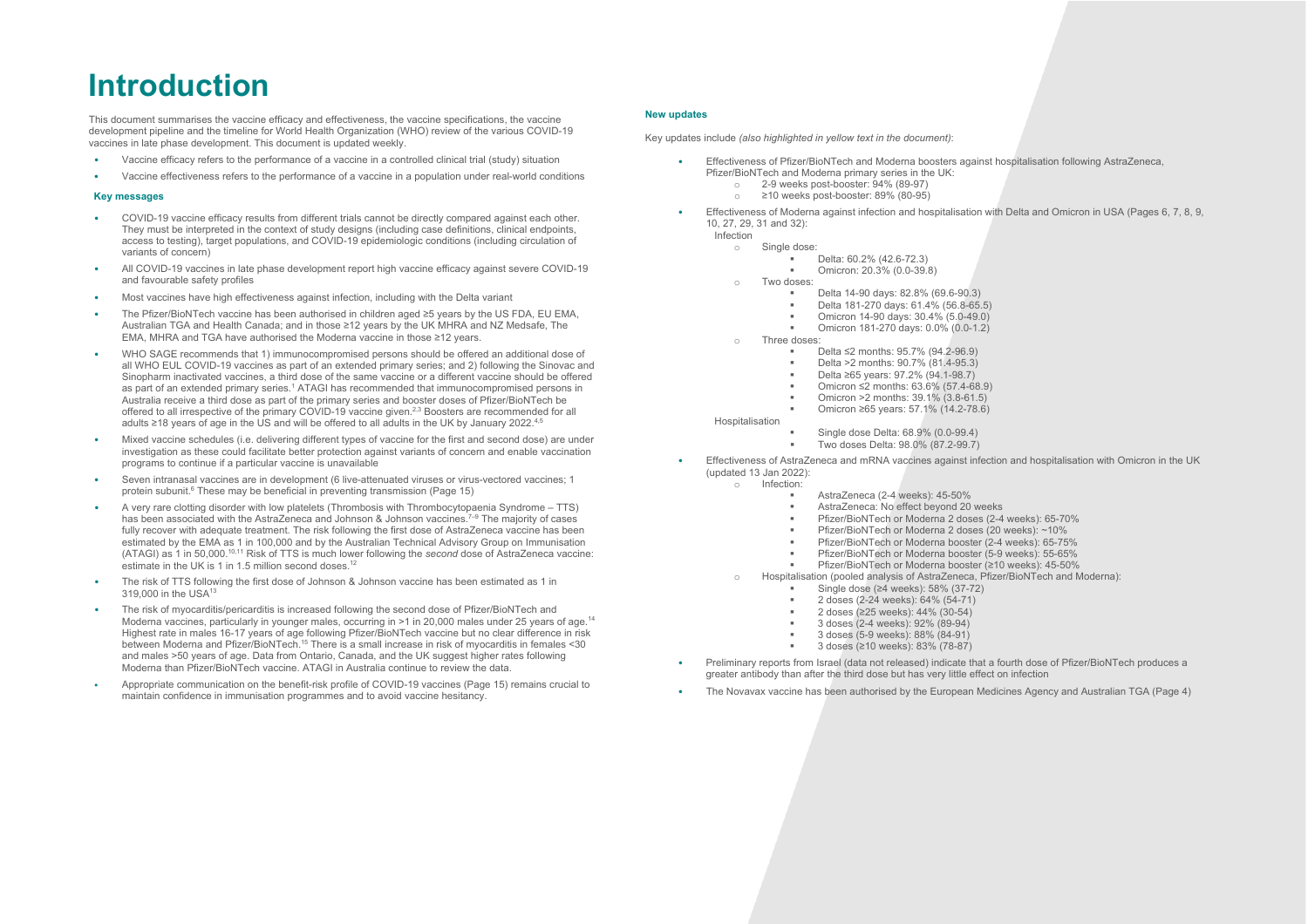# **COVID-19 Vaccine Specifications**

|                                                                        | <b>ASTRAZENECA</b>                                                                                                                                 | <b>GAMALEYA</b>                                                  | <b>JOHNSON &amp;</b><br><b>JOHNSON</b>                            | <b>MODERNA</b>                                                                                                                                     | <b>NOVAVAX</b>                                                | <b>PFIZER/ BIONTECH</b>                                                                                                                            | <b>SINOVAC</b>                             | <b>SINOPHARM</b>                                        | <b>BHARAT BIOTECH</b>                    | <b>CLOVER</b> |
|------------------------------------------------------------------------|----------------------------------------------------------------------------------------------------------------------------------------------------|------------------------------------------------------------------|-------------------------------------------------------------------|----------------------------------------------------------------------------------------------------------------------------------------------------|---------------------------------------------------------------|----------------------------------------------------------------------------------------------------------------------------------------------------|--------------------------------------------|---------------------------------------------------------|------------------------------------------|---------------|
| <b>VACCINE TYPE</b>                                                    | Viral vector<br>(chimpanzee<br>adenovirus ChAdOx1)                                                                                                 | Viral vector<br>(recombinant<br>adenovirus types 5<br>and $26$ ) | Viral vector<br>(recombinant<br>adenovirus type 26)               | mRNA                                                                                                                                               | Protein subunit                                               | mRNA                                                                                                                                               | Inactivated virus                          | Inactivated virus                                       | Inactivated virus                        | Protein       |
| <b>Available Through</b><br><b>COVAX</b>                               |                                                                                                                                                    |                                                                  |                                                                   |                                                                                                                                                    |                                                               | $\blacktriangledown$                                                                                                                               |                                            |                                                         |                                          |               |
| <b>Doses Required</b>                                                  | 88<br>4-12 weeks apart                                                                                                                             | 23 B<br>3 weeks apart                                            | 4<br>2 doses with 2-6<br>month interval also<br>recommended       | 23 ES<br>4 weeks apart*                                                                                                                            | C3 C3<br>3 weeks apart                                        | 44<br>3-4 weeks apart*                                                                                                                             | $\ket{\mathcal{L}}$<br>2-4 weeks apart*    | 23 P<br>3-4 weeks apart*                                | 00<br>3 weeks apart                      | 3 weeks apart |
| <b>Third dose/</b><br>boosters                                         | As part of primary<br>series for those with<br>immunocomp.                                                                                         |                                                                  | car.                                                              | As part of primary<br>series for those with<br>immunocomp.<br>USA: at least 6<br>months after primary<br>series in at-risk<br>groups and ≥65 years | As part of<br>primary series<br>for those with<br>immunocomp. | As part of primary<br>series for those with<br>immunocomp.<br>USA: at least 6<br>months after primary<br>series in at-risk<br>groups and ≥65 years | As part of primary<br>series for ≥60 years | As part of primary<br>series for ≥60 years              |                                          |               |
| <b>Shipping, Storage &amp;</b><br><b>Presentation</b>                  | Normal cold chain<br>requirements (2-8°C);<br>10-dose vials                                                                                        | -18.5°C (liquid form);<br>2-8°C (dry form)                       | Shipped at -20°C;<br>2-8°C for up to 3<br>months;<br>5-dose vials | -25 $^{\circ}$ C to -15 $^{\circ}$ C;<br>10-dose vials                                                                                             | $2-8$ °C;<br>10-dose vials                                    | -80 $^{\circ}$ C to -60 $^{\circ}$ C;<br>2-8°C for up to 1<br>month;<br>6-dose vials                                                               | $2-8$ °C;<br>Single-dose vials             | $2-8$ °C;<br>Single-dose vials/ pre-<br>filled syringes | $2-8$ °C;<br>10-dose or<br>20-dose vials | $2-8$ °C      |
| Approval by a<br><b>Stringent Regulatory</b><br><b>Authority (SRA)</b> | WHO EUL, EMA,<br>TGA, MHRA                                                                                                                         | Under review by<br><b>WHO SAGE</b>                               | <b>WHO EUL, EMA,</b><br>FDA, MHRA                                 | WHO EUL, EMA,<br>FDA, TGA                                                                                                                          | WHO EUL,<br><b>EMA, TGA</b>                                   | WHO EUL, EMA,<br>FDA, TGA, MHRA                                                                                                                    | <b>WHO EUL</b>                             | <b>WHO EUL</b>                                          | <b>WHO EUL</b>                           |               |
| <b>WHO EUL:</b><br>EMA:<br>FDA:<br>TGA:                                | <b>WHO Emergency Use Listing</b><br>European Medicines Agency<br>Food and Drug Administration (US)<br>Therapeutic Goods Administration (Australia) |                                                                  |                                                                   |                                                                                                                                                    |                                                               |                                                                                                                                                    |                                            |                                                         |                                          |               |

MHRA: Medicines and Healthcare Products Regulatory Agency (UK)

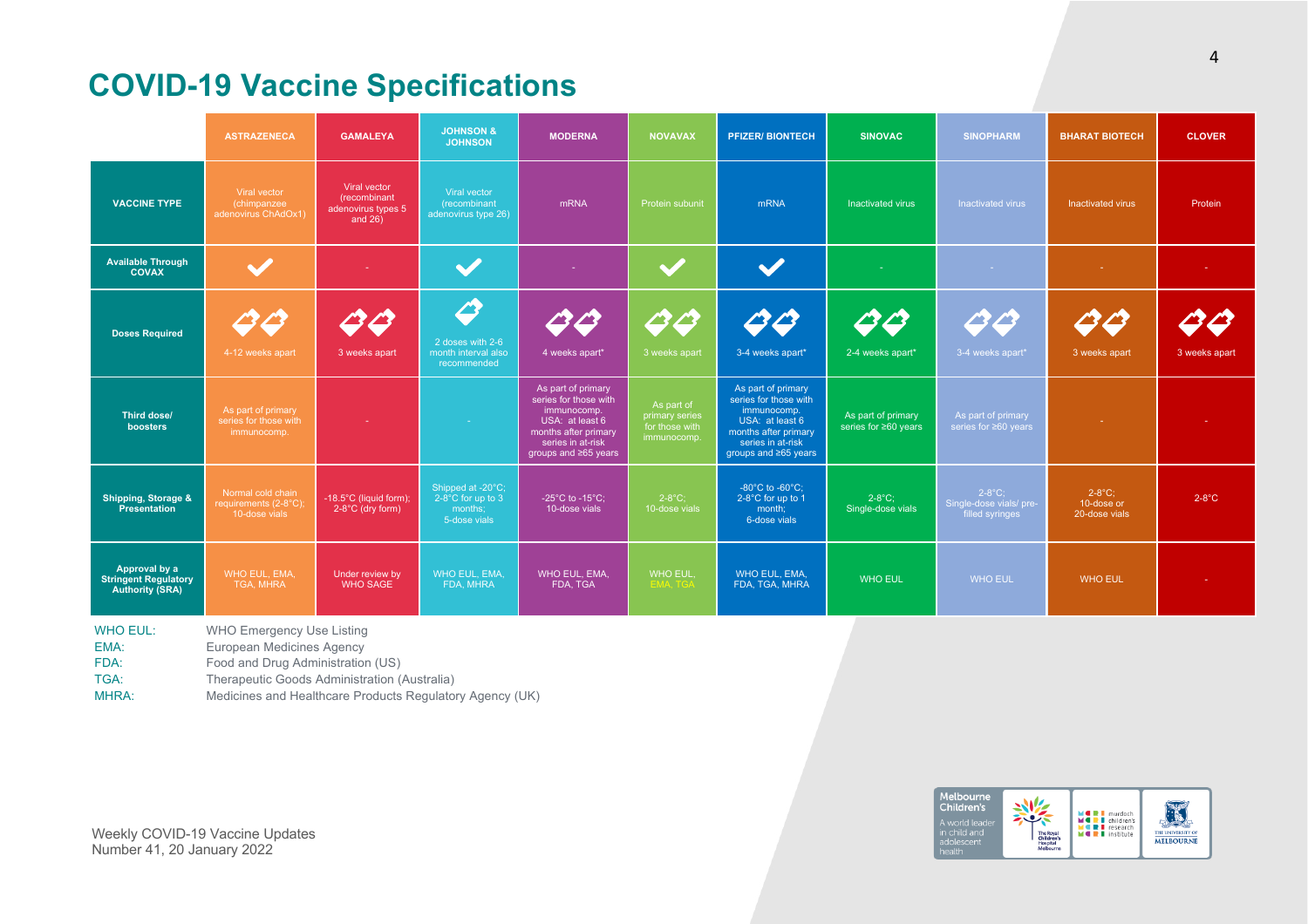# **COVID-19 Vaccine Efficacy**

| <b>VACCINE</b>               | <b>VACCINE EFFICACY</b>                                                                                                                                                                                                                                                                                                         |                                                                                                                                                                                                                           |                                                                                                                                                              |                                                                                                              |  |  |  |
|------------------------------|---------------------------------------------------------------------------------------------------------------------------------------------------------------------------------------------------------------------------------------------------------------------------------------------------------------------------------|---------------------------------------------------------------------------------------------------------------------------------------------------------------------------------------------------------------------------|--------------------------------------------------------------------------------------------------------------------------------------------------------------|--------------------------------------------------------------------------------------------------------------|--|--|--|
|                              | <b>SYMPTOMATIC INFECTION</b>                                                                                                                                                                                                                                                                                                    | <b>MODERATE-SEVERE</b>                                                                                                                                                                                                    | <b>SEVERE</b>                                                                                                                                                | <b>HOSPITALISATION/DEATH</b>                                                                                 |  |  |  |
| <b>AstraZeneca</b>           | UK: 66.7% (57.4-74.0) <sup>16</sup><br>USA, Chile, Peru: 76% <sup>17</sup> (not peer-reviewed)<br>Single dose in UK (22-90 days post-vaccination): 76.0%<br>$(59.3 \text{ to } 85.9)^{16}$<br>Efficacy with different interval between doses in UK:<br>12+ weeks: 82.4% (2.7-91.7)<br><6 weeks: 54.9% (32.7-69.7) <sup>16</sup> |                                                                                                                                                                                                                           | Severe/critical and hospitalisation in USA,<br>Chile, Peru: 100% <sup>17</sup> (not peer-reviewed)<br>UK: 100% (15 cases in the placebo group) <sup>16</sup> | Hospitalisation in UK: 100%<br>(9 cases in placebo group) $16$                                               |  |  |  |
| <b>Bharat Biotech</b>        | India: 77.8% (65.2-86.4) <sup>18</sup>                                                                                                                                                                                                                                                                                          |                                                                                                                                                                                                                           | India: 93.4% (57.1-99.8) <sup>18</sup>                                                                                                                       |                                                                                                              |  |  |  |
| <b>Clover</b>                | Philippines, Colombia, Brazil, South Africa and Belgium:<br>Overall: 67.2% (54.3-76.8): Delta: 78.7% (57.3-90.4) <sup>19</sup>                                                                                                                                                                                                  | Philippines, Colombia, Brazil, South Africa and<br>Belgium: Overall: 83.7% (55.9-95.4); Delta: 81.7%<br>$(35.9 - 96.6)^{19}$                                                                                              |                                                                                                                                                              | Hospitalisation in Philippines, Colombia, Brazil,<br>South Africa and Belgium: 100% (42.7-100) <sup>19</sup> |  |  |  |
| Gamaleya                     | Russia: 91.6% (85.6-95.2) <sup>20</sup><br>Single dose (Sputnik Light) in Argentina: 78.6% <sup>21</sup>                                                                                                                                                                                                                        | Moderate-severe: 100% (20 cases in the placebo<br>$qroup$ <sup>20</sup>                                                                                                                                                   |                                                                                                                                                              |                                                                                                              |  |  |  |
| <b>Johnson &amp; Johnson</b> | USA: 93.2% (91.0-94.8) <sup>22</sup>                                                                                                                                                                                                                                                                                            | Moderate to severe/critical:<br>All sites: 66.1% (55.0-74.8)<br>USA: 72.0% (58.2-81.7)<br>Latin America: 61.0%<br>$(46.9 - 71.8)$<br>South Africa: 64.0%<br>$(41.2 - 78.7)^{23.24}$<br>South Africa: 67-71% <sup>25</sup> | 85.4% (54.2-96.9) <sup>24</sup><br>USA: 98.2% (92.8-99.6) <sup>22</sup>                                                                                      | 100% (5 deaths in placebo group) $^{24}$<br>Death in South Africa: 96% <sup>25</sup>                         |  |  |  |
| <b>Moderna</b>               | USA: 94.1% (89.3-96.8) <sup>26</sup><br>USA: >90% <sup>27</sup><br>Efficacy in USA: 12-17 years:<br>Symptomatic: 92.7% (67.8-99.2)<br>Infection: 69.8% (49.9-82.1)<br>Asymptomatic infection: 59.5% (28.4-77.3) <sup>28</sup>                                                                                                   |                                                                                                                                                                                                                           | USA: 100% (30 cases in placebo group) <sup>26</sup><br>$US: > 95\%^{27}$                                                                                     | USA: 100% (1 death in placebo group) <sup>26</sup>                                                           |  |  |  |
| <b>Novavax</b>               | UK: 89.7% (80.2-94.6) <sup>26</sup><br>US and Mexico: 90.4% (82.9-94.6) <sup>30</sup>                                                                                                                                                                                                                                           | US and Mexico: 100% (87.0-100) <sup>30</sup>                                                                                                                                                                              | У.                                                                                                                                                           | na.                                                                                                          |  |  |  |
| <b>Pfizer/BioNTech</b>       | Argentina, Brazil, Germany, South Africa, Turkey and the<br>USA: 94.6% (89.9-97.3) <sup>31</sup><br>Infection over 6 months: $91.3\%$ (89.0-93.2) <sup>32</sup><br>Single dose: 100%                                                                                                                                            |                                                                                                                                                                                                                           | Argentina, Brazil, Germany, South Africa,<br>Turkey and the USA:<br>88.9% (20.1-99.7) <sup>31</sup><br>Severe disease: 96.7% (80.3-99.9) <sup>32</sup>       |                                                                                                              |  |  |  |
| Sinopharm                    | UAE, Bahrain, Eqypt and Jordan:<br>78.1% (64.9-86.3) <sup>33</sup>                                                                                                                                                                                                                                                              | <b>College</b>                                                                                                                                                                                                            | <b>Carl</b>                                                                                                                                                  | Hospitalisation in UAE, Bahrain, Egypt and<br>Jordan:<br>78.7% (26.0-93.9) <sup>33</sup>                     |  |  |  |
| <b>Sinovac</b>               | Brazil: 50.7% (35.9-62.0)<br>Chile: 67% (65-69)<br>Indonesia: 65% (20-85) <sup>33</sup><br>Turkey: 83.5% (65.4-92.1) <sup>34</sup>                                                                                                                                                                                              | Requiring medical assistance in Brazil: 83.7%<br>$(58.0 - 93.7)$<br>Moderate-severe:<br>100% (56.4-100.0) <sup>35</sup>                                                                                                   |                                                                                                                                                              | Hospitalisation:<br>Brazil: 100% (56-100)<br>Chile: 85% (83-97)<br>Turkey: 100% (20-100) <sup>33</sup>       |  |  |  |
| <b>CanSino Biologics</b>     | Pakistan, Mexico, Argentina, Russia and Chile:<br>57.5% (39.7-70.0) <sup>36</sup>                                                                                                                                                                                                                                               |                                                                                                                                                                                                                           |                                                                                                                                                              |                                                                                                              |  |  |  |

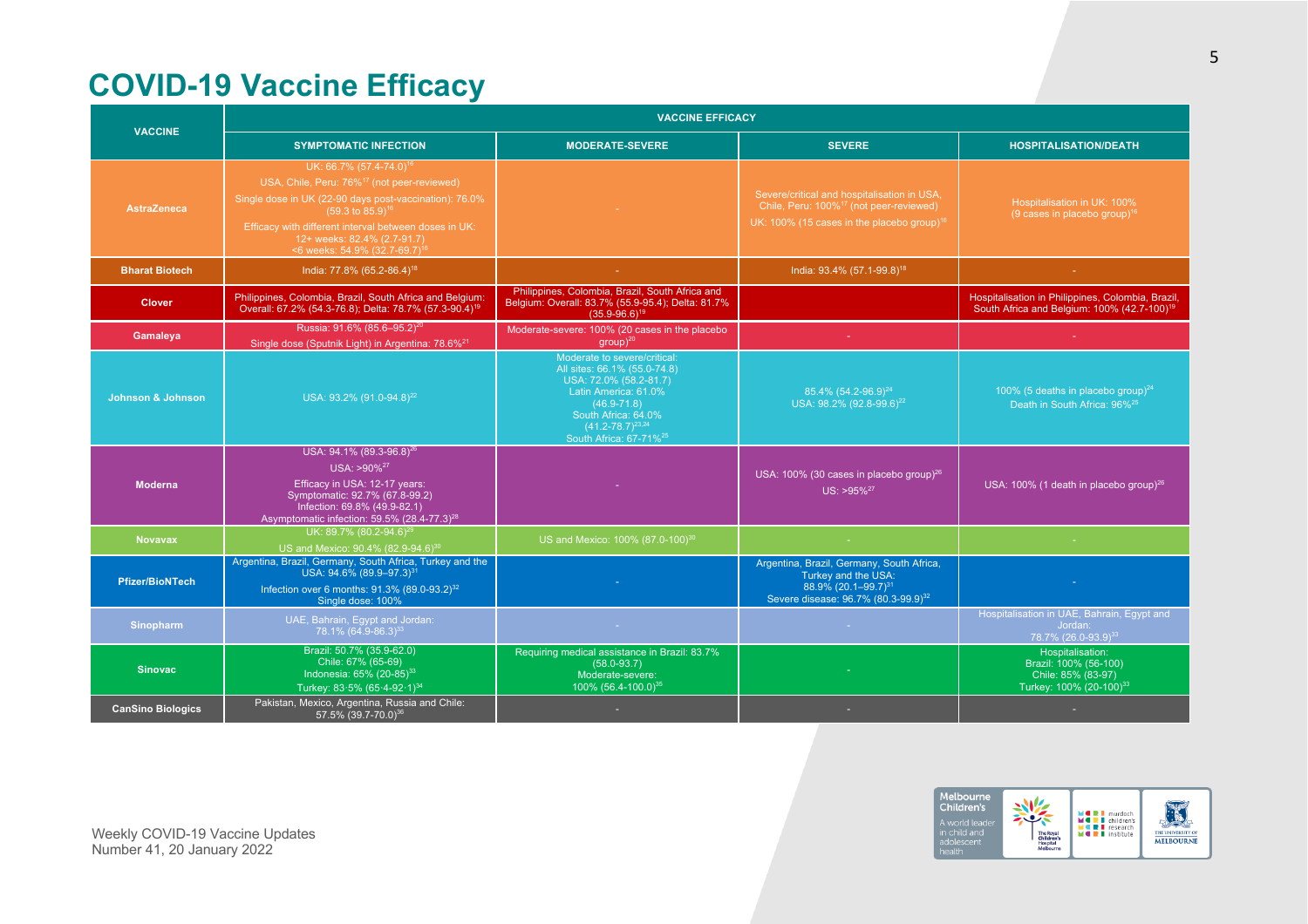# **Vaccine Effectiveness Summary at-a-glance**

Detailed summary available in Appendix 1.

| <b>VACCINE</b>              | <b>ANY INFECTION</b>                                                | <b>SYMPTOMATIC</b><br><b>INFECTION</b>                                                                                     | <b>HOSPITALISATION/ SEVERE</b><br><b>DISEASE</b>                                           | <b>DEATH</b>                   | <b>EFFECTIVENESS 4 to &lt;6</b><br><b>MONTHS</b>                                        | <b>EFFECTIVENESS ≥6</b><br><b>MONTHS</b>                                                                                   |
|-----------------------------|---------------------------------------------------------------------|----------------------------------------------------------------------------------------------------------------------------|--------------------------------------------------------------------------------------------|--------------------------------|-----------------------------------------------------------------------------------------|----------------------------------------------------------------------------------------------------------------------------|
| <b>AstraZeneca</b>          | 45-73% 37-43<br>Single dose 30-67% <sup>37,39,42,44</sup>           | $-39 - 78%$ <sup>40,45-51*</sup><br>Single dose: 38-68%45,51-53<br>Moderate-Severe: 82%;<br>Single dose: 79% <sup>42</sup> | 84-100% 40, 43, 46-48, 51, 54-57<br>Single dose: 49-94%51,52,56,58                         | 90-100%43,46,47,59             | Infection: $45\%$ <sup>49,51</sup><br>Hospitalisation or death:<br>42-64% <sup>51</sup> | Infection: 42% <sup>49</sup>                                                                                               |
| <b>Bharat Biotech</b>       | $\sim$                                                              | 50%60                                                                                                                      | $\sim$ $ \sim$                                                                             | $\sim$                         | $\sim$                                                                                  | <b>Section</b>                                                                                                             |
| Johnson &<br><b>Johnson</b> | 50-88%40,61-64                                                      | 54%40                                                                                                                      | 71-91%25,40,57,62,65                                                                       | na.                            |                                                                                         | Infection: 13% <sup>66</sup><br>Death: <65 years: 73%;<br>≥65 years: $52\%$ <sup>66</sup>                                  |
| <b>Moderna</b>              | 37-92% 40,63,67-71<br>Single dose: 20-72%44,72                      | 82-95%40,47,68,69,73<br>Single dose: 72% <sup>73,74</sup>                                                                  | 92-98%40,47,57,65,67-70,72<br>Single dose: 69-96%44,72                                     | 98%68                          |                                                                                         | Infection: 22-58%66,69<br>Death: <65 years: 82%;<br>≥65 years: $76\%$ <sup>66</sup><br>Hospitalisation and death:<br>56%69 |
| Pfizer/BioNTech             | 55-95%37,38,40,41,52,63,67,71,75-82<br>Single dose: 36-57% 37,39,44 | $-18-97\%$ <sup>40,45-</sup><br>47,49,50,52,73,78,82-84*<br>Single dose: 49-61%45,73,74                                    | $85 -$<br>98%40,46,47,52,56,57,65,67,75,78,80,82,83,85-<br>87<br>Single dose: 85-94% 56,58 | 90-100%46,47,59,75,78,82,85,86 | Infection: 47-65%49,80                                                                  | Infection: 43-64%49,66<br>Death: <65 years: 84%;<br>≥65 years: 70% <sup>66</sup>                                           |
| Sinopharm                   | <b>Contract</b>                                                     | 90%33                                                                                                                      | <b>Contract</b>                                                                            | <b>Contract</b>                | <b>Contract</b>                                                                         | <b>Contract</b>                                                                                                            |
| <b>Sinovac</b>              | 53-60%43,85                                                         | 5946                                                                                                                       | 73-91%43,46,85                                                                             | 74-95%43,46,85                 |                                                                                         |                                                                                                                            |

\* Low/negative values are against the Omicron variant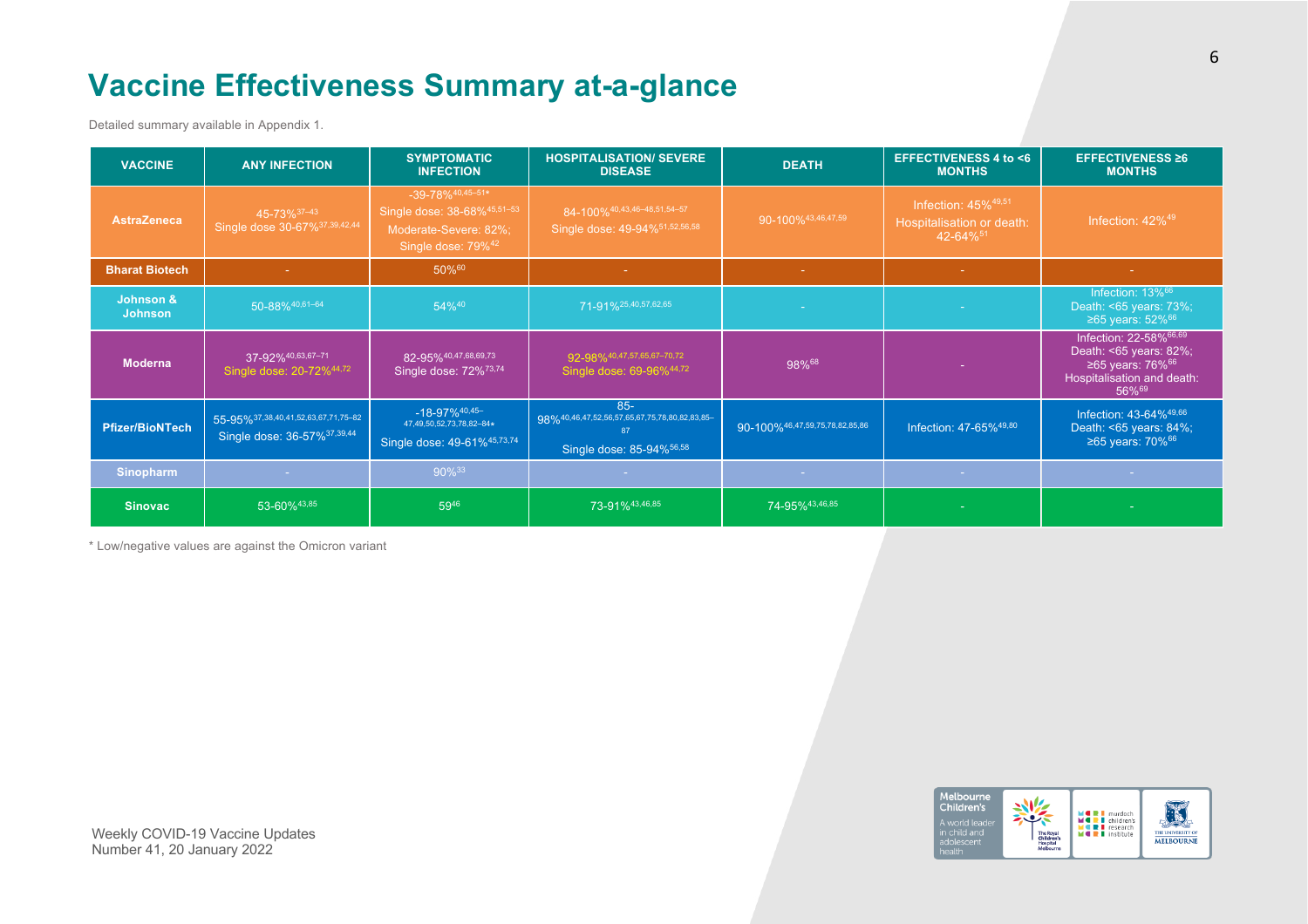# **Vaccine Efficacy/Effectiveness Against Delta at-a-glance**

Detailed summary and vaccine efficacy/effectiveness against other variants available in Appendix 2.

|                                        | <b>VACCINE EFFECTIVENESS UNLESS OTHERWISE STATED</b>                     |                                                                                          |                                                                              |                                                                                      |                                                                                              |  |  |
|----------------------------------------|--------------------------------------------------------------------------|------------------------------------------------------------------------------------------|------------------------------------------------------------------------------|--------------------------------------------------------------------------------------|----------------------------------------------------------------------------------------------|--|--|
| <b>VACCINE</b>                         | <b>ANY INFECTION</b>                                                     | <b>SYMPTOMATIC INFECTION</b>                                                             | <b>HOSPITALISATION AND</b><br><b>DEATH</b>                                   | <b>EFFECTIVENESS 4 to &lt;6</b><br><b>MONTHS</b>                                     | <b>EFFECTIVENESS ≥6</b><br><b>MONTHS</b>                                                     |  |  |
| <b>AstraZeneca</b>                     | 60-67% 37-39,42<br>Single dose 30-67% 37,39,42,44                        | 25-76% <sup>47-51</sup><br>Moderate-Severe: 82%;<br>Single dose: 38-79% <sup>42,51</sup> | $84 - 94\%$ <sup>47,48,51,55,56,59</sup><br>Single dose: 49-88% 44,51,56     | Infection: $45\%$ <sup>49,51</sup><br>Hospitalisation or death:<br>64% <sup>51</sup> | Infection: $42\%^{49}$                                                                       |  |  |
| <b>Bharat Biotech</b>                  | Efficacy: 65% <sup>18</sup>                                              | 50%60                                                                                    |                                                                              |                                                                                      |                                                                                              |  |  |
| <b>Clover</b>                          |                                                                          | Efficacy: 79% 19                                                                         | Efficacy (moderate-severe):<br>Delta: 82% <sup>19</sup>                      | ۰.                                                                                   |                                                                                              |  |  |
| <b>Johnson &amp;</b><br><b>Johnson</b> | 78% <sup>62</sup>                                                        |                                                                                          | 71-85% <sup>25,62</sup>                                                      |                                                                                      | Infection: $13\%$ <sup>66</sup><br>Death: <65 years: 73%;<br>≥65 years: $52\%$ <sup>66</sup> |  |  |
| <b>Moderna</b>                         | 76-88%67,70,71<br>Single dose: 60-72% <sup>44,72</sup>                   | 95% <sup>47</sup>                                                                        | 81-98% <sup>47,67,70,72</sup><br>Single dose: 69-96%44,72                    |                                                                                      | Infection: 22-58%66,69<br>Death: <65 years: 82%;<br>≥65 years: $76\%$ <sup>66</sup><br>56%69 |  |  |
| <b>Pfizer/BioNTech</b>                 | 39-93% 37, 38, 67, 71, 79, 80<br>Single dose: 36-57% <sup>37,39,44</sup> | 56-90% <sup>47,49,50</sup><br>Single dose: 33% <sup>50</sup>                             | 75-100% <sup>47,56,59,67,79,80</sup><br>Single dose: 78-94% <sup>44,56</sup> | Infection: 53-65% <sup>49,80</sup>                                                   | Infection: 43-64%47,49,66<br>Death: <65 years: 84%;<br>≥65 years: $70\%$ <sup>66</sup>       |  |  |

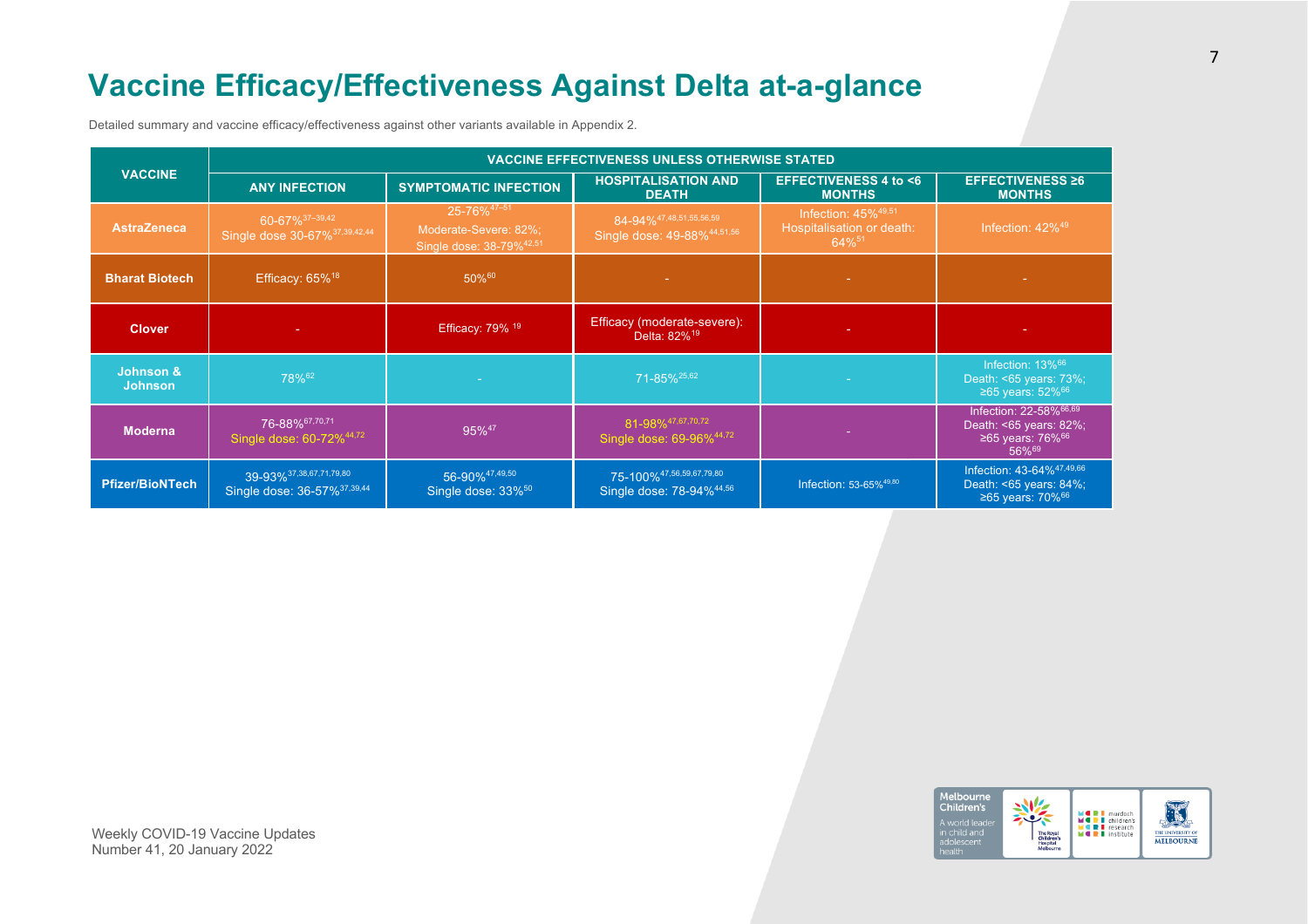# **Vaccine Efficacy/Effectiveness and Immunogenicity of Boosters Against Delta at-a-glance**

Booster refers to an additional dose administered at least 5 months after completion of the primary series. Booster efficacy/effectiveness reported relative to primary series (not unvaccinated) unless otherwise specified. Detailed summary available in Appendix 3.

| <b>VACCINE</b>              | <b>IMMUNOGENICITY</b>                                                                                                | <b>BOOSTER VACCINE EFFECTIVENESS (UNLESS OTHERWISE STATED)</b> |                                                                                                  |                        |              |  |  |
|-----------------------------|----------------------------------------------------------------------------------------------------------------------|----------------------------------------------------------------|--------------------------------------------------------------------------------------------------|------------------------|--------------|--|--|
|                             |                                                                                                                      | <b>ANY INFECTION</b>                                           | <b>SYMPTOMATIC INFECTION</b>                                                                     | <b>HOSPITALISATION</b> | <b>DEATH</b> |  |  |
| Johnson &<br><b>Johnson</b> | Strong antibody<br>response <sup>88</sup>                                                                            |                                                                |                                                                                                  |                        |              |  |  |
| <b>Moderna</b>              | Strong antibody<br>response <sup>88</sup>                                                                            | Effectiveness: 83-96%*71,72                                    |                                                                                                  |                        |              |  |  |
| <b>Pfizer/BioNTech</b>      | Strong antibody<br>response <sup>88</sup>                                                                            | Effectiveness: 81%*71                                          | Efficacy: 84-95%89,90<br>Effectiveness: 89-93%*49,50<br>After AZ primary series:<br>90-94%*49,50 | 93%91                  | 81-90% 91,92 |  |  |
| <b>Sinopharm</b>            | Strong antibody<br>response but stronger<br>with a Sinopharm<br>recombinant protein<br>vaccine booster <sup>93</sup> | $90\%^{33}$                                                    |                                                                                                  |                        |              |  |  |
| <b>Sinovac</b>              | Strong antibody<br>response <sup>94</sup>                                                                            |                                                                | ٠                                                                                                |                        |              |  |  |

\*Relative to unvaccinated

#### Melbourne 鹨 Children's **MORL** murdoch<br> **MORL** children's<br> **MORL** institute The Royal<br>Children's<br>Hospital

THE UNIVERSITY OF **MELBOURNE**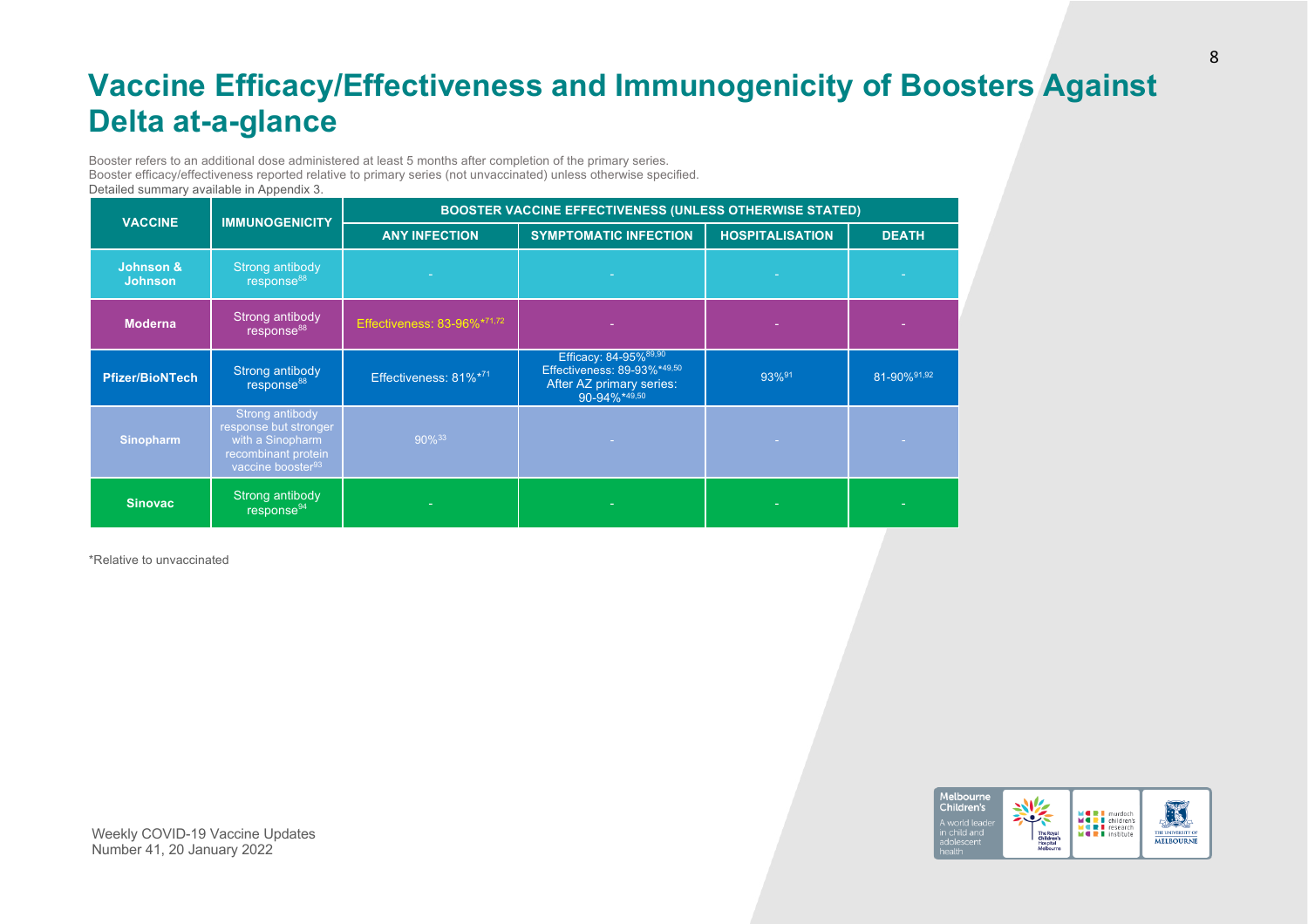# **Vaccine Efficacy/Effectiveness Against Omicron at-a-glance**

Detailed summary available in Appendix 2.

| <b>VACCINE</b>              | VACCINE EFFECTIVENESS (AFTER 2 DOSES) UNLESS OTHERWISE STATED                           |                                                                                                                                           |                                                     |  |  |
|-----------------------------|-----------------------------------------------------------------------------------------|-------------------------------------------------------------------------------------------------------------------------------------------|-----------------------------------------------------|--|--|
|                             | <b>ANY INFECTION</b>                                                                    | <b>SYMPTOMATIC INFECTION</b>                                                                                                              | <b>HOSPITALISATION AND DEATH</b>                    |  |  |
| <b>AstraZeneca</b>          |                                                                                         | No protective effect beyond 15 weeks <sup>49</sup><br>$-39\%$ <sup>50</sup>                                                               |                                                     |  |  |
| Johnson &<br><b>Johnson</b> | Strong antibody response <sup>88</sup>                                                  |                                                                                                                                           | Booster: Hospitalisation: 85% (54-95) <sup>95</sup> |  |  |
| <b>Moderna</b>              | 30-37% <sup>71,72</sup><br>Single dose: 20% <sup>72</sup><br>Booster: 64% <sup>72</sup> |                                                                                                                                           |                                                     |  |  |
| <b>Pfizer/BioNTech</b>      | 55% <sup>71</sup><br>Booster: 55% <sup>71</sup>                                         | $-18 - 88\%$ <sup>49,50,96</sup><br>≥15 weeks: 34-37% <sup>49</sup><br>Booster: 54-76% <sup>49,50</sup><br>Single dose: 34% <sup>49</sup> | Hospitalisation: 70% <sup>96</sup>                  |  |  |

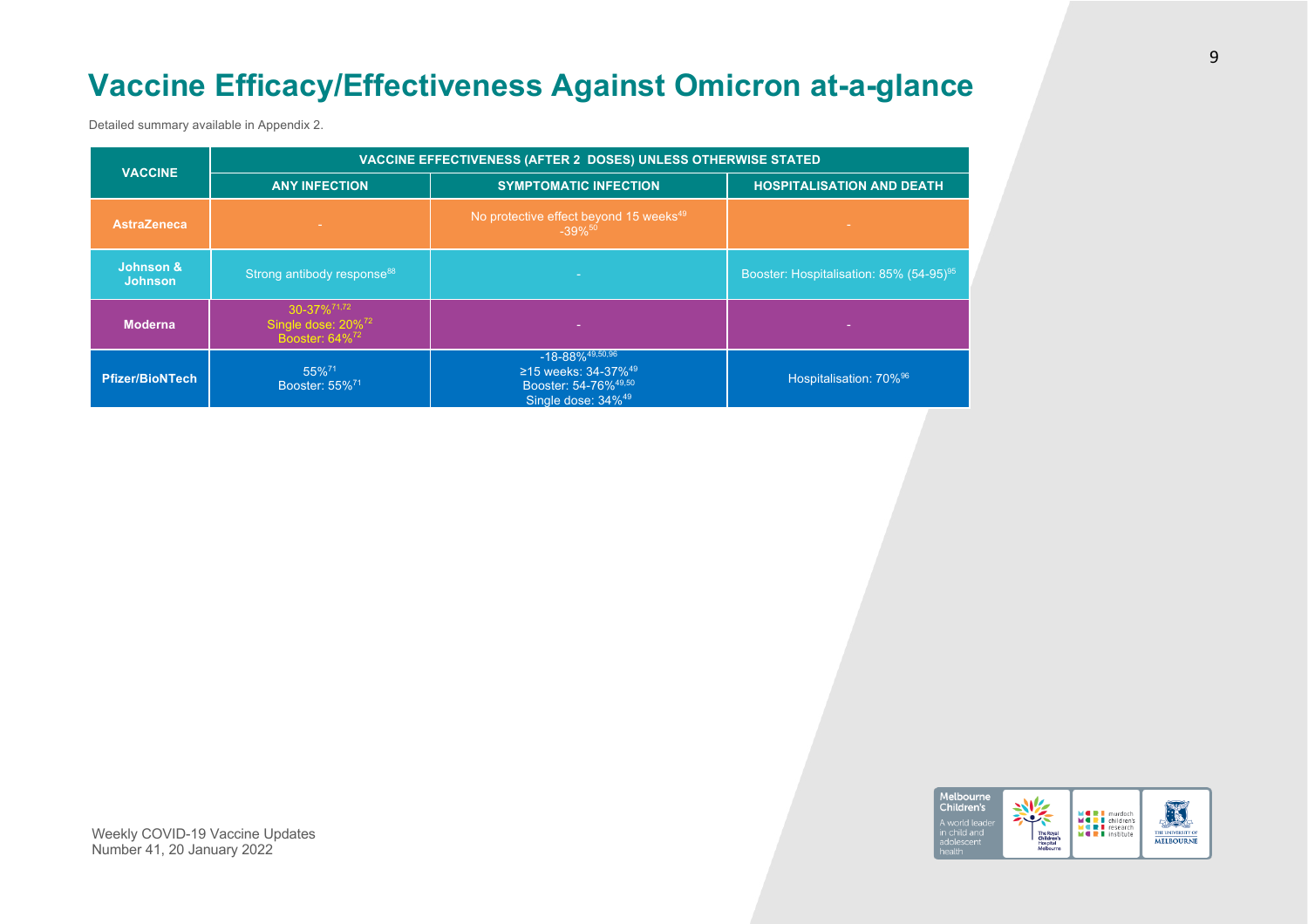# **Vaccine Efficacy/Effectiveness in High-Risk Groups at-a-glance**

Detailed summary available in Appendix 4.

| <b>VACCINE</b>              | <b>VACCINE EFFICACY/EFFECTIVENESS</b>                     |                                                                 |                                                                                                                                                                                                                                                                                                              |                                                                                                                                                                                                                                                                                                                                                                                                                             |  |  |
|-----------------------------|-----------------------------------------------------------|-----------------------------------------------------------------|--------------------------------------------------------------------------------------------------------------------------------------------------------------------------------------------------------------------------------------------------------------------------------------------------------------|-----------------------------------------------------------------------------------------------------------------------------------------------------------------------------------------------------------------------------------------------------------------------------------------------------------------------------------------------------------------------------------------------------------------------------|--|--|
|                             | <b>DIABETES</b>                                           | <b>OBESITY</b>                                                  | AT RISK FOR SEVERE COVID-19                                                                                                                                                                                                                                                                                  | <b>ELDERLY*</b>                                                                                                                                                                                                                                                                                                                                                                                                             |  |  |
| <b>AstraZeneca</b>          |                                                           |                                                                 | Efficacy against symptomatic infection: 76% <sup>17</sup><br>Effectiveness of single dose against:<br>Symptomatic infection: 60%45<br><b>Effectiveness against:</b><br>Symptomatic infection: 80%45<br>Hospitalisation: 63% <sup>54</sup>                                                                    | Efficacy against infection: 85% <sup>17</sup><br>Effectiveness of single dose against:<br>Symptomatic infection: 53-61%45,52<br>Hospitalisation: 80%97<br>Death: 83% <sup>74</sup><br><b>Effectiveness against:</b><br>Symptomatic infection: 39-81%43,45,47,48,98<br>Hospitalisation: 37-94%43,48,98,99<br>Death: 65-94% 43,59,74                                                                                          |  |  |
| <b>Bharat Biotech</b>       |                                                           | ÷                                                               | Efficacy against infection: 66% <sup>18</sup>                                                                                                                                                                                                                                                                | Efficacy against symptomatic infection: 68% <sup>18</sup>                                                                                                                                                                                                                                                                                                                                                                   |  |  |
| Gamaleya                    |                                                           |                                                                 |                                                                                                                                                                                                                                                                                                              | Symptomatic infection: 92% <sup>20</sup>                                                                                                                                                                                                                                                                                                                                                                                    |  |  |
| Johnson &<br><b>Johnson</b> | Efficacy: $23\%^{23}$                                     | Efficacy: $66\%^{23}$                                           | Efficacy: 59% <sup>23</sup>                                                                                                                                                                                                                                                                                  | Efficacy 66% <sup>23</sup>                                                                                                                                                                                                                                                                                                                                                                                                  |  |  |
| <b>Moderna</b>              |                                                           |                                                                 | Efficacy against symptomatic infection: 84-91% <sup>26</sup><br>Effectiveness against hospitalisation: 84% (80-87) <sup>57</sup>                                                                                                                                                                             | Efficacy against symptomatic infection: 86% <sup>26</sup><br>Effectiveness against infection: pre-Omicron: 75-97% <sup>68,70,72</sup> ;<br>Omicron: 57% <sup>72</sup>                                                                                                                                                                                                                                                       |  |  |
| <b>Novavax</b>              |                                                           |                                                                 | Efficacy against infection: 91% <sup>30</sup>                                                                                                                                                                                                                                                                |                                                                                                                                                                                                                                                                                                                                                                                                                             |  |  |
| <b>Pfizer/BioNTech</b>      | <b>Effectiveness against</b><br>infection:<br>82%81 89%86 | <b>Effectiveness against</b><br>infection: $90\%$ <sup>86</sup> | Efficacy against symptomatic infection: 95% <sup>31</sup><br>Effectiveness of single dose against symptomatic<br>infection: $56\%$ <sup>45</sup><br><b>Effectiveness against:</b><br>Infection: 71-90% <sup>75,86</sup><br>Symptomatic infection: 89% <sup>45</sup><br>Hospitalisation: 72-81% <sup>75</sup> | Efficacy against symptomatic infection: 95-100% <sup>31,32</sup><br>Effectiveness of single dose against:<br>Infection: 76% <sup>52</sup><br>Symptomatic infection: 40-56%45,73<br>Hospitalisation: 71-81%97,99<br>Death: 77% <sup>74</sup><br><b>Effectiveness against:</b><br>Infection: 70-89%75,81,86,100<br>Smptomatic infection: 61-93%45,47,73,98<br>Hospitalisation: 43-93%98-100<br>Death: 87-98% <sup>59,74</sup> |  |  |
| <b>Sinopharm</b>            | $\sim$                                                    | 81%33                                                           |                                                                                                                                                                                                                                                                                                              | Effectiveness against symptomatic infection 91% <sup>33</sup>                                                                                                                                                                                                                                                                                                                                                               |  |  |
| <b>Sinovac</b>              |                                                           | Infection: 75% <sup>33</sup>                                    | Infection: 49% <sup>33</sup>                                                                                                                                                                                                                                                                                 | Infection: 28% <sup>43</sup><br>Hospitalisation: 32% <sup>43</sup><br>Death: 34% <sup>43</sup>                                                                                                                                                                                                                                                                                                                              |  |  |

\*Estimates in those ≥60 years to ≥90 years

Melbourne<br>Children's **MORT** murdoch<br> **MORT** research<br> **MORT** institute THE UNIVERSITY OF in child and<br>adolescent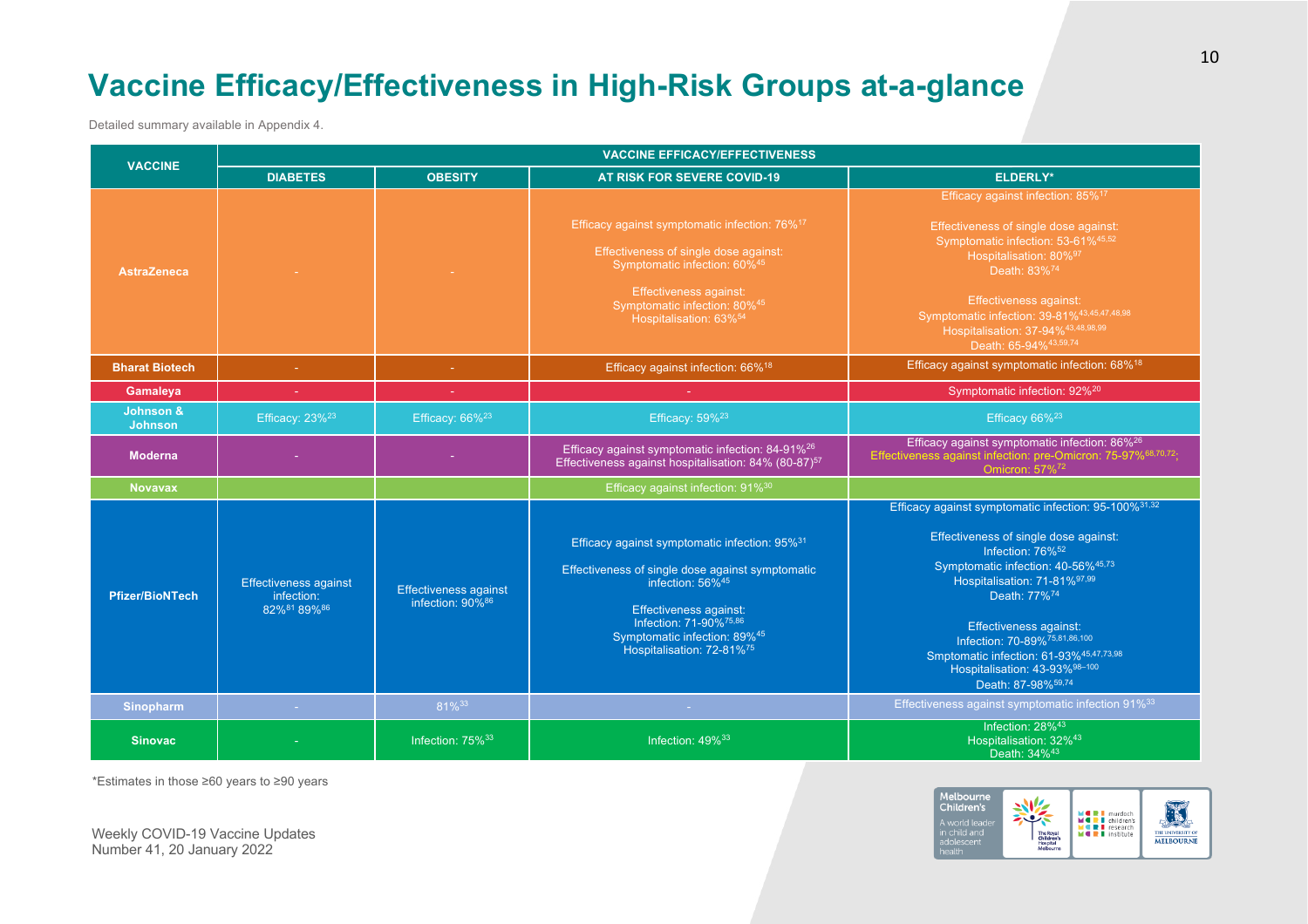# **Vaccine Efficacy/Effectiveness in Children**

| <b>VACCINE</b>         | <b>VACCINE EFFICACY, EFFECTIVENESS AND OTHER OUTCOMES</b>                                                                                                                                                                                                                                                                             | <b>COUNTRIES VACCINATING CHILDREN BY AGE GROUP</b>                                                                                                                                                                                                                                                                                                                                                                                                                                                                                                                                                                                                                                                                                                                                                                                                                                                         |                                                                                                                                                                                                                                                                                                                                                                                                                                                                                                                                                                                               |
|------------------------|---------------------------------------------------------------------------------------------------------------------------------------------------------------------------------------------------------------------------------------------------------------------------------------------------------------------------------------|------------------------------------------------------------------------------------------------------------------------------------------------------------------------------------------------------------------------------------------------------------------------------------------------------------------------------------------------------------------------------------------------------------------------------------------------------------------------------------------------------------------------------------------------------------------------------------------------------------------------------------------------------------------------------------------------------------------------------------------------------------------------------------------------------------------------------------------------------------------------------------------------------------|-----------------------------------------------------------------------------------------------------------------------------------------------------------------------------------------------------------------------------------------------------------------------------------------------------------------------------------------------------------------------------------------------------------------------------------------------------------------------------------------------------------------------------------------------------------------------------------------------|
|                        | <12 years                                                                                                                                                                                                                                                                                                                             | <b>12-18 years</b>                                                                                                                                                                                                                                                                                                                                                                                                                                                                                                                                                                                                                                                                                                                                                                                                                                                                                         |                                                                                                                                                                                                                                                                                                                                                                                                                                                                                                                                                                                               |
| <b>Moderna</b>         | Well tolerated and produced strong antibody response in<br>6-11 year olds in USA (Moderna press release) <sup>101</sup>                                                                                                                                                                                                               | Efficacy in USA, 12-15 years: 96% <sup>102</sup>                                                                                                                                                                                                                                                                                                                                                                                                                                                                                                                                                                                                                                                                                                                                                                                                                                                           | ≥12 years: Authorised by EMA, MHRA, TGA<br>≥12 years: France, Italy, Japan, Australia, Canada, Guinea,<br>Philippines<br>≥3 years: Colombia                                                                                                                                                                                                                                                                                                                                                                                                                                                   |
| <b>Novavax</b>         | 7-12 years trial underway in India                                                                                                                                                                                                                                                                                                    | Study in 12-18 years has started recruitment                                                                                                                                                                                                                                                                                                                                                                                                                                                                                                                                                                                                                                                                                                                                                                                                                                                               |                                                                                                                                                                                                                                                                                                                                                                                                                                                                                                                                                                                               |
| <b>Pfizer/BioNTech</b> | 5-11 years: Antibody response and safety profile for<br>reactogenicity similar to 16-25 year-olds <sup>103</sup><br>Efficacy against symptomatic infection in 5-11 year olds in<br>USA: 90.9% (68.3-98.3) <sup>104</sup><br><5 years: Evaluation of a 3 dose schedule underway due<br>to low immunogenicity of 2 doses <sup>105</sup> | Efficacy in USA, 12-15 years: 100% <sup>106</sup> ;<br>Up to 4 months after second dose: 100% (87.5-100) <sup>107</sup><br>Effectiveness in Israel 12-18 years: Any infection: 90% (88-92);<br>Symptomatic infection: 93% (88-97) <sup>108</sup><br>Effectiveness against hospitalisation in USA:<br>12-18 years: 93% (83-97) <sup>109</sup><br><b>Effectiveness: Symptomatic infection</b><br>12-15 years: Single dose 2 weeks: 75.4% (73.9-76.9);<br>Single dose 8-9 weeks: 46.8% (14.9-66.7);<br>16-17 years: Single dose 2 weeks: 75.9% (74.3-77.4);<br>Single dose 8-9 weeks: 34.3 (30.7 to 37.7);<br>2 doses 2-9 weeks: 94.6% (92.8-95.9);<br>Hospitalisation: 16-17 years: Single dose: 84.5% (64.6-93.2) <sup>110</sup><br>USA: Effectiveness against MIS-C: 91% (78-97) <sup>111</sup><br>USA: Effectiveness against: Hospitalisation: 94% (90-96);<br>ICU admission: 98% (88-100) <sup>112</sup> | ≥5 years: Authorised by FDA, EMA, TGA<br>≥5 years: USA, Israel, Canada, Oman, Saudi Arabia, Bahrain,<br><b>UAE, Costa Rica</b><br>≥12 years: Authorised by EMA, MHRA TGA, Medsafe<br>≥12 years: USA, Canada, UK Israel, France, Spain, Italy,<br>Netherlands, Germany, South Africa, Singapore, Japan,<br>Australia, Estonia, Denmark, Greece, Ireland, Lithuania,<br>Sweden, Finland, Norway, Switzerland, Jordan, Morocco, Egypt,<br>Guinea, Namibia, South Korea, Philippines, Brazil<br>12-15 years single dose: South Africa<br>12-17 years single dose: Hong Kong<br>≥3 years: Colombia |
| <b>Sinovac</b>         | Phase I/II studies complete in 3-17 year olds in China <sup>113</sup> ;<br>Phase 3 studies underway in Chile, Kenya, Malaysia, the<br>Philippines, and South Africa                                                                                                                                                                   |                                                                                                                                                                                                                                                                                                                                                                                                                                                                                                                                                                                                                                                                                                                                                                                                                                                                                                            | ≥12 years: Indonesia<br>≥6 years: Chile, El Salvador, Ecuador Indonesia<br>≥3 years: China, Colombia, Hong Kong                                                                                                                                                                                                                                                                                                                                                                                                                                                                               |
| <b>Sinopharm</b>       | Phase I/II studies in 3-17 year olds in China                                                                                                                                                                                                                                                                                         | ≥12 years: Morocco<br>≥3 years: China, UAE, Venezuela, Argentina, Bahrain                                                                                                                                                                                                                                                                                                                                                                                                                                                                                                                                                                                                                                                                                                                                                                                                                                  |                                                                                                                                                                                                                                                                                                                                                                                                                                                                                                                                                                                               |
| <b>AstraZeneca</b>     | Trials suspended when evidence emerged of the higher risk of TTS in younger adults compared to older adults                                                                                                                                                                                                                           | ≥3 years: Colombia                                                                                                                                                                                                                                                                                                                                                                                                                                                                                                                                                                                                                                                                                                                                                                                                                                                                                         |                                                                                                                                                                                                                                                                                                                                                                                                                                                                                                                                                                                               |
| <b>Bharat Biotech</b>  | Phase 2/3 trial in 2-18 year olds                                                                                                                                                                                                                                                                                                     |                                                                                                                                                                                                                                                                                                                                                                                                                                                                                                                                                                                                                                                                                                                                                                                                                                                                                                            |                                                                                                                                                                                                                                                                                                                                                                                                                                                                                                                                                                                               |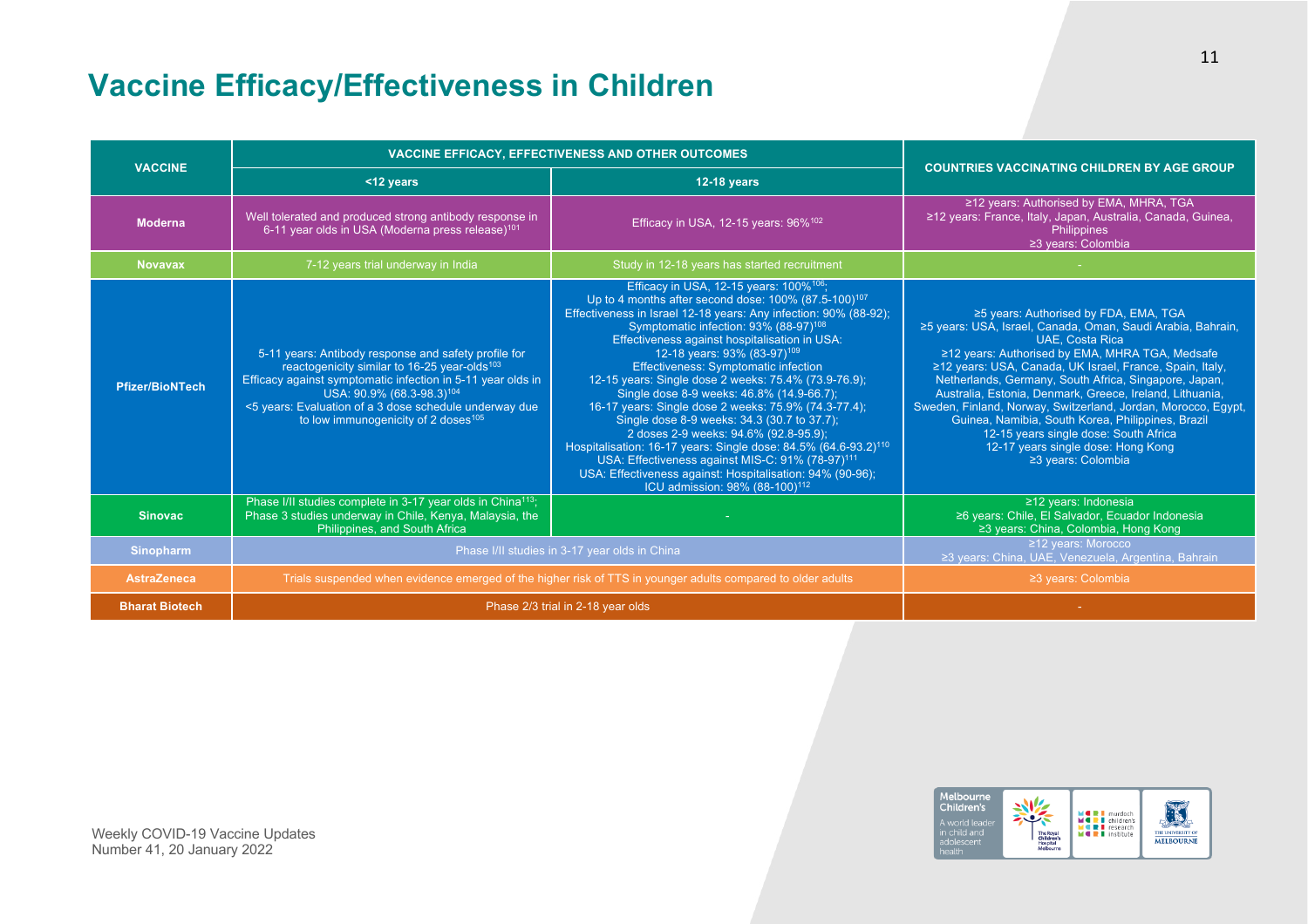# **Maternal Vaccination**

| <b>VACCINE</b>         | <b>VACCINE EFFICACY/EFFECTIVENESS IN PREGNANT WOMEN</b>                                                                                                                                                          | <b>OTHER OUTCOMES</b>                                                                                                                                                                                                                                                                                                                                                                                                                                                                                                                                                                                                                                                                                                          |
|------------------------|------------------------------------------------------------------------------------------------------------------------------------------------------------------------------------------------------------------|--------------------------------------------------------------------------------------------------------------------------------------------------------------------------------------------------------------------------------------------------------------------------------------------------------------------------------------------------------------------------------------------------------------------------------------------------------------------------------------------------------------------------------------------------------------------------------------------------------------------------------------------------------------------------------------------------------------------------------|
| <b>AstraZeneca</b>     |                                                                                                                                                                                                                  | In four clinical trials in the UK, Brazil and South Africa, fertility was unaffected by vaccination and<br>there was no increased risk of miscarriage and no instances of stillbirth in women vaccinated<br>before pregnancy <sup>114</sup>                                                                                                                                                                                                                                                                                                                                                                                                                                                                                    |
| <b>Moderna</b>         |                                                                                                                                                                                                                  | Following maternal vaccination with mRNA vaccines, 100% of neonates (n=36) had protective<br>antibodies at birth <sup>115</sup><br>Comparison in USA of 35,691 participants who received an mRNA vaccine in pregnancy and<br>nonpregnant women (v-safe registry and VAERS): Injection-site pain more frequent in<br>pregnancy; headache, myalgia, chills, and fever less frequent. Adverse pregnancy and neonatal<br>outcomes similar in pregnant women to studies conducted before the Covid-19 pandemic <sup>116</sup>                                                                                                                                                                                                       |
| <b>Novavax</b>         |                                                                                                                                                                                                                  |                                                                                                                                                                                                                                                                                                                                                                                                                                                                                                                                                                                                                                                                                                                                |
| <b>Pfizer/BioNTech</b> | Effectiveness in Israel: Any infection: 96% (89-100); Symptomatic infection: 97% (91-100);<br>Hospitalisation: 89% (43-100) <sup>117</sup><br>Effectiveness in Israel: Any infection: 78% (57-89) <sup>118</sup> | Following maternal vaccination with mRNA vaccines, 100% of neonates (n=36) had protective<br>antibodies at birth <sup>115</sup><br>NIH-funded MOMI-VAX study will assess antibody responses in 750 pregnant women and 250<br>women vaccinated with any US-licensed vaccine within 2 months of birth, and their infants <sup>119</sup><br>Comparison in USA of 35,691 participants who received an mRNA vaccine in pregnancy and<br>nonpregnant women (v-safe registry and VAERS): Injection-site pain more frequent in<br>pregnancy; headache, myalgia, chills, and fever less frequent. Adverse pregnancy and neonatal<br>outcomes similar in pregnant women to studies conducted before the Covid-19 pandemic <sup>116</sup> |
| <b>Sinopharm</b>       |                                                                                                                                                                                                                  |                                                                                                                                                                                                                                                                                                                                                                                                                                                                                                                                                                                                                                                                                                                                |
| <b>Sinovac</b>         |                                                                                                                                                                                                                  |                                                                                                                                                                                                                                                                                                                                                                                                                                                                                                                                                                                                                                                                                                                                |

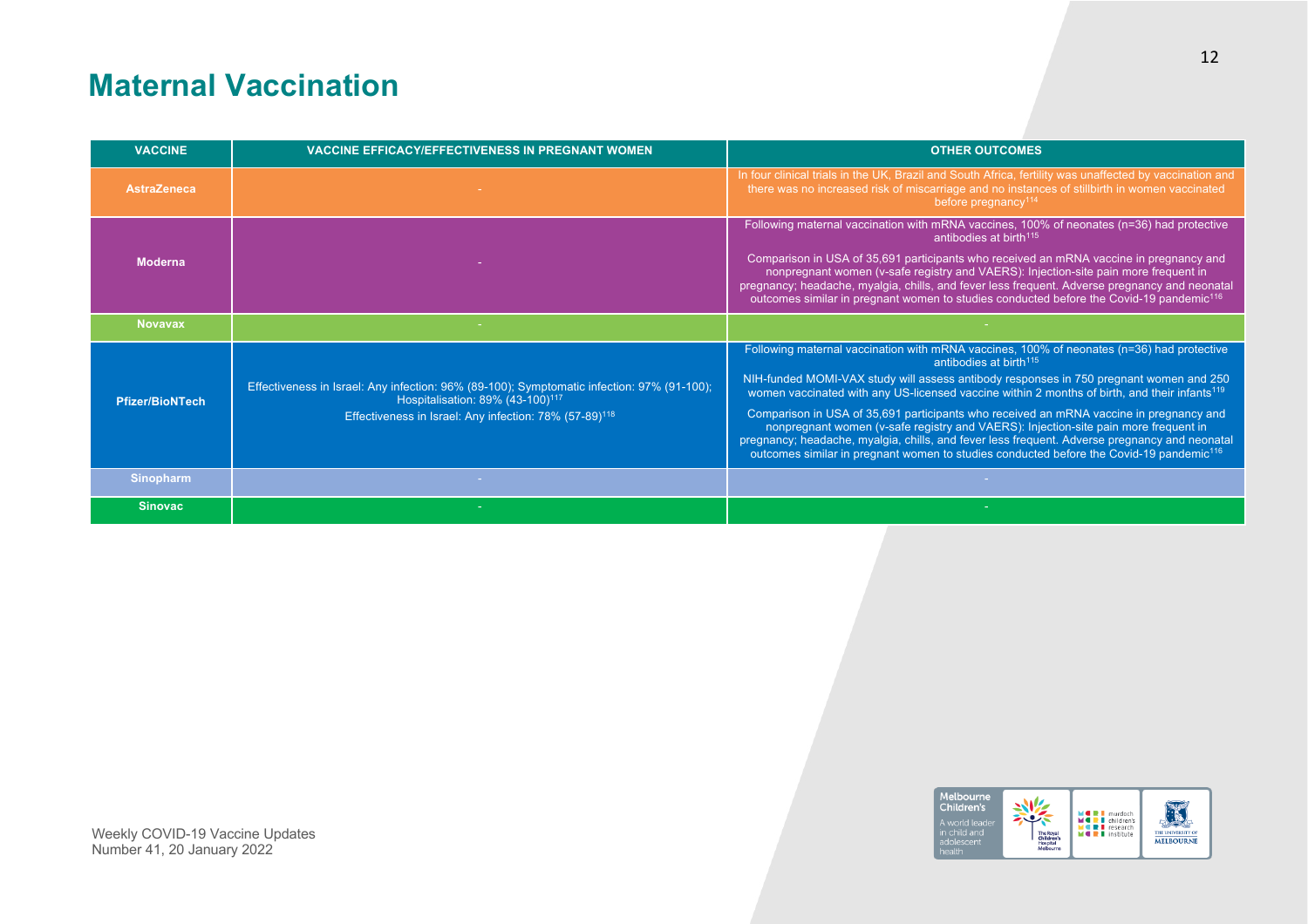# **Vaccine Efficacy/Effectiveness Against Asymptomatic Infection at-a-glance**

Some of these studies assessed multiple variants, including Delta but none analysed the Delta variant alone. Detailed summary of vaccine efficacy/effectiveness against transmission available in Appendix 5.

| <b>VACCINE</b>         | <b>VACCINE EFFECTIVENESS UNLESS OTHERWISE STATED</b> |
|------------------------|------------------------------------------------------|
| <b>AstraZeneca</b>     | Efficacy: $54\%$ <sup>16</sup>                       |
| <b>Bharat Biotech</b>  | Efficacy: 64 <sup>18</sup>                           |
| Johnson & Johnson      | Efficacy: $60\%^{23}$                                |
| <b>Moderna</b>         | 73%68                                                |
| <b>Pfizer/BioNTech</b> | 65-92% 69,82-84,120,121                              |

Melbourne Children's **MORT** murdoch<br> **MORT** research<br> **MORT** institute a world lea in child and<br>adolescent THE UNIVERSITY OF **MELBOURNE**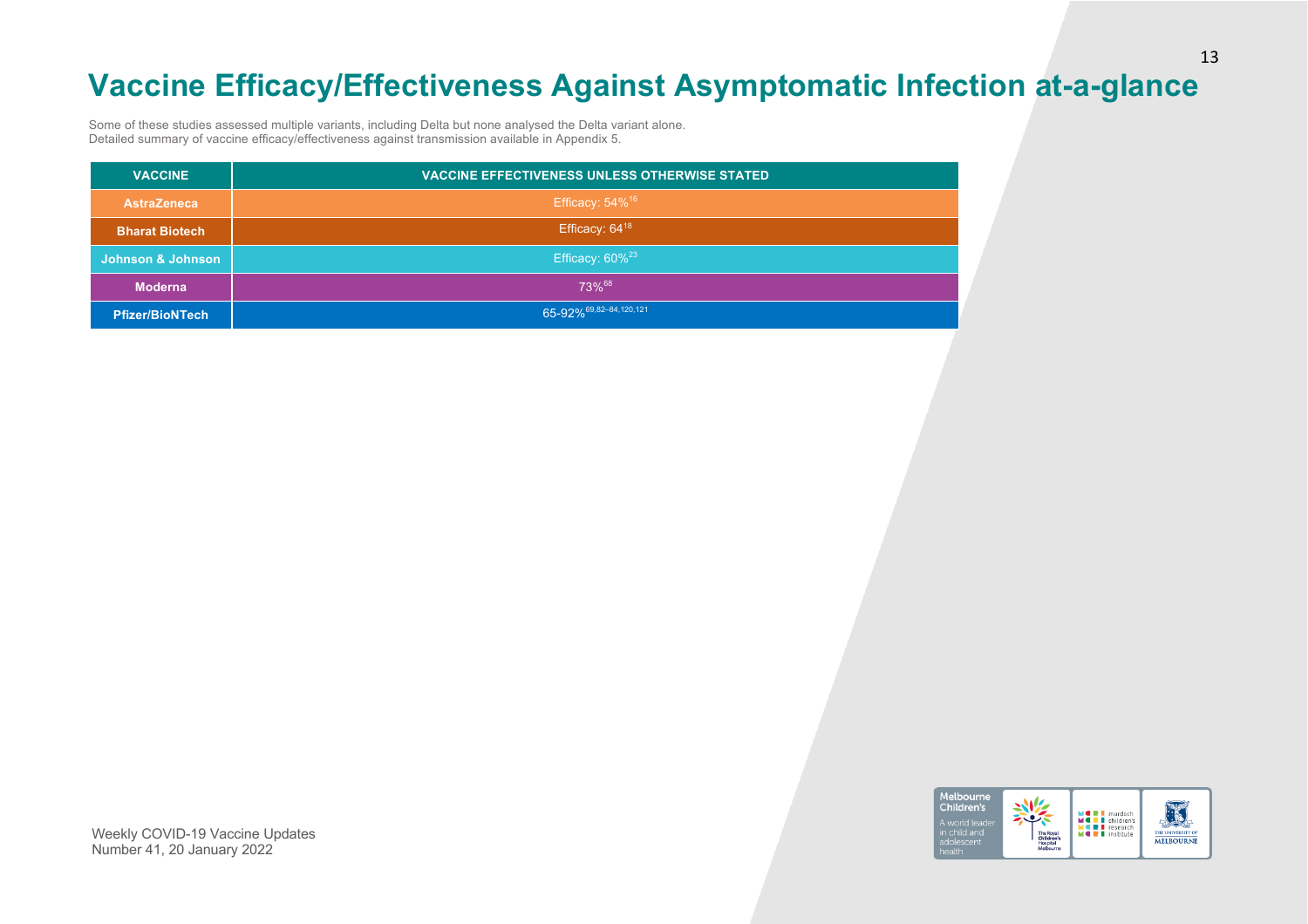# **Mixed Dose Vaccine Safety and Immune Responses**

Mixed vaccine schedules (i.e. delivering different types of vaccine for the first and second dose) could be particularly useful to facilitate better protection against variants of concern and enable vaccination programs to continue if a particular vaccine is unavailable.

| <b>SCHEDULE</b>                                                                    | <b>SAFETY</b>                                                                                                                                                                                                                                                                                                                                                                                                                                                                                                                                                                                                                        | <b>IMMUNE RESPONSES OR EFFECTIVENESS</b>                                                                                                                                                                                                                                                                                                                                                                                                                                                                                                                                                                                                                                                                                                                                                                                                                                                                                                     | <b>COUNTRIES USING SCHEDULE</b>                                                                                                        |
|------------------------------------------------------------------------------------|--------------------------------------------------------------------------------------------------------------------------------------------------------------------------------------------------------------------------------------------------------------------------------------------------------------------------------------------------------------------------------------------------------------------------------------------------------------------------------------------------------------------------------------------------------------------------------------------------------------------------------------|----------------------------------------------------------------------------------------------------------------------------------------------------------------------------------------------------------------------------------------------------------------------------------------------------------------------------------------------------------------------------------------------------------------------------------------------------------------------------------------------------------------------------------------------------------------------------------------------------------------------------------------------------------------------------------------------------------------------------------------------------------------------------------------------------------------------------------------------------------------------------------------------------------------------------------------------|----------------------------------------------------------------------------------------------------------------------------------------|
| AZ-PF                                                                              | Spain: Similar side effects to those receiving 2 doses of the same vaccine;<br>no safety concerns (not peer reviewed) <sup>122</sup><br>UK: Greater systemic side effects (mild-moderate symptoms) following the<br>booster dose than with 2 doses of the same vaccine; no safety concerns <sup>123</sup><br>Germany: greater reactogenicity with first dose of AstraZeneca than with<br>the Pfizer/BioNTech booster <sup>124</sup><br>Increased reactogenicity (54.4%; 49.4-59.5) vs AstraZeneca-AstraZeneca<br>$(33.5\%; 28.0-39.2)^{125}$<br>Total adverse event reporting in Korea:<br>0.28% (vs AZ-AZ: 0.22%; and PF-PF: 0.31%) | Spain: ≥8 week dose interval: Stronger immune response following Pfizer/BioNTech<br>than after 2 doses of AstraZeneca vaccine (not peer reviewed) <sup>122</sup><br>Spain: 8-12 week dose interval: robust antibody response <sup>126</sup><br>UK: 4 week dose interval: stronger antibody and cellular response than after 2 doses of<br>AstraZeneca vaccine <sup>127</sup><br>Germany: 9-12 week dose interval: Significantly stronger immune response following<br>Pfizer/BioNTech booster than AstraZeneca, and slightly stronger than after 2 doses of<br>Pfizer/BioNTech (not peer reviewed) <sup>128</sup><br>Germany: 4-fold greater immune response than 2 doses of AstraZeneca <sup>129</sup><br>South Korea: 6-fold greater neutralising antibody response than 2 doses of<br>AstraZeneca<br>Germany: Higher neutralising antibody response against wild-type, Alpha, Beta,<br>Gamma and Delta variants than AZ-AZ <sup>130</sup> | Canada, Denmark, Finland, France,<br>Germany, Sweden, Norway, Spain and<br>South Korea <sup>131</sup>                                  |
| PF-AZ                                                                              | UK: Greater systemic side effects (mild-moderate symptoms) following the<br>booster dose than with 2 doses of the same vaccine; no safety concerns <sup>123</sup><br>Greater reactogenicity with first of homologous and heterologous<br>prime-boost immunisation with BNT162b2 and<br>ChAdOx1-nCoV19: a prospective cohort study<br>increased reactogenicity (55.2%; 46.1-64.1) vs Pfizer/BioNTech-<br>Pfizer/BioNTech (33.3%; 23.4-44.5) <sup>125</sup>                                                                                                                                                                            | UK: 4 week dose interval: weaker antibody response than after 2 doses of<br>Pfizer/BioNTech vaccine (but stronger than after 2 doses of AstraZeneca vaccine) <sup>127</sup>                                                                                                                                                                                                                                                                                                                                                                                                                                                                                                                                                                                                                                                                                                                                                                  |                                                                                                                                        |
| AZ-mRNA (PF or MO)                                                                 |                                                                                                                                                                                                                                                                                                                                                                                                                                                                                                                                                                                                                                      | Effectiveness in Canada: Infection: 90% (89-91); 87% (85-89);<br>Hospitalisation: 99% (98-100); 98% (95-99) <sup>48</sup>                                                                                                                                                                                                                                                                                                                                                                                                                                                                                                                                                                                                                                                                                                                                                                                                                    |                                                                                                                                        |
| <b>Primary series of PF, J&amp;J</b><br>or MO followed by PF.<br>J&J or MO booster | Reactogenicity for all combinations similar to primary series <sup>88</sup>                                                                                                                                                                                                                                                                                                                                                                                                                                                                                                                                                          | Homologous boosters increased neutralising antibody titres 4.2 to 20-fold;<br>Heterologous boosters increased neutralising antibody titres 6 to 76-fold <sup>88</sup>                                                                                                                                                                                                                                                                                                                                                                                                                                                                                                                                                                                                                                                                                                                                                                        |                                                                                                                                        |
| AZ. MO and PF                                                                      | $\sim$ $-$                                                                                                                                                                                                                                                                                                                                                                                                                                                                                                                                                                                                                           | Canada: Trial underway mixing and matching all three vaccines with study arms<br>assessing 4 week and 16 week dose intervals <sup>132</sup><br>Denmark: Vaccine effectiveness against infection:<br>AZ-PF or AZ-MO: 88% (83-92) <sup>133</sup>                                                                                                                                                                                                                                                                                                                                                                                                                                                                                                                                                                                                                                                                                               | AstraZeneca followed by either Moderna<br>or Pfizer/BioNTech: Denmark, Finland,<br>France, Germany, Sweden, Norway and<br>$Span1^{31}$ |
| Sinovac-AZ                                                                         |                                                                                                                                                                                                                                                                                                                                                                                                                                                                                                                                                                                                                                      |                                                                                                                                                                                                                                                                                                                                                                                                                                                                                                                                                                                                                                                                                                                                                                                                                                                                                                                                              | <b>Thailand</b>                                                                                                                        |

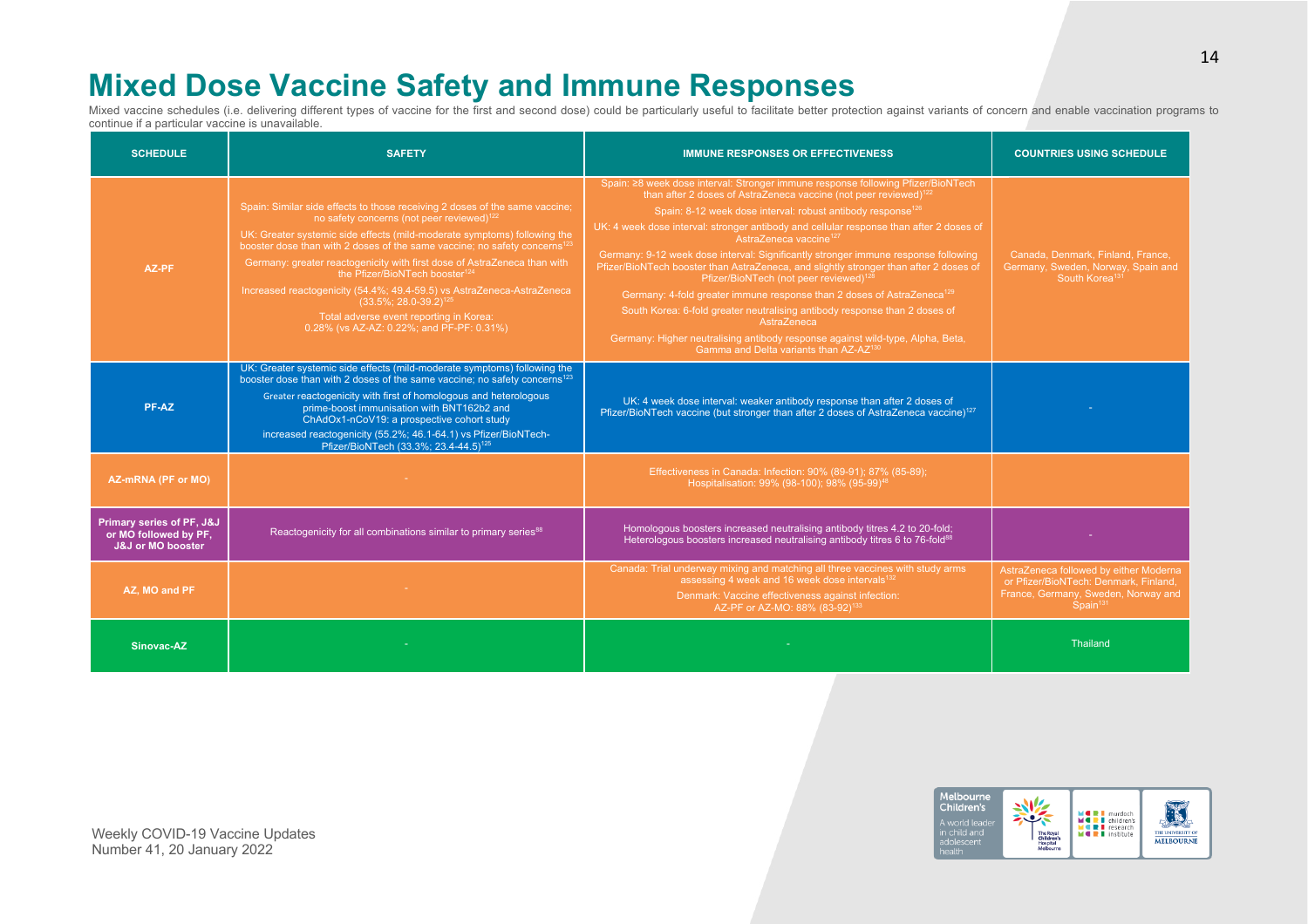# **Adverse Events Following Immunisation with WHO EUL Vaccines**

Adverse events following immunisation (AEFIs) are any reactions occurring after immunisation. They can be either expected or unexpected. The vaccine may not actually cause the AEFI; it may occur coincidentally as millions of people are being vaccinated so some people may get sick after vaccination but this does not necessarily mean that it is due to the vaccine. Special investigations determine whether they are due to the vaccine. Adverse events of special interest (AESIs) are of scientific and medical concern that are found through active surveillance, that have the potential to be causally associated with a vaccine and that need to be carefully monitored and confirmed by further special studies.

For all injectable vaccines, appropriate medical treatment and supervision should always be readily available in case of an anaphylactic event following administration.

|                                                                             | <b>ASTRAZENECA</b>                                                                                                                                                                                                                                                                                                           | <b>MODERNA</b>                                                                                                                                                                                                                                            | <b>PFIZER/BIONTECH</b>                                                                                                                                                                                                                                                                                                                                                                                                                                                     | <b>JOHNSON &amp;</b><br><b>JOHNSON</b>                                                                                                                                                                                             | <b>SINOPHARM</b>                                                                                                                                                                                                                     | <b>SINOVAC</b>                                                                                                                                                                                           | <b>CLOVER</b>                                                                                                                                                                                                                              | <b>BHARAT</b><br><b>BIOTECH</b>                                                                              |
|-----------------------------------------------------------------------------|------------------------------------------------------------------------------------------------------------------------------------------------------------------------------------------------------------------------------------------------------------------------------------------------------------------------------|-----------------------------------------------------------------------------------------------------------------------------------------------------------------------------------------------------------------------------------------------------------|----------------------------------------------------------------------------------------------------------------------------------------------------------------------------------------------------------------------------------------------------------------------------------------------------------------------------------------------------------------------------------------------------------------------------------------------------------------------------|------------------------------------------------------------------------------------------------------------------------------------------------------------------------------------------------------------------------------------|--------------------------------------------------------------------------------------------------------------------------------------------------------------------------------------------------------------------------------------|----------------------------------------------------------------------------------------------------------------------------------------------------------------------------------------------------------|--------------------------------------------------------------------------------------------------------------------------------------------------------------------------------------------------------------------------------------------|--------------------------------------------------------------------------------------------------------------|
| <b>Adverse</b><br>events<br>following<br><b>immunisation</b><br>$(AEFIs)^*$ | Very common (more<br>than 1 in 10 people):<br>headache, nausea,<br>muscle pain, joint pain,<br>injection site<br>tenderness/pain/<br>warmth/ itch, fatigue,<br>malaise, fever, chills<br>Common (between 1 in<br>10 and 1 in 100 people):<br>injection site swelling/<br>redness $134$                                       | Injection site pain (92%)/<br>swelling (15%)/ redness<br>(10%), fatigue (70%),<br>headache (65%), muscle<br>pain (62%), joint pain<br>(46%), fever (16%), chills<br>(45%), nausea/vomiting<br>$(23%)$ , axillary<br>swelling/tenderness<br>$(20\%)^{135}$ | Very common: headache,<br>muscle pain, joint pain,<br>injection site pain/ swelling,<br>fatique, fever, chills;<br>Common: nausea.<br>injection site redness <sup>134</sup><br>Uncommon (between 1 in<br>100 and 1 in 1000 people):<br>lymphadenopathy,<br>insomnia, pain in extremity<br>of vaccinated arm,<br>malaise, injection site itch;<br>Rare: (between 1 in 1000<br>and 1 in 10,000): acute<br>peripheral facial<br>paralysis <sup>136</sup>                      | Injection site pain/<br>redness/ swelling,<br>headache, fatigue,<br>muscle pain, nausea,<br>fever <sup>137</sup>                                                                                                                   | Injection site pain<br>(16%)/ itch (1%)/<br>swelling (2%)/ redness<br>$(1\%)$ , fever $(4\%)$ ,<br>fatigue (3%), nausea<br>(1%), headache (1%),<br>diarrhoea (1%), muscle<br>pain (<1%), itch (non-<br>injection site) $(1\%)^{138}$ | Fatigue (8.3%), fever<br>$(3.3\%)$ , diarrhoea<br>$(0.8\%)$ , nausea<br>$(1.7\%)$ , headache<br>(2.5%), muscle pain<br>(1.7%), injection site<br>pain (10.0%)/ redness<br>$(0\%)$ swelling $(0\%)^{139}$ | Very common:<br>Injection site pain,<br>fatigue, headache<br><b>Common: Injection</b><br>site erythema,<br>myalgia, arthralgia,<br>loss of appetite,<br>nausea, chills<br><b>Uncommon: Injection</b><br>site swelling, fever <sup>19</sup> | Common:<br>Injection site<br>pain/redness/<br>itching,<br>headache, fever,<br>malaise, fatigue,<br>body ache |
| <b>Adverse</b><br>events of<br>special<br>interest<br>(AESIs)               | Thrombosis with<br>thrombocytopaenia<br>syndrome (TTS) (see<br>page 13 for estimated<br>risk);<br><b>EMA PRAC: Guillain-</b><br>Barre syndrome<br>$(GBS)^{140}$<br><b>Australia: Guillain-Barre</b><br>syndrome: 52 cases<br>(10.4 per million<br>$doses)$ <sup>141</sup><br>Australia: Immune<br>thrombocytopaenia<br>(ITP) | Myopericarditis (most<br>common in younger<br>males)<br><b>USA VAERS: myocarditis</b><br>cases per million second<br>doses: 18-24 year males<br>38.5, females: 5.3; 25-29<br>year males: 17.2,<br>females: $5.7^{142}$<br>ITP**143                        | Myopericarditis (most<br>common in younger males)<br><b>USA VAERS: myocarditis</b><br>cases per million second<br>doses: 12-15 year males:<br>39.9, females: 3.9; 16-17<br>year males: 69.1, females:<br>7.9:<br>18-24 year males: 36.8,<br>females: 2.5; 25-29 year<br>males 10.8, females: 1.2 <sup>142</sup><br>>1 in 20.000 males under<br>25 years of age $14$<br>Israel: 1 to 5 cases of<br>myocarditis per 100,000<br>persons <sup>144,145</sup><br><b>ITP**143</b> | TTS (see page 14 for<br>estimated risk)<br><b>USA: Guillain-Barre</b><br>Syndrome: 100<br>preliminary reports of<br>GBS following 12.5<br>million doses of<br>vaccine administered<br>(mostly males >50<br>$vears)$ <sup>146</sup> |                                                                                                                                                                                                                                      |                                                                                                                                                                                                          |                                                                                                                                                                                                                                            |                                                                                                              |

\*Details for AstraZeneca, Moderna, Pfizer/BioNTech and Johnson & Johnson from product information sheets in SRA countries, based on data from clinical trials; Sinopharm, Sinovac and Bharat Biotech details from published cl \*\*The ITP cases are mostly without the thrombotic events characteristic of TTS

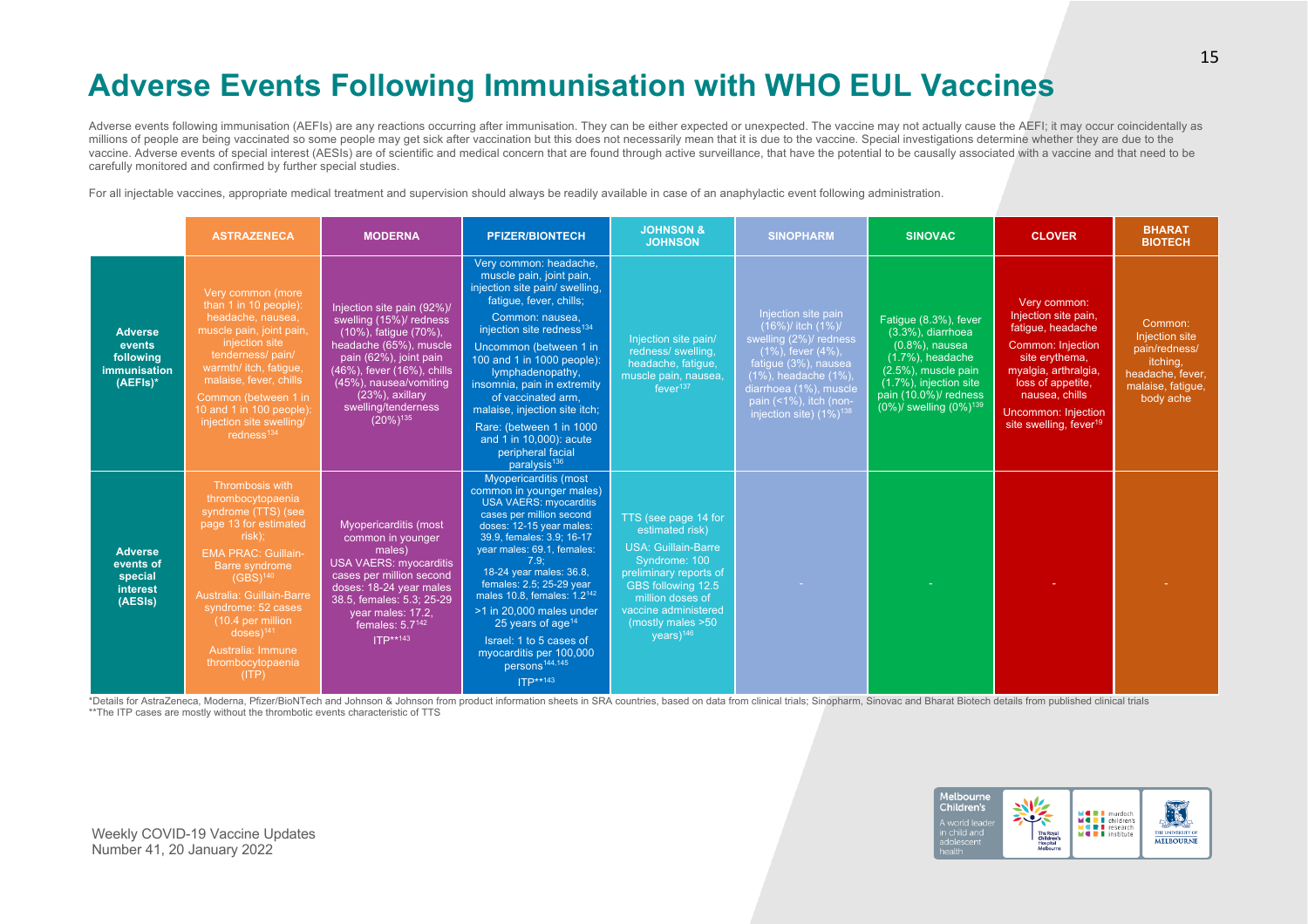### **Serious Adverse Events**

Caution is required when comparing safety profiles as definitions and reporting systems vary in trials and in particular phase IV studies. Risk of TTS in PICs available in Appendix 6.

| <b>VACCINE</b>               | <b>VACCINE SAFETY</b>                                                                                                                                                                                                                                                                                                                                                                                                                                                                                                                                                                                                                                                                                                                                                                                                                                                                                                                                                                                                                                                                                                                                                                                                                                                                                                                                                                                                                                                                                                                                                                                                                                                                                                                                                                                                                                                                                                                                                                                                                                                                                                                                                                                                                                                                                                                                                            |
|------------------------------|----------------------------------------------------------------------------------------------------------------------------------------------------------------------------------------------------------------------------------------------------------------------------------------------------------------------------------------------------------------------------------------------------------------------------------------------------------------------------------------------------------------------------------------------------------------------------------------------------------------------------------------------------------------------------------------------------------------------------------------------------------------------------------------------------------------------------------------------------------------------------------------------------------------------------------------------------------------------------------------------------------------------------------------------------------------------------------------------------------------------------------------------------------------------------------------------------------------------------------------------------------------------------------------------------------------------------------------------------------------------------------------------------------------------------------------------------------------------------------------------------------------------------------------------------------------------------------------------------------------------------------------------------------------------------------------------------------------------------------------------------------------------------------------------------------------------------------------------------------------------------------------------------------------------------------------------------------------------------------------------------------------------------------------------------------------------------------------------------------------------------------------------------------------------------------------------------------------------------------------------------------------------------------------------------------------------------------------------------------------------------------|
| <b>AstraZeneca</b>           | 108 SAEs in 12,282 (0.9%) vaccine recipients and 127 in 11,962 (1.1%) placebo recipients; 7 deaths all considered unrelated to vaccination (2 vaccine, 5 placebo) <sup>16</sup><br>US Phase III study: No serious safety concerns involving 32,449 participants <sup>17</sup> (not peer-reviewed)<br>EMA investigation: possible link between the AstraZeneca vaccine and Thrombosis with Thrombocytopaenia Syndrome (TTS)<br>Blood clots affected the brain (central venous sinus thrombosis, CVST) and abdomen (splanchnic vein thrombosis)<br>There have been reports of 169 cases of CVST and 53 cases of splanchnic vein thrombosis in ~34 million vaccinated people in Europe<br>The EMA confirmed the overall benefits of the vaccine in preventing COVID-19 outweigh the risks of side effects <sup>8</sup><br>UK: Risk factors for death in patients with TTS following the AstraZeneca vaccine: baseline platelet count; and intracranial haemorrhage <sup>147</sup><br>TTS reported to occur in $~1$ in 50,000 vaccinated adults in Australia <sup>11</sup><br>Several countries introduced age recommendations for the vaccine: >60 years in Germany and Australia; >55 years in France and Canada; >40 years in the UK <sup>148-150</sup><br>EMA has started a review of reports of capillary leak syndrome following 5 cases of this very rare disorder post vaccination <sup>15</sup><br>WHO GACVS reports Guillain Barre Syndrome (GBS) rates following adenovirus vector vaccines: EU/EEA: 4.4; AUS: 9.7; KOR: 0.4; PHL: <1 <sup>152</sup><br>Guillain-Barre Syndrome in England: IRR 15-21 days: 2.90 (2.15-3.92); Scotland: IRR 1-28 days: 2.32 (1.08-5.02); following SARS-CoV-2 infection: IRR 1-28 days: 5.25 (3.00-9.18);<br>Bell's Palsy in England: IRR 15-21 days: 1.29 (1.08-1.56); IRR 1-28 days: 1.07 (0.94-1.21) <sup>153</sup><br>Immune thrombocytopaenia (ITP) in Victoria, Australia: 8 cases per million doses (17 cases; 15 after second dose) (Expected background rate: 20-49 years: 1.9; ≥50 years: 4.1) <sup>154</sup>                                                                                                                                                                                                                                                                                                                   |
| Gamaleya                     | 45 SAEs in 16,427 (0.3%) vaccine recipients and 23 in 5,435 (0.4%) placebo recipients; 4 deaths all considered unrelated to vaccination (3 vaccine, 1 placebo) <sup>20</sup>                                                                                                                                                                                                                                                                                                                                                                                                                                                                                                                                                                                                                                                                                                                                                                                                                                                                                                                                                                                                                                                                                                                                                                                                                                                                                                                                                                                                                                                                                                                                                                                                                                                                                                                                                                                                                                                                                                                                                                                                                                                                                                                                                                                                     |
| <b>Johnson &amp; Johnson</b> | 83 SAEs in 21,895 (0.4%) vaccine recipients and 96 in 21,888 placebo recipients (0.4%); 19 deaths all considered unrelated to vaccination (3 vaccine, 16 placebo) <sup>23</sup><br>EMA investigation of 8 reports of TTS. Most cases occurred in women <60 years of age but specific risk factors have not been confirmed <sup>9</sup><br>USA: Cases of TTS per million doses: Overall: 3.1; Female: 5.2; Male: 1.5 <sup>142</sup><br>Deaths: 5 (4 female, 1 male)Guillain-Barre Syndrome: 100 preliminary reports of GBS following 12.5 million doses of vaccine administered in USA (mostly males >50 years) <sup>146</sup><br>WHO GACVS reports Guillain Barre Syndrome (GBS) rates following adenovirus vector vaccines: USA: 7.8; KOR: 0.9; EU/EEA: AZ: 2.1 <sup>152</sup>                                                                                                                                                                                                                                                                                                                                                                                                                                                                                                                                                                                                                                                                                                                                                                                                                                                                                                                                                                                                                                                                                                                                                                                                                                                                                                                                                                                                                                                                                                                                                                                                  |
| <b>Moderna</b>               | 153 SAEs in 15,166 (1.0%) placebo recipients and 147 in 15,185 (1.0%) vaccine recipients; 5 deaths considered unrelated to vaccine (2 vaccine, 3 placebo) <sup>26</sup><br>Anaphylaxis reported in the US at a rate of 2.5 per million doses <sup>155</sup><br>No obvious safety signals among pregnant women who received mRNA COVID-19 vaccines in USA <sup>116</sup><br>USA: Myo/pericarditis reported in 40.6 males and 4.2 females aged 12-29 years per million second doses of mRNA vaccine; and 2.4 males and 1.0 females aged 30+156<br>USA VAERS: myocarditis cases per million second doses: 18-24 year old males: 38.5, females: 5.3; 25-29 year old males: 17.2, females: 5.7 <sup>142</sup><br>Ontario, Canada; Myo/pericarditis cases per million second doses in those aged 18-24 years: Males 198.6; Females 59.6 <sup>157</sup><br>Overall rates in the UK per million second doses: Myocarditis: 28.3; Pericarditis: 17.2 <sup>158</sup><br>EMA PRAC: French study: 57 extra cases of myocarditis per million 16-24-year-old males compared to unexposed; Nordic study: 190 extra cases of myocarditis per million 16-24-year-old males <sup>159</sup><br>Myo/pericarditis in Ontario, Canada: Rates in males 18-24 years 5.1 (1.9-15.5) times higher following Moderna second dose than Pfizer/BioNTech; Rates higher with shorter dose interval (i.e. ≤30 days) <sup>160</sup><br>Myocarditis excess cases in people <40 years in the UK: First dose: 8 (4-9) per million; Second dose: 15 (12-16) <sup>161</sup><br>Mvo/pericarditis in Australia: 25 (18-33) <sup>162</sup><br>Australia: Myo/pericarditis following boosters: 4 cases <sup>163</sup>                                                                                                                                                                                                                                                                                                                                                                                                                                                                                                                                                                                                                                                                                                      |
| <b>Novavax</b>               | SAEs at low levels and similar between vaccine and placebo groups <sup>164</sup>                                                                                                                                                                                                                                                                                                                                                                                                                                                                                                                                                                                                                                                                                                                                                                                                                                                                                                                                                                                                                                                                                                                                                                                                                                                                                                                                                                                                                                                                                                                                                                                                                                                                                                                                                                                                                                                                                                                                                                                                                                                                                                                                                                                                                                                                                                 |
| <b>Pfizer/BioNTech</b>       | SAEs and deaths were low and comparable between vaccine and placebo groups (total 37,586 participants) <sup>31</sup><br>Anaphylaxis reported in the US at a rate of 4.7 per million doses <sup>155</sup><br>No obvious safety signals among pregnant women who received mRNA COVID-19 vaccines in USA <sup>116</sup><br>Brazil: SAEs: 5.4/100,000 doses<br>USA: Myopericarditis reported in 40.6 males and 4.2 females aged 12-29 years per million second doses of mRNA vaccine; and 2.4 males and 1.0 females aged 30+ <sup>156</sup><br>USA VAERS: myocarditis cases per million second doses: 12-15 year males: 39.9, females: 3.9; 16-17 year males: 69.1, females: 7.9;<br>18-24 year males: 36.8, females: 2.5; 25-29 year males 10.8, females: 1.2 <sup>142</sup><br>Ontario, Canada; Myo/pericarditis cases per million second doses in those aged 18-24 years: Males 35.5; females 39.9157<br>Overall rates in the UK per million second doses: Myocarditis7.4; Pericarditis 5.6 <sup>158</sup><br>Israel: Myo/pericarditis: 106.9 (69.3-144.6) cases per million in those aged 16-29 <sup>165</sup> ; 137.3 (81.1-194.6) cases per million people aged 16-19 <sup>166</sup><br>Haemorrhagic stroke in England: IRR 15-21 days: 1.38 (1.12-1.71) (not replicated in Scotland data) <sup>153</sup><br>Israel: Myo/pericarditis: 16-19 year old males: Second dose: 161 cases per million; Third dose: 52 cases per million <sup>167</sup><br>EMA PRAC: French study: 26 extra cases of myocarditis per million 12-29-year-old males compared to unexposed; Nordic study: 130 extra cases of myocarditis per million 12-29-year-old males <sup>159</sup><br>Hong Kong: Myo/pericarditis in 12-17 year-olds: After first dose: 34 (11-95) cases per million; Second dose: 212 (138-323); Males, first dose: 56 (24-125); Males, second dose: 373 (270-513) <sup>168</sup><br>Myo/pericarditis in Ontario, Canada: Rates higher with shorter dose interval (i.e. ≤30 days) <sup>160</sup><br>Myocarditis excess cases in people <40 years in the UK: First dose: 2 (1-3) per million; Second dose: 3 (2-4) <sup>161</sup><br>Myo/pericarditis in Australia: 16 (15-17) <sup>162</sup><br>USA: Myocarditis 5-11 years: 11 confirmed cases following ~8 million doses administered <sup>169</sup><br>Australia: Myo/pericarditis following boosters: 14 cases <sup>163</sup> |
| <b>Sinovac</b>               | Brazil: SAEs: 79.7/100,000 doses<br>Safety in Chile 6-11 years: Adverse events following 0.011% of doses administered (most common: vomiting, itching, injection site pain and erythema) <sup>170</sup>                                                                                                                                                                                                                                                                                                                                                                                                                                                                                                                                                                                                                                                                                                                                                                                                                                                                                                                                                                                                                                                                                                                                                                                                                                                                                                                                                                                                                                                                                                                                                                                                                                                                                                                                                                                                                                                                                                                                                                                                                                                                                                                                                                          |

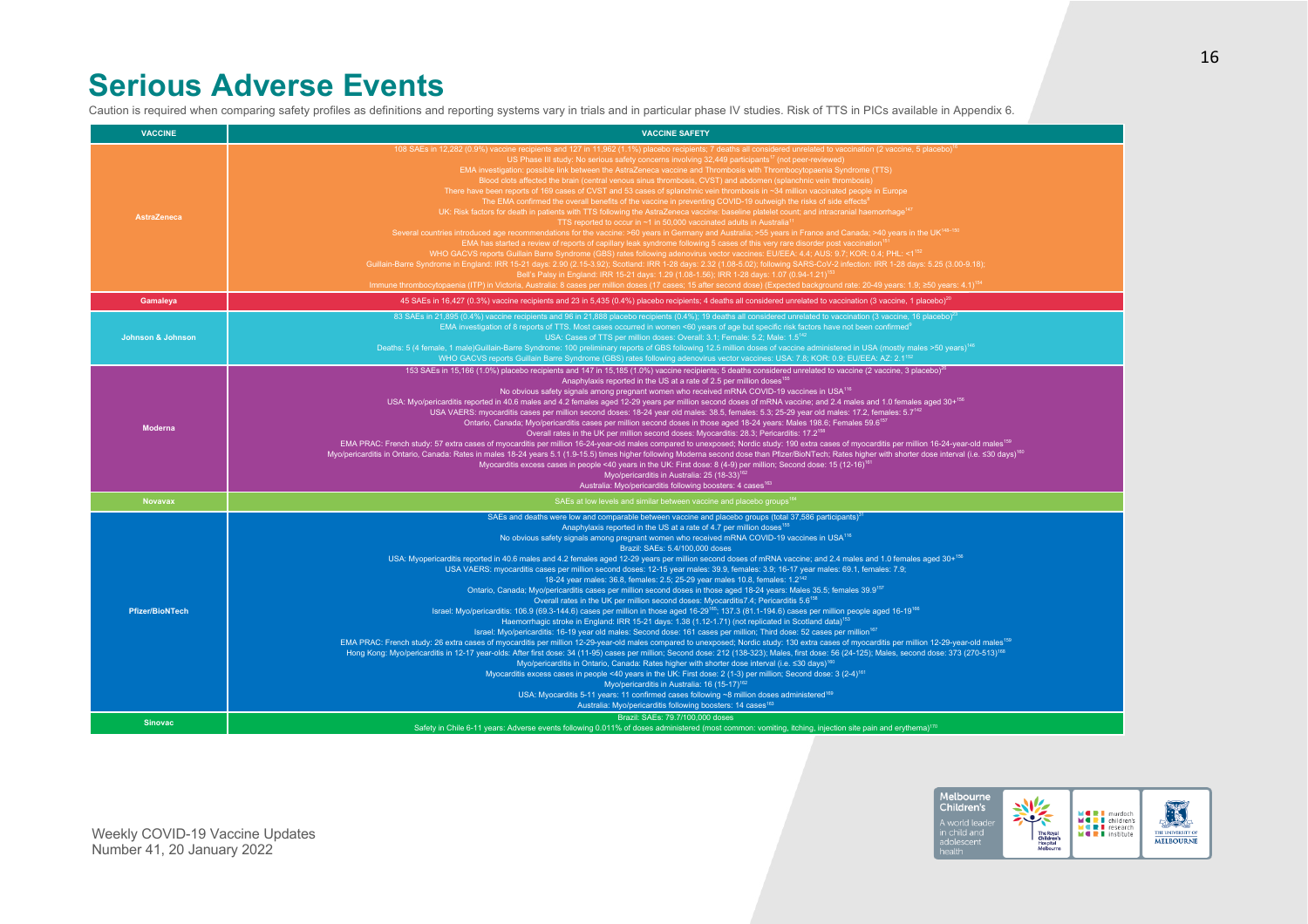# **Risk of Myo/Pericarditis in 12-17 Year Olds Following mRNA Vaccines**

Estimated number of myo/pericarditis cases that potentially might occur in Pacific Island Countries if all 12-17 year olds received the Pfizer/BioNTech or Moderna vaccine, based on official country population estimates and incidence myo/pericarditis (highest and lowest estimates) in other settings. Nearly all myo/pericarditis cases related to mRNA vaccination are mild and managed conservatively.

| <b>COUNTRY</b>                        | <b>TOTAL</b><br><b>POPULATION</b> | <b>ESTIMATED</b><br><b>POPULATION</b><br><b>AGED 12-17</b><br><b>YEARS*</b> | <b>POTENTIAL NUMBER OF</b><br><b>MYO/PERICARDITIS CASES IF ALL</b><br><b>12-17 YEAR OLDS RECEIVED THE</b><br><b>PFIZER/BIONTECH VACCINE**</b> | <b>POTENTIAL NUMBER OF</b><br><b>MYO/PERICARDITIS CASES IF</b><br><b>ALL 12-17 YEAR OLDS RECEIVED</b><br><b>THE MODERNA VACCINE ***</b> |
|---------------------------------------|-----------------------------------|-----------------------------------------------------------------------------|-----------------------------------------------------------------------------------------------------------------------------------------------|-----------------------------------------------------------------------------------------------------------------------------------------|
| <b>American Samoa</b>                 | 55,519                            | 7,217                                                                       | $0.3 - 1.5$                                                                                                                                   | $0.1 - 1.4$                                                                                                                             |
| <b>Cook Islands</b>                   | 15,300                            | 1,989                                                                       | < 1                                                                                                                                           | $<$ 1                                                                                                                                   |
| <b>Federated States of Micronesia</b> | 102,300                           | 13,299                                                                      | $0.5 - 2.8$                                                                                                                                   | $0.3 - 2.6$                                                                                                                             |
| Fiji                                  | 867,000                           | 112,710                                                                     | 4.2-23.9                                                                                                                                      | $2.3 - 22.0$                                                                                                                            |
| <b>French Polynesia</b>               | 275.918                           | 35.869                                                                      | $1.3 - 7.6$                                                                                                                                   | $0.7 - 7.0$                                                                                                                             |
| Guam                                  | 159.358                           | 20,717                                                                      | $0.8 - 4.4$                                                                                                                                   | $0.4 - 4.1$                                                                                                                             |
| <b>Kiribati</b>                       | 113,400                           | 14,742                                                                      | $0.6 - 3.1$                                                                                                                                   | $0.3 - 2.9$                                                                                                                             |
| <b>Marshall Islands</b>               | 54,900                            | 7.137                                                                       | $0.3 - 1.5$                                                                                                                                   | $0.1 - 1.4$                                                                                                                             |
| <b>Nauru</b>                          | 10.900                            | 1,417                                                                       | <1                                                                                                                                            | $<$ 1                                                                                                                                   |
| <b>New Caledonia</b>                  | 271,407                           | 35.283                                                                      | $1.3 - 7.5$                                                                                                                                   | $0.7 - 6.9$                                                                                                                             |
| <b>Niue</b>                           | 1,611                             | 209                                                                         | <1                                                                                                                                            | $<$ 1                                                                                                                                   |
| <b>Northern Mariana Islands</b>       | 53.883                            | 7.005                                                                       | $0.3 - 1.5$                                                                                                                                   | $0.1 - 1.4$                                                                                                                             |
| Palau                                 | 18,000                            | 2,340                                                                       | <1                                                                                                                                            | <1                                                                                                                                      |
| <b>Papua New Guinea</b>               | 7,744,700                         | 1,006,811                                                                   | 37.7-213.4                                                                                                                                    | 20.8-196.8                                                                                                                              |
| <b>Samoa</b>                          | 195.979                           | 25.477                                                                      | $1.0 - 5.4$                                                                                                                                   | $0.5 - 5.0$                                                                                                                             |
| <b>Solomon Islands</b>                | 642,000                           | 83,460                                                                      | 3.117.7                                                                                                                                       | $1.7 - 16.3$                                                                                                                            |
| <b>Tokelau</b>                        | 1,160                             | 151                                                                         | < 1                                                                                                                                           | < 1                                                                                                                                     |
| <b>Tonga</b>                          | 99,419                            | 12,924                                                                      | $0.5 - 2.7$                                                                                                                                   | $0.3 - 2.5$                                                                                                                             |
| <b>Tuvalu</b>                         | 10,507                            | 1,366                                                                       | <1                                                                                                                                            | $<$ 1                                                                                                                                   |
| <b>Vanuatu</b>                        | 272,173                           | 35.382                                                                      | $1.3 - 7.5$                                                                                                                                   | $0.7 - 6.9$                                                                                                                             |
| <b>Wallis and Futuna</b>              | 11.558                            | 1,503                                                                       | <1                                                                                                                                            | $<$ 1                                                                                                                                   |
| <b>All Pacific Island Countries</b>   | 10,976,992                        | 1,427,009                                                                   | 53.4-302.5                                                                                                                                    | 29.5-279.0                                                                                                                              |

\* Based on estimate of 13% of population aged 12-17 years

\*\* Based on estimates of myo/pericarditis occurring in 212 per million second doses of Pfizer/BioNTech in 12-17 year olds in Hong Kong and 37.4 per million second doses in 16-17 year olds in USA (VAERS data)<sup>142,168</sup> \*\*\* Based on estimates of myo/pericarditis occurring in 195.5 per million doses in 18-24 year olds in Canada (data not available for <18 years) and 20.7 per million second doses in 18-24 year olds in USA (VAERS data; not available for <18 years)<sup>142,160</sup>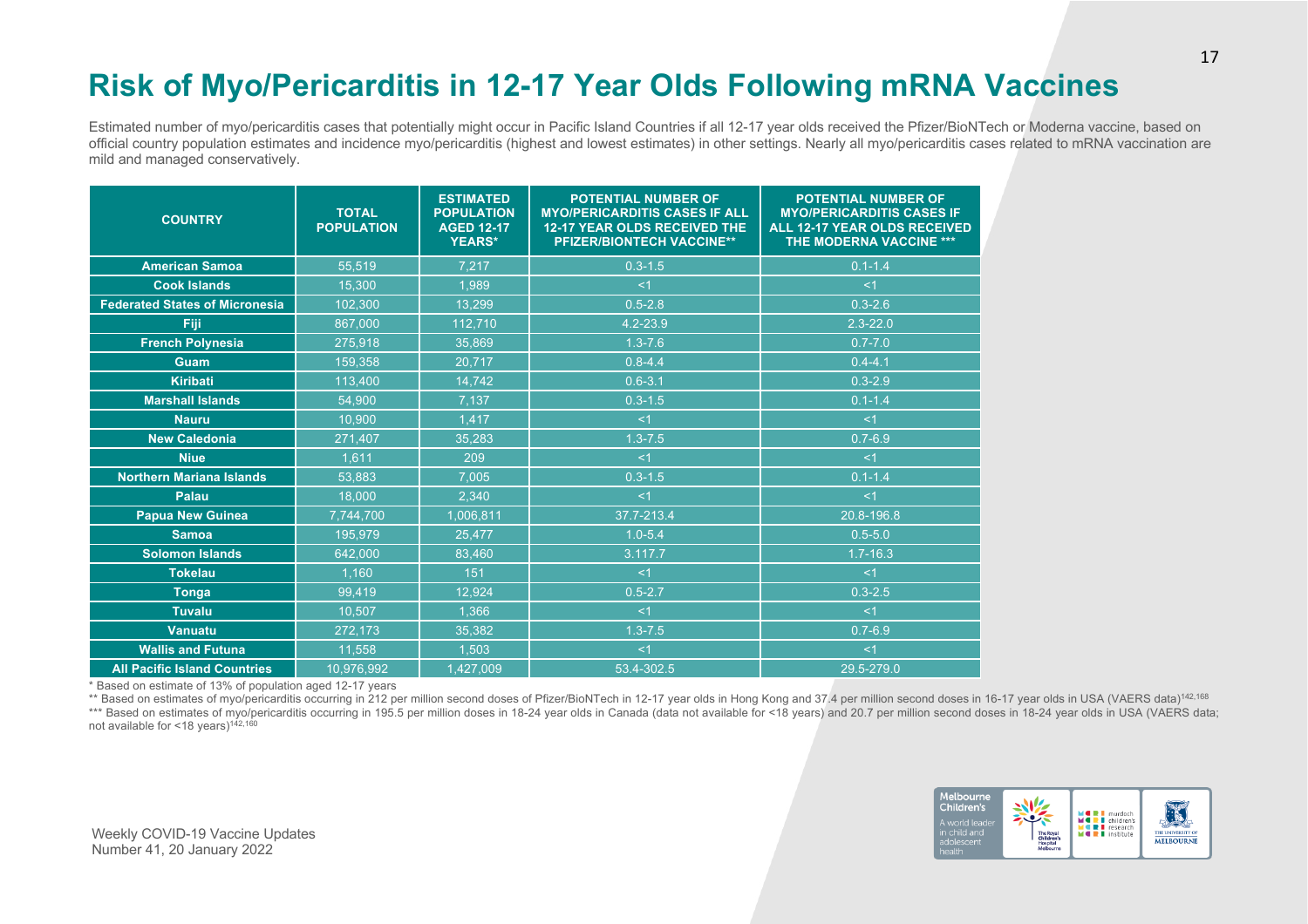# **Who Can be Vaccinated Based on WHO SAGE Recommendations?**

WHO SAGE have made recommendations for use of AstraZeneca, Moderna, Pfizer/BioNTech, Johnson & Johnson, Sinopharm, Sinovac, Bharat Biotech and Novavax vaccines: https://www.who.int/groups/strategic-advisory-group-of-experts-on-immunization/covid-19-materialss

|                                                            | <b>ASTRAZENECA</b>                                                                                                       | <b>MODERNA</b>                                                                                                              | <b>PFIZER/BIONTECH</b>                                                                                                   | <b>JOHNSON &amp;</b><br><b>JOHNSON</b>                                                                                  | <b>SINOPHARM</b>                                                                                                            | <b>SINOVAC</b>                                                                                                              | <b>BHARAT BIOTECH</b>                                                                                                       | <b>NOVAVAX</b>                                                                                                                 |
|------------------------------------------------------------|--------------------------------------------------------------------------------------------------------------------------|-----------------------------------------------------------------------------------------------------------------------------|--------------------------------------------------------------------------------------------------------------------------|-------------------------------------------------------------------------------------------------------------------------|-----------------------------------------------------------------------------------------------------------------------------|-----------------------------------------------------------------------------------------------------------------------------|-----------------------------------------------------------------------------------------------------------------------------|--------------------------------------------------------------------------------------------------------------------------------|
| <b>Minumum Age</b>                                         | 18 years                                                                                                                 | 18 years                                                                                                                    | 12 years                                                                                                                 | 18 years                                                                                                                | 18 years                                                                                                                    | 18 years                                                                                                                    | 18 years                                                                                                                    | 18 years                                                                                                                       |
| <b>Maximum Age (SAGE)</b><br><b>WHO</b>                    | <b>None</b>                                                                                                              | <b>None</b>                                                                                                                 | <b>None</b>                                                                                                              | <b>None</b>                                                                                                             | <b>None</b>                                                                                                                 | <b>None</b>                                                                                                                 | <b>None</b>                                                                                                                 | <b>None</b>                                                                                                                    |
| Pregnancy                                                  | Yes if high priority group<br>& approved by health<br>provider                                                           | Yes if high priority<br>group & approved by<br>health provider                                                              | Yes if high priority group<br>& approved by health<br>provider                                                           | Yes if high priority<br>group & approved by<br>health provider                                                          | Yes if high priority<br>group & approved by<br>health provider                                                              | Yes if high priority<br>group & approved by<br>health provider                                                              | Yes if the benefits<br>outweigh<br>the potential risks                                                                      | Yes if the benefits<br>outweigh<br>the potential risks                                                                         |
| <b>Breastfeeding</b>                                       | Yes                                                                                                                      | <b>Yes</b>                                                                                                                  | <b>Yes</b>                                                                                                               | <b>Yes</b>                                                                                                              | Yes:                                                                                                                        | Yes                                                                                                                         | <b>Yes</b>                                                                                                                  | Yes:                                                                                                                           |
| <b>People previously</b><br>infected with SARS-<br>$CoV-2$ | May delay 6 months;<br>Within 90 days if VOCs<br>associated with reduced<br>effectiveness are<br>circulating (e.g. Beta) | May delay 6 months;<br>Within 90 days if VOCs<br>associated with<br>reduced effectiveness<br>are circulating (e.g.<br>Beta) | May delay 6 months;<br>Within 90 days if VOCs<br>associated with reduced<br>effectiveness are<br>circulating (e.g. Beta) | May delay 6 months;<br><6 months may be<br>advisable if VOCs with<br>reduced neutralisation<br>activity are circulating | May delay 6 months;<br><6 months may be<br>advisable if VOCs<br>associated with reduced<br>effectiveness are<br>circulating | May delay 6 months;<br><6 months may be<br>advisable if VOCs<br>associated with<br>reduced effectiveness<br>are circulating | May delay 6 months;<br><6 months may be<br>advisable if VOCs<br>associated with<br>reduced effectiveness<br>are circulating | May delay 6 months;<br>$<$ 6 months may be<br>advisable if VOCs<br>associated with<br>reduced effectiveness<br>are circulating |
| Immunocompromised<br><b>Including HIV</b>                  | An additional dose at<br>least 1 month, and<br>within 3 months, after<br>completing the primary<br>series                | An additional dose at<br>least 1 month, and<br>within 3 months, after<br>completing the primary<br>series                   | An additional dose at<br>least 1 month, and within<br>3 months, after<br>completing the primary<br>series                | An additional dose at<br>least 1 month, and<br>within 3 months, after<br>completing the primary<br>series               | An additional dose at<br>least 1 month, and<br>within 3 months, after<br>completing the primary<br>series                   | An additional dose at<br>least 1 month, and<br>within 3 months, after<br>completing the primary<br>series                   | An additional dose at<br>least 1 month, and<br>within 3 months, after<br>completing the primary<br>series                   | An additional dose at<br>least 1 month, and<br>within 3 months, after<br>completing the primary<br>series                      |
| <b>History of Anaphylaxis</b><br>(Severe Allergy)          | Yes (unless the allergy<br>is to the vaccine or its<br>components)                                                       | Yes (unless the allergy<br>is to the vaccine or its<br>components)                                                          | Yes (unless the allergy is<br>to the vaccine or its<br>components)                                                       | Yes (unless the allergy<br>is to the vaccine or its<br>components)                                                      | Yes (unless the allergy<br>is to the vaccine or its<br>components)                                                          | Yes (unless the allergy<br>is to the vaccine or its<br>components)                                                          | Yes (unless the allergy<br>is to the vaccine or its<br>components)                                                          | Yes (unless the allergy<br>is to the vaccine or its<br>components)                                                             |

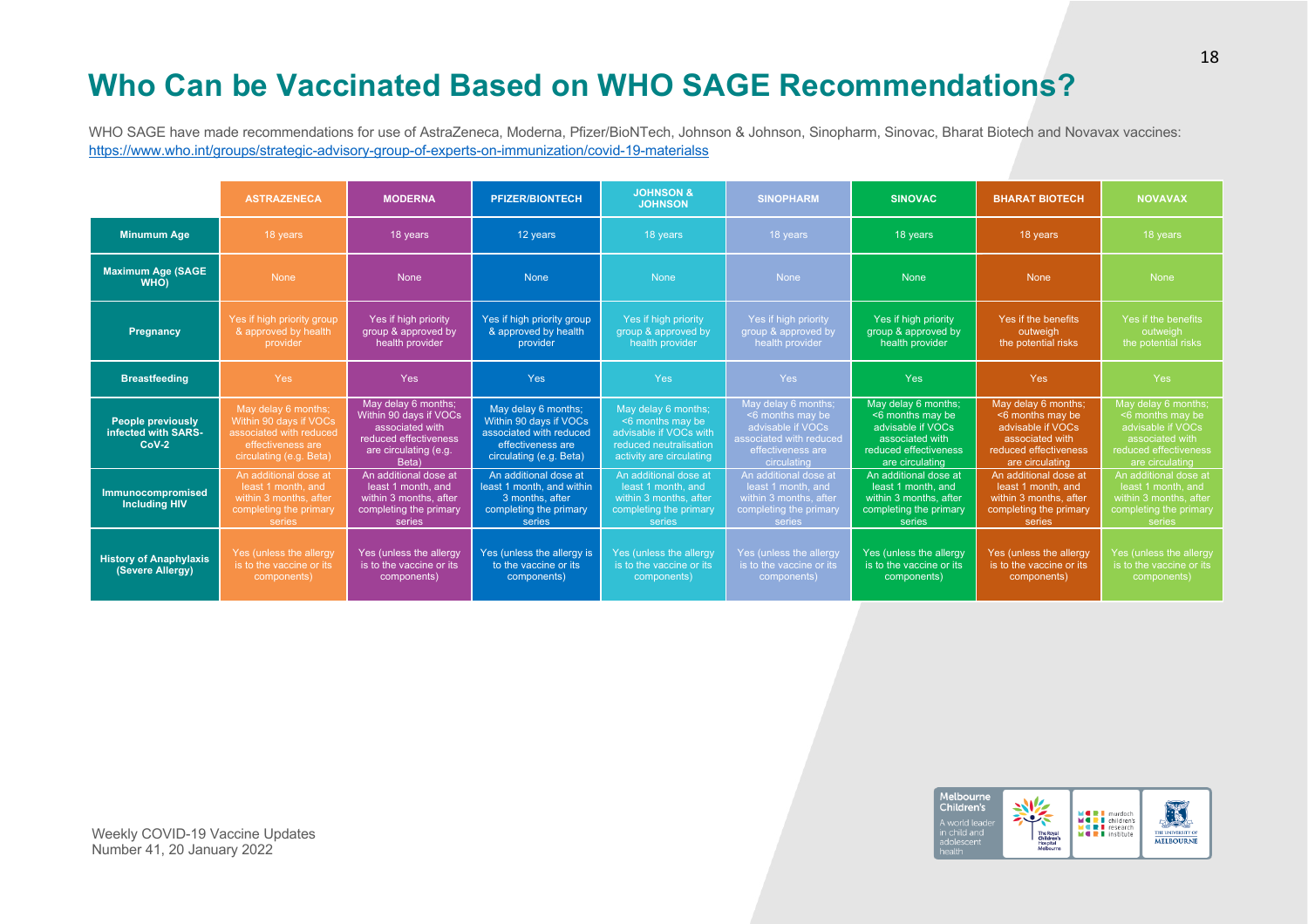# **Vaccine Development Pipeline**

WHO has recommended that vaccines adopted by countries have WHO SAGE EUL and/or Stringent Regulatory Approval. Last updated 6 January 2021.

| <b>VACCINE TYPE</b>            | NUMBER OF VACCINE CANDIDATES AT EACH PHASE OF DEVELOPMENT |                         |                  |                 |                                                                                                                                                                                                                                                                                                                                                                     |  |  |
|--------------------------------|-----------------------------------------------------------|-------------------------|------------------|-----------------|---------------------------------------------------------------------------------------------------------------------------------------------------------------------------------------------------------------------------------------------------------------------------------------------------------------------------------------------------------------------|--|--|
|                                | <b>PRE-CLINICAL</b>                                       | <b>PHASE I/II</b>       | <b>PHASE III</b> | <b>PHASE IV</b> | IN USE*                                                                                                                                                                                                                                                                                                                                                             |  |  |
| <b>RNA</b>                     | 25                                                        | 12                      | 3                | 2               | 2 (Pfizer/BioNTech, Moderna)                                                                                                                                                                                                                                                                                                                                        |  |  |
| <b>DNA</b>                     | 16                                                        | 9                       | $\overline{4}$   | $\overline{0}$  | 1 (Zydus Cadila Healthcare Limited)                                                                                                                                                                                                                                                                                                                                 |  |  |
| Vector (non-<br>replicating)   | 26                                                        | $\boldsymbol{8}$        | $\overline{2}$   | 3               | 4 (CanSino, Gamaleya, Johnson & Johnson,<br>AstraZeneca)                                                                                                                                                                                                                                                                                                            |  |  |
| <b>Vector</b><br>(replicating) | 18                                                        | 6 <sup>°</sup>          |                  | $\overline{0}$  | $\overline{0}$                                                                                                                                                                                                                                                                                                                                                      |  |  |
| <b>Inactivated</b>             | 5 <sup>5</sup>                                            | $\boldsymbol{8}$        | $\overline{7}$   | $\overline{3}$  | 9 (Sinopharm/BIBP; Sinopharm/WIBP; Sinovac;<br>Bharat; Chumakov; Research Instutute for Biological<br>Safety Problems; Shenzhen Kangtai Biological<br>Products; Shifa Pharmed, Ercives University)                                                                                                                                                                  |  |  |
| <b>Live-attenuated</b>         | 2 <sup>1</sup>                                            | $\mathbf{1}$            | $\overline{0}$   | $\overline{0}$  | $\overline{0}$                                                                                                                                                                                                                                                                                                                                                      |  |  |
| <b>Protein subunit</b>         | 72                                                        | 20                      | 16               |                 | 10 (Novavax, Vector institute; Anhui Zhifei Longcom<br>Biopharmaceutical Chinese Academy of sciences;<br>Center for Genetic Engineering and Biotechnology;<br>Instituto Finlay de Vacunas, Cuba [peptides 1 and 2];<br>Medigen Vaccine Biologics, Taiwan; Vaxine Pty<br>Medytox CinnaGen Co, Biological E Ltd, Razi<br><b>Vaccine and Serum Research Institute)</b> |  |  |
| <b>Virus-like particle</b>     | 20                                                        | $\overline{\mathbf{4}}$ | $\overline{2}$   | $\overline{0}$  | $\overline{0}$                                                                                                                                                                                                                                                                                                                                                      |  |  |
| Other/unknown                  | 32                                                        | $6\phantom{1}6$         | $\overline{0}$   | $\Omega$        | $\overline{0}$                                                                                                                                                                                                                                                                                                                                                      |  |  |

\*Not all vaccines in use have SRA (as recognised by WHO) approval (see Vaccine specifications table and WHO SAGE Emergency Use Listing and prequalification timeline for approval status of vaccines).

Source: London School of Hygiene and Tropical Medicine COVID-19 vaccine tracker.

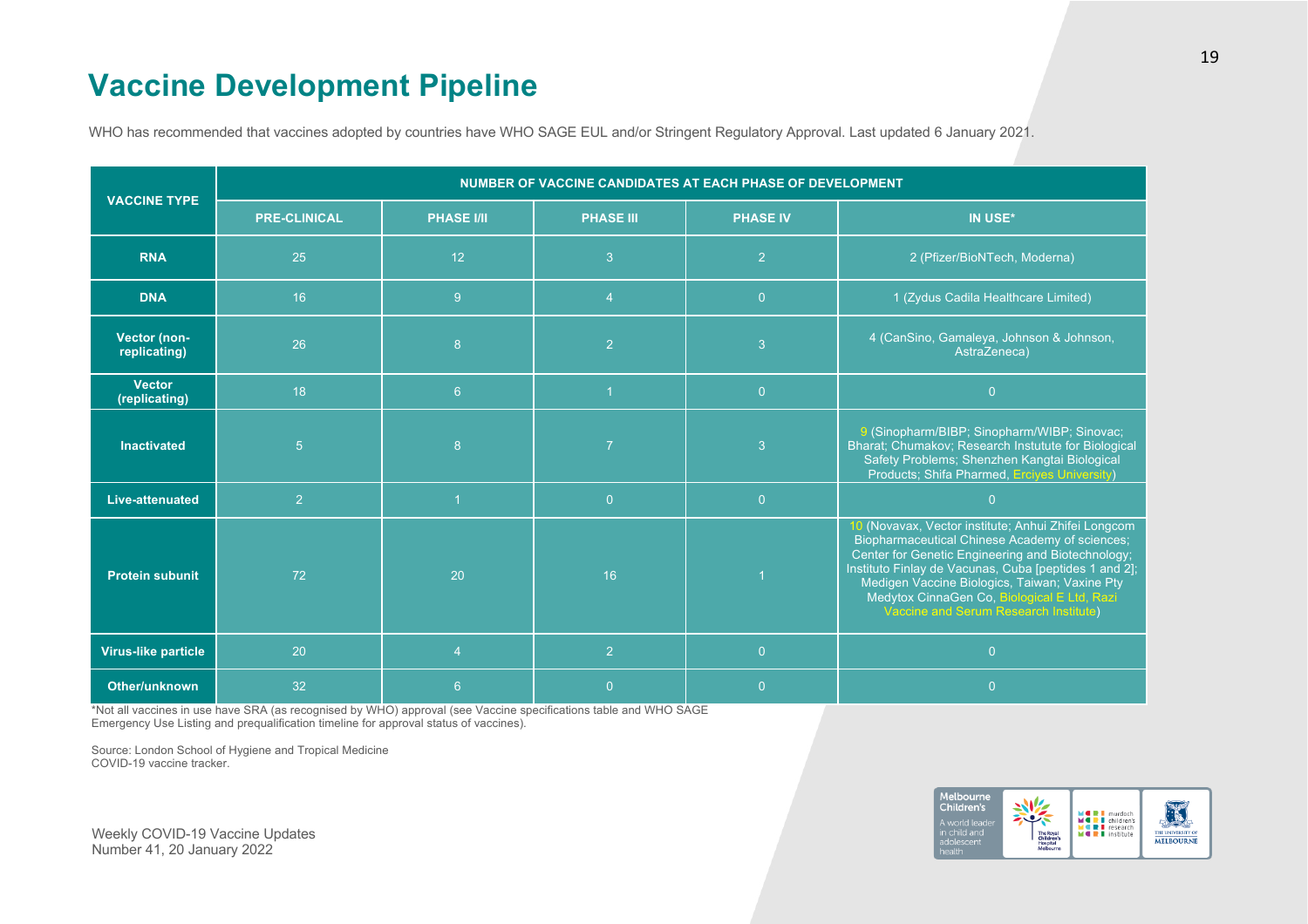# **WHO SAGE Emergency Use Listing and Prequalification Timeline**

| <b>MANUFACTURER</b>                                                 | <b>NAME OF VACCINE</b>                                 | <b>PLATFORM</b>                                 | <b>STATUS OF ASSESSMENT</b>                                               | <b>ANTICIPATED DECISION DATE</b>                                                                                                                     |
|---------------------------------------------------------------------|--------------------------------------------------------|-------------------------------------------------|---------------------------------------------------------------------------|------------------------------------------------------------------------------------------------------------------------------------------------------|
| Pfizer/BioNTech                                                     | BNT162b2/COMIRNATY<br>Tozinameran (INN)                | <b>mRNA</b>                                     | Final decision made                                                       | Authorised 31/12/20                                                                                                                                  |
| AstraZeneca                                                         | AZD1222                                                | <b>Adenoviral vector</b><br>Final decision made |                                                                           | SK Bio: Authorised 15/02/21<br>EU nodes: Authorised 16/04/21<br>CSL, Australia: Authorised 09/07/21<br>Daiichi Sankyo, Japan: Authorised<br>09/07/21 |
| Serum Institute of India                                            | Covishield (ChAdOx1_nCoV19)                            | Final decision made<br>Adenoviral vector        |                                                                           | Authorised 15/02/21                                                                                                                                  |
| Sinopharm/Beijing Institute of<br><b>Biological Products (BIBP)</b> | SARS-CoV-2 Vaccine (Vero<br>Cell), Inactivated (InCoV) | <b>Inactivated</b><br>In progress               |                                                                           | Authorised: 07/05/2021                                                                                                                               |
| Sinovac                                                             | SARS-CoV-2 Vaccine (Vero<br>Cell), Inactivated         | Inactivated                                     | In progress                                                               | Authorised 01/06/2021                                                                                                                                |
| Moderna                                                             | mRNA-1273                                              | mRNA                                            | In progress (to use abridged procedure relying on<br>EMA)                 | Authorised 30/04/2021                                                                                                                                |
| Johnson & Johnson                                                   | Ad26.COV2.S                                            | <b>Adenoviral vector</b>                        | Final decision made                                                       | Authorised 12/03/21                                                                                                                                  |
| The Gamaleya National Center                                        | Sputnik V                                              | <b>Adenoviral vector</b>                        | On hold, awaiting completion of rolling<br>submission                     | Will be determined when<br>all data are submitted                                                                                                    |
| <b>Bharat Biotech</b>                                               | Covaxin; BBV152                                        | Inactivated                                     | Rolling data assessment started 6 July 2021                               | Authorised 03/11/2021                                                                                                                                |
| CanSino Biologics                                                   | Ad5-nCoV                                               | Adenoviral vector                               | Rolling data assessment started 9 August 2021                             | <b>TBC</b>                                                                                                                                           |
| <b>Novavax</b>                                                      | NVX-CoV2373                                            | Protein subunit                                 | Rolling data assessment started 19 August 2021                            | Authorised 20/12/2021                                                                                                                                |
| CureVac                                                             | Zorecimeran                                            | <b>mRNA</b>                                     | Expression of interest accepted;<br>Application withdrawn by manufacturer | ×                                                                                                                                                    |
| <b>Clover Biopharmaceuticals</b>                                    | SCB-2019 (CpG 1018/Alum)                               | Protein subunit                                 | Rolling data starting 20 September                                        | <b>TBC</b>                                                                                                                                           |

Source: WHO Guidance Document: Status of COVID-19 Vaccines within WHO EUL/PQ evaluation process. Available at: https://www.who.int/teams/regulation-prequalification/eul/covid-19

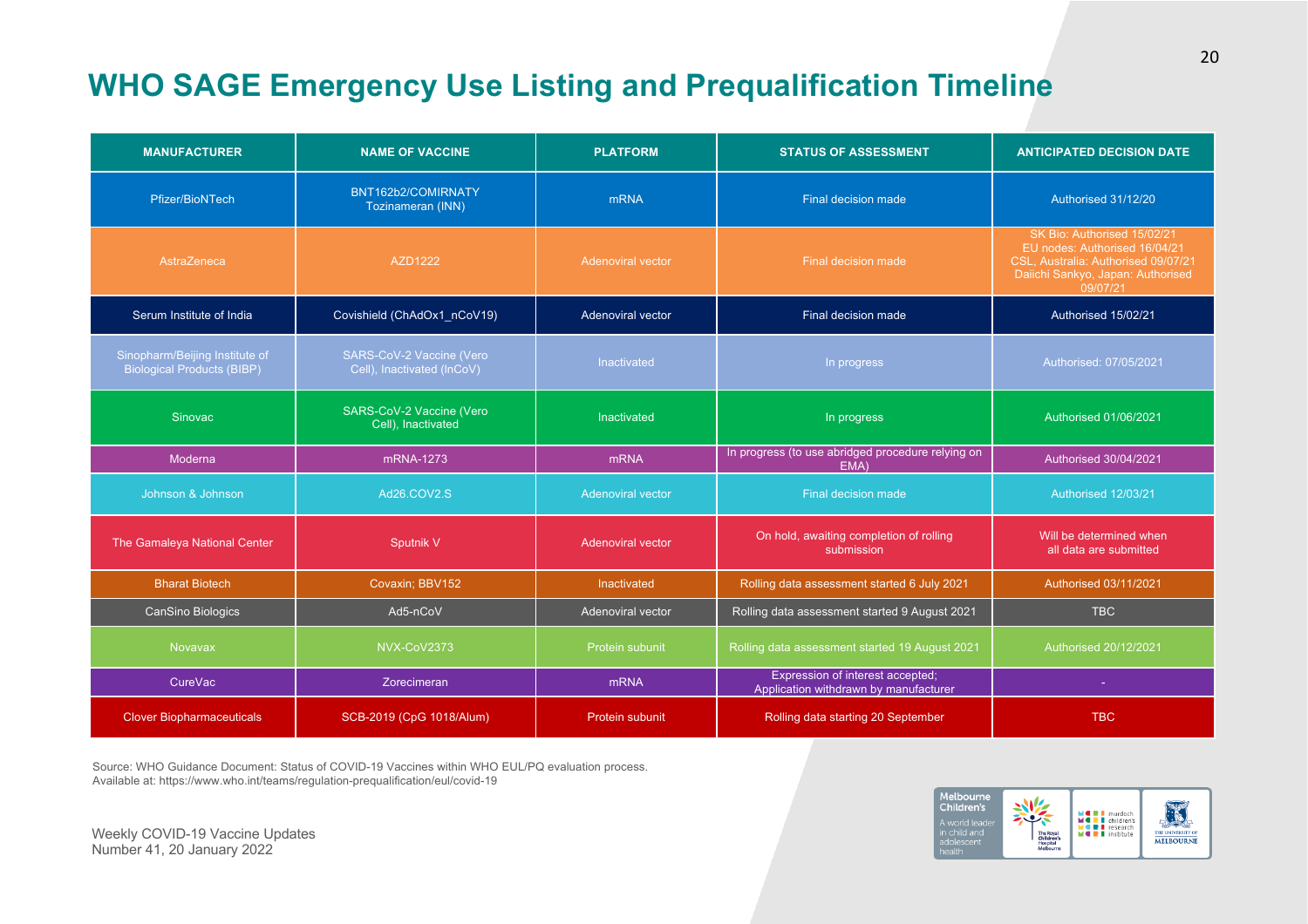### **References**

- 1. World Health Organisation. Highlights from the Meeting of the Strategic Advisory Group of Experts (SAGE) on Immunization 4-7 October 2021. Available at: https://cdn.who.int/media/docs/defaultsource/immunization/sage/2021/october/sage\_oct2021\_meetinghighlights.pdf?sfvrsn=3dcae610\_15.
- 2. Australian Technical Advisory Group on Immunisation (ATAGI). ATAGI update following weekly COVID-19 meeting -26 May 2021. Available at: https://www.health.gov.au/news/atagi-update-following-weekly-covid-19-meeting-26-ma
- Australian Technical Advisory Group on Immunisation (ATAGI) recommendations on the use of a booster dose of COVID-19 vaccine 27 October 2021. Available at: https://www.health.gov.au/sites/default/files/documents/2021/10/at use-of-a-booster-dose-of-covid-19-vaccine.pdf
- 4. UK Government Department of Health and Social Care press release 14 September 2021. Most vulnerable to be offered COVID-19 booster vaccines from next week. Available at: https://cdn.who.int/media/docs/defaultsource/immunization/sage/2021/october/sage\_oct2021\_meetinghighlights.pdf?sfvrsn=3dcae610\_11.
- 5. United States Centers for Disease Control and Prevention. Who Is Eligible for a COVID-19 Vaccine Booster Shot? Updated 7 October 2021. Available at: https://www.cdc.gov/coronavirus/2019-ncov/vaccines/booster-shot.html#D
- 6. Lund FE, Randall TD. Scent of a vaccine. *Science (80- )*. 2021;373(6553):397-399. doi:10.1126/science.abg9857
- 7. Center for Disease Control (CDC) Advisory Committee on Immunization Practices (ACIP). Thrombosis with thrombocytopenia syndrome (TTS) following Janssen COVID-19 vaccine 23 April 2021. Available at: https://www.cdc.gov/vaccines/acip/meetings/downloads/slides-2021-04-23/03-COVID-Shimabukuro-508.pdf.
- 8. European Medicines Agency (EMA). AstraZeneca's COVID-19 vaccine: EMA finds possible link to very rare cases of unusual blood clots with low blood platelets 7 April 2021. Available at: https://www.ema.europa.eu/en/news/a finds-possible-link-very-rare-cases-unusual-blood-clots-low-blood.
- 9. European Medicines Agency (EMA). COVID-19 Vaccine Janssen: EMA finds possible link to very rare cases of unusual blood clots with low blood platelets 20 April 2021. Available at: https://www.ema.europa.eu/en/news/covidpossible-link-very-rare-cases-unusual-blood-clots-low-blood.
- 10. European Medicines Agency (EMA) press release. AstraZeneca's COVID-19 vaccine: benefits and risks in context 23 April 2021. Available at: https://www.ema.europa.eu/en/news/astrazenecas-covid-19-vaccine-benefits-risks-c
- 11. Australian Government Therapeutic Goods Administation (TGA). COVID-19 vaccine weekly safety report 12-08-2021. Available at: https://www.tga.gov.au/periodic/covid-19-vaccine-weekly-safety-report-12-08-2021.<br>12. I. IK
- UK Government Medicines and Healthcare Products Regulatory Agency. Coronavirus vaccine weekly summary of Yellow Card reporting 17 June 2021. https://www.gov.uk/government/publications/coronavirus-covid-19-vaccine-adverse vaccine-summary-of-yellow-card-reporting.
- 13. Centers for Disease Control and Prevention (CDC). Selected Adverse Events Reported after COVID-19 Vaccination. Updated 27 May 2021. Available at: https://www.cdc.gov/coronavirus/2019-ncov/vaccines/safety/adverse-events
- 14. United States Advisory Committee on Immunization Practices (ACIP). ACIP Presentation Slides: June 23-25, 2021 Meeting. Available at: https://www.cdc.gov/vaccines/acip/meetings/slides-2021-06.html.<br>15. United States Adv
- 15. United States Advisory Committee on Immunization Practices (ACIP). ACIP Presentation Slides: August 30, 2021 Meeting. Available at: https://www.cdc.gov/vaccines/acip/meetings/slides-2021-08-30.html.<br>16. Voysey M. Costa
- Voysey M, Costa Clemens SA, Madhi SA, et al. Single-dose administration and the influence of the timing of the booster dose on immunogenicity and efficacy of ChAdOx1 nCoV-19 (AZD1222) vaccine: a pooled analysis of four ran 2021;397(10277):881-891. doi:10.1016/S0140-6736(21)00432-3
- 17. AstraZeneca press release, AZD1222 US Phase III primary analysis confirms safety and efficacy 25 March 2021. Available at: https://www.astrazeneca.com/media-centre/press-releases/2021/azd1222-us-phase-ili-primary-analy efficacy.html#:~:text=Positive high-level results from,on Monday 22 March 2021.&text=The vaccine was well tolerated,to the vaccine were.
- 18. Ella R, Reddy S, Blackwelder W, et al. Efficacy, safety, and lot-to-lot immunogenicity of an inactivated SARS-CoV-2 vaccine (BBV152): interim results of a randomised, double-blind, controlled, phase 3 trial. Lancet. No doi:10.1016/S0140-6736(21)02000-6
- 19. Clover Biopharmaceuticals SCB-2019 (CpG 1018/Alum) COVID-19 Vaccine Candidate: Phase 2/3 Clinical Trial Results. Presentation 22 September 2021. Available at: https://www.cloverbiopharma.com/upload/pdf/SPECTRA-Data-Presentation\_2021.09.22\_FINAL\_EN.pdf.
- 20. Logunov DY, Dolzhikova I V, Shcheblyakov D V, et al. Safety and efficacy of an rAd26 and rAd5 vector-based heterologous prime-boost COVID-19 vaccine. *Lancet*. 2021.
- Russian Direct Investment Fund Press Release 2 June 2021. Sputnik Light (the first component of Sputnik V vaccine) demonstrates 78.6-83.7% eficacy among the elderly in Argentina. Available at: https://sputnikvaccine.com/ne light-vaccine-the-first-component-of-sputnik-v-vaccine-demonstrates-78-6-83-7-efficacy-among/.
- 22. El Sahly HM, Baden LR, Essink B, et al. Efficacy of the mRNA-1273 SARS-CoV-2 Vaccine at Completion of Blinded Phase. *N Engl J Med*. September 2021. doi:10.1056/NEJMoa2113017
- 23. US federal Drug Administration (FDA) Briefing Document Janssen Ad26.COV2.S Vaccine for the Prevention of COVID-19. Vaccines and Related Biological Products Advisory Committee Meeting February 26, 2021. Available at:
- https://www.fda.gov/media/146217/download.
- 24. Sadoff J, Gray G, Vandebosch A, et al. Safety and Efficacy of Single-Dose Ad26.COV2.S Vaccine against Covid-19. N Engl J Med. 2021;384(23):2187-2201. doi:10.1056/NEJMoa2101544<br>25. Sisonke Phase 3b clinical trial. Avail
- 25. Sisonke Phase 3b clinical trial. Available at: http://sisonkestudy.samrc.ac.za/.<br>26 Baden LR, El Sably HM, Essink B, et al. Efficacy and Safety of the mRNA-12
- 26. Baden LR, El Sahly HM, Essink B, et al. Efficacy and Safety of the mRNA-1273 SARS-CoV-2 Vaccine. *N Engl J Med*. 2021. doi:10.1056/nejmoa2035389
- 27. Moderna press release. Moderna Provides Clinical and Supply Updates on COVID-19 Vaccine Program Ahead of 2nd Annual Vaccines Day 13 April 2021. Available at: https://investors.modernatx.com/news-releases/news-release-d clinical-and-supply-updates-covid-19-vaccine.
- 28. Ali K, Berman G, Zhou H, et al. Evaluation of mRNA-1273 SARS-CoV-2 Vaccine in Adolescents. *N Engl J Med*. August 2021:NEJMoa2109522. doi:10.1056/NEJMoa2109522
- 29. Heath PT, Galiza EP, Baxter DN, et al. Safety and Efficacy of NVX-CoV2373 Covid-19 Vaccine. *N Engl J Med*. June 2021:NEJMoa2107659. doi:10.1056/NEJMoa2107659
- 30. Dunkle LM, Kotloff KL, Gay CL, et al. Efficacy and Safety of NVX-CoV2373 in Adults in the United States and Mexico. *N Engl J Med.* December 2021:2021.10.05.21264567. doi:10.1056/NEJMoa2116185<br>31. World Health Organisa
- World Health Organisation (WHO). Background Document on the MRNA Vaccine BNT162b2 (Pfizer-BioNTech) against COVID-19.; 2021. https://www.who.int/publications/litem/background-document-on-mrna-vaccine-bnt162b2-(pfizer-biont 19.
- 32. Thomas SJ, Moreira ED, Kitchin N, et al. Safety and Efficacy of the BNT162b2 mRNA Covid-19 Vaccine through 6 Months. *N Engl J Med.* September 2021. doi:10.1056/NEJMoa2110345<br>33. World Health Organisation Extraordinary
- World Health Organisation Extraordinary meeting of the Strategic Advisory Group of Experts on Immunization (SAGE) 29 April 2021. Available at: https://www.who.int/news-room/events/detail/2021/04/29/default-calendar/extra
- advisory-group-of-experts-on-immunization-(sage)-29-april-2021.<br>34. Tanriover MD, Doğanay HL, Akova M, et al. Efficacy and safety of an inactivated whole-virion SARS-CoV-2 vaccine (CoronaVac): interim results of a double-b doi:10.1016/S0140-6736(21)01429-X
- 35. Palacios R, Batista AP, Albuquerque CSN, et al. Efficacy and Safety of a COVID-19 Inactivated Vaccine in Healthcare Professionals in Brazil: The PROFISCOV Study. *SSRN Electron J*. 2021.
- Halperin SA, Ye L, MacKinnon-Cameron D, et al. Final efficacy analysis, interim safety analysis, and immunogenicity of a single dose of recombinant novel coronavirus vaccine (adenovirus type 5 vector) in adults 18 years an randomised, double-blinded, placebo-cont. *Lancet*. December 2021. doi:10.1016/S0140-6736(21)02753-7
- 37. Lopez Bernal J, Andrews N, Gower C, et al. Effectiveness of Covid-19 Vaccines against the B.1.617.2 (Delta) Variant. *N Engl J Med*. July 2021:NEJMoa2108891. doi:10.1056/NEJMoa2108891
- 38. Sheikh A, McMenamin J, Taylor B, Robertson C. SARS-CoV-2 Delta VOC in Scotland: demographics, risk of hospital admission, and vaccine effectiveness. *Lancet*. June 2021. doi:10.1016/S0140-6736(21)01358-1
- 39. Pouwels KB, Pritchard E, Matthews PC, et al. Effect of Delta variant on viral burden and vaccine effectiveness against new SARS-CoV-2 infections in the UK. *Nat Med*. October 2021. doi:10.1038/s41591-021-01548-7
- Martínez-Baz I, Trobajo-Sanmartín C, Miqueleiz A, et al. Product-specific COVID-19 vaccine effectiveness against secondary infection in close contacts, Navarre, Spain, April to August 2021. Eurosurveillance. 2021;26(39). d 7917.ES.2021.26.39.2100894
- 41. Chadeau-Hyam M, Wang H, Eales O, et al. REACT-1 study round 14: High and increasing prevalence of SARS-CoV-2 infection among school-aged children during September 2021 and vaccine effectiveness against infection in Eng 2021:2021.10.14.21264965. doi:10.1101/2021.10.14.21264965
- 42. Thiruvengadam R, Awasthi A, Medigeshi G, et al. Effectiveness of ChAdOx1 nCoV-19 vaccine against SARS-CoV-2 infection during the delta (B.1.617.2) variant surge in India: a test-negative, case-control study and a mecha

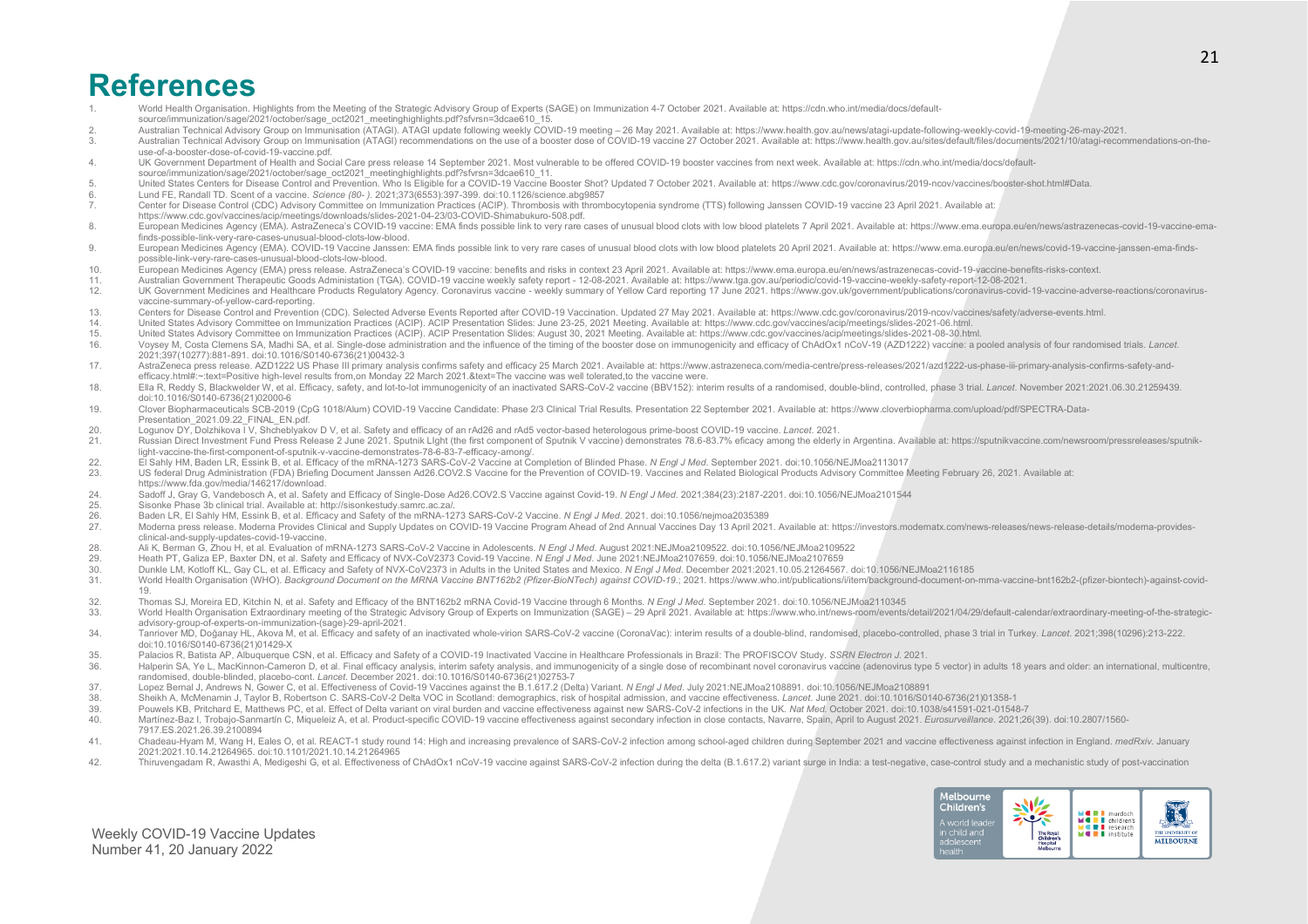immune responses. *Lancet Infect Dis*. November 2021. doi:10.1016/S1473-3099(21)00680-0

- 43. Cerqueira-Silva T. Oliveira V de A. Pescarini J. et al. Influence of age on the effectiveness and duration of protection in Vaxzevria and CoronaVac vaccines. medRxiv. January 2021:2021.08.21.21261501. doi:10.1101/2021.
- Nasreen S, Chung H, He S, et al. Effectiveness of COVID-19 vaccines against variants of concern in Ontario, Canada. *medRxiv*. January 2021:2021.06.28.21259420. doi:10.1101/2021.06.28.21259420. doi:10.1101/2021.06.28.21259
- Whitaker HJ, Tsang RS, Byford R, et al. Pfizer-BioNTech and Oxford AstraZeneca COVID-19 vaccine effectiveness and immune response among individuals in clinical risk groups. Khub preprint.
- https://khub.net/documents/135939561/430986542/RCGP+VE+riskgroups+paper.pdf/a6b54cd9-419d-9b63-e2bf-5dc796f5a91f. Published 2021.
- Vacunas contra SARS- CoV-2 utilizadas en Chile mantienen altos niveles de efectividad para evitar hospitalización, ingreso a UCI y muerte, 3 August 2021, Available at: https://www.minsal.cl/vacunas-contra-sars-cov-2-utiliz niveles-de-efectividad-para-evitar-hospitalizacion-ingreso-a-uci-y-muerte/.
- Andrews N, Tessier E, Stowe J, et al. Vaccine effectiveness and duration of protection of Comirnaty, Vaxzevria and Spikevax against mild and severe COVID-19 in the UK. *medRxiv*. 2021. doi:10.1101/2021.09.15.21263583<br>AB. S
- Skowronski DM, Setayeshgar S, Febriani Y, et al. Two-dose SARS-CoV-2 vaccine effectiveness with mixed schedules and extended dosing intervals: test-negative design studies from British Columbia and Quebec, Canada. medRxiv. 2021:2021.10.26.21265397. doi:10.1101/2021.10.26.21265397
- 49. Andrews N, Stowe J, Kirsebom F, et al. Effectiveness of COVID-19 vaccines against the Omicron (B.1.1.529) variant of concern. *medRxiv*. 2021. doi:10.1101/2021.12.14.21267615<br>Ferguson N. Ghani A. Cori A. Honan A. Hinsl
- 50. Ferguson N, Ghani A, Cori A, Hogan A, Hinsley W, Volz E. Growth, population distribution and immune escape of the Omicron in England. *Imp Coll London*.
- Katikireddi SV, Cerqueira-Silva T, Vasileiou E, et al. Two-dose ChAdOx1 nCoV-19 vaccine protection against COVID-19 hospital admissions and deaths over time: a retrospective, population-based cohort study in Scotland and B doi:10.1016/S0140-6736(21)02754-9
- Martínez-Baz I, Miqueleiz A, Casado I, et al. Effectiveness of COVID-19 vaccines in preventing SARS-CoV-2 infection and hospitalisation, Navarre, Spain, January to April 2021. Eurosurveillance. 2021;26(21). doi:10.2807/156 Kissling E, Hooiveld M, Sandonis Martín V, et al. Vaccine effectiveness against symptomatic SARS-CoV-2 infection in adults aged 65 years and older in primary care: I-MOVE-COVID-19 project, Europe, December 2020 to May 2021 2021;26(29). doi:10.2807/1560-7917.ES.2021.26.29.2100670
- McKeigue PM McAllister DA Robertson C, et al. Efficacy of two doses of COVID-19 vaccine against severe COVID-19 in those with risk conditions and residual risk to the clinically extremely vulnerable; the REACT-SCOT case-co 2021:2021.09.13.21262360. doi:10.1101/2021.09.13.21262360
- 55. McKeigue PM, McAllister DA, Hutchinson SJ, et al. Efficacy of vaccination against severe COVID-19 in relation to Delta variant and time since second dose: the REACT-SCOT case-control study. medRxiv. January 2021:2021.0 doi:10.1101/2021.09.12.21263448
- Fublic Health England (PHE) press release. Vaccines highly effective against hospitalisation from Delta variant. Available at: https://www.gov.uk/government/news/vaccines-highly-effective-against-hospitalisation-from-delta
- de Gier B, Kooijman M, Kemmeren J, et al. COVID-19 vaccine effectiveness against hospitalizations and ICU admissions in the Netherlands, April- August 2021. medRxiv. January 2021:0021.09.15.21263613. doi:10.1101/2021.09.15
- Vasileiou E, Simpson CR, Robertson C, et al. Effectiveness of First Dose of COVID-19 Vaccines Against Hospital Admissions in Scotland: National Prospective Cohort Study of 5.4 Million People. SSRN Electron J. 2021. doi:10.
- 59. Sheikh A, Robertson C, Taylor B. BNT162b2 and ChAdOx1 nCoV-19 Vaccine Effectiveness against Death from the Delta Variant. *N Engl J Med.* October 2021. doi:10.1056/NEJMc2113864<br>60 Desai D. Khan AR. Soneja M. et al. Eff
- 60. Desai D, Khan AR, Soneja M, et al. Effectiveness of an inactivated virus-based SARS-CoV-2 vaccine, BBV152, in India: a test-negative, case-control study. Lancet Infect Dis. November 2021. doi:10.1016/S1473-3099(21)0067
- 61. Corchado-Garcia J, Puyraimond-Zemmour D, Hughes T, et al. Real-world effectiveness of Ad26.COV2.S adenoviral vector vaccine for COVID-19. *medRxiv*. January 2021:2021.04.27.21256193. doi:10.1101/2021.04.27.21256193.<br>Po
- 62. Polinski JM, Weckstein AR, Batech M, et al. Effectiveness of the Single-Dose Ad26.COV2.S COVID Vaccine. *medRxiv*. January 2021:2021.09.10.21263385. doi:10.1101/2021.09.10.21263385.<br>63. Cohn BA. Cirillo PM. Murphy CC.
- 63. Cohn BA, Cirillo PM, Murphy CC, Krigbaum NY, Wallace AW. Breakthrough SARS-CoV-2 infections in 620,000 U.S. Veterans, February 1, 2021 to August 13, 2021. medRxiv. January 2021:2021:10.13.21264966. doi:10.1101/2021.10.
- 64. Corchado-Garcia J, Zemmour D, Hughes T, et al. Analysis of the Effectiveness of the Ad26.COV2.S Adenoviral Vector Vaccine for Preventing COVID-19. JAMA Netw Open. 2021;4(11):e2132540. doi:10.1001/jamanetworkopen.2021.3 Self WH. Tenforde MW, Rhoads JP, et al. Comparative Effectiveness of Moderna, Pfizer-BioNTech, and Janssen (Johnson &amp: Johnson) Vaccines in Preventing COVID-19 Hospitalizations Among Adults Without Immunocompromising Co States, March–August 2021. *MMWR Morb Mortal Wkly Rep*. 2021;70(38):1337-1343. doi:10.15585/mmwr.mm7038e1
- 66. Cohn BA, Cirillo PM, Murphy CC, Krigbaum NY, Wallace AW. SARS-CoV-2 vaccine protection and deaths among US veterans during 2021. *Science (80- )*. November 2021. doi:10.1126/science.abm0620
- 67. Puranik A, Lenehan PJ, Silvert E, et al. Comparison of two highly-effective mRNA vaccines for COVID-19 during periods of Alpha and Delta variant prevalence. *medRxiv*. January 2021:2021.08.06.21261707. doi:10.1101/2021
- 68. Bruxvoort K, Sy LS, Qian L, et al. Real-World Effectiveness of the mRNA-1273 Vaccine Against COVID-19: Interim Results from a Prospective Observational Cohort Study. *SSRN Electron J.* 2021. doi:10.2139/ssrn.3916094<br>Ch
- 69. Chemaitelly H, Tang P, Hasan MR, et al. Waning of BNT162b2 Vaccine Protection against SARS-CoV-2 Infection in Qatar. *N Engl J Med*. October 2021. doi:10.1056/NEJMoa2114114
- 70. Bruxvoort KJ, Sy LS, Qian L, et al. Effectiveness of mRNA-1273 against Delta, Mu, and other emerging variants. *medRxiv*. January 2021:2021.09.29.21264199. doi:10.1101/2021.09.29.21264199
- 71. Hansen CH, Schelde AB, Moustsen-Helm IR, et al. Vaccine effectiveness against SARS-CoV-2 infection with the Omicron or Delta variants following a two-dose or booster BNT162b2 or mRNA-1273 vaccination series: A Danish c doi:10.1101/2021.12.20.21267966
- 72. Tseng HF, Ackerson BK, Luo Y, et al. Effectiveness of mRNA-1273 against SARS-CoV-2 omicron and delta variants. *medRxiv*. January 2022:2022.01.07.22268919. doi:10.1101/2022.01.07.22268919
- 73. Chung H, He S, Nasreen S, et al. Effectiveness of BNT162b2 and mRNA-1273 covid-19 vaccines against symptomatic SARS-CoV-2 infection and severe covid-19 outcomes in Ontario, Canada: test negative design study. BMJ. Augu doi:10.1136/bmj.n1943
- 74. Public Health England. COVID-19 vaccine surveillance report: 1 July 2021 (week 26). Available at: https://www.gov.uk/government/publications/covid-19-vaccine-surveillance-report.
- 75. Emborg H-D, Valentiner-Branth P, Schelde AB, et al. Vaccine effectiveness of the BNT162b2 mRNA COVID-19 vaccine against RT-PCR confirmed SARS-CoV-2 infections, hospitalisations and mortality in prioritised risk groups. 2021:2021.05.27.21257583. doi:10.1101/2021.05.27.21257583
- 76. Moustsen-Helms IR, Emborg H-D, Nielsen J, et al. Vaccine effectiveness after 1st and 2nd dose of the BNT162b2 mRNA Covid-19 Vaccine in long-term care facility residents and healthcare workers a Danish cohort study. m 2021:2021.03.08.21252200. doi:10.1101/2021.03.08.21252200
- T7. Britton A. Jacobs Slifka KM, Edens C, et al. Effectiveness of the Pfizer-BioNTech COVID-19 Vaccine Among Residents of Two Skilled Nursing Facilities Experiencing COVID-19 Outbreaks Connecticut, December 2020-February *Wkly Rep*. 2021;70(11):396-401. doi:10.15585/mmwr.mm7011e3
- 78. Cavanaugh AM, Fortier S, Lewis P, et al. COVID-19 Outbreak Associated with a SARS-CoV-2 R.1 Lineage Variant in a Skilled Nursing Facility After Vaccination Program Kentucky, March 2021. MMWR Morb Mortal Wkly Rep. 202 doi:10.15585/mmwr.mm7017e2
- 79. Israel Ministry of Health press release. Data Compiled by the Vaccine Operation's Supervising Committee Published 22 July 2021. Available at: https://www.gov.il/en/departments/news/22072021-03.
- 80. Tartof SY, Slezak JM, Fischer H, et al. Effectiveness of mRNA BNT162b2 COVID-19 vaccine up to 6 months in a large integrated health system in the USA: a retrospective cohort study. *Lancet*. October 2021. doi:10.1016/S
- 81. Chodick G, Tene L, Rotem RS, et al. The effectiveness of the TWO-DOSE BNT162b2 vaccine: analysis of real-world data. *Clin Infect Dis*. May 2021. doi:10.1093/cid/ciab438
- 82. Haas EJ, Angulo FJ, McLaughlin JM, et al. Impact and effectiveness of mRNA BNT162b2 vaccine against SARS-CoV-2 infections and COVID-19 cases, hospitalisations, and deaths following a nationwide vaccination campaign in using national surveillance data. *Lancet*. 2021;397(10287):1819-1829. doi:10.1016/S0140-6736(21)00947-8
- 83. Dagan N, Barda N, Kepten E, et al. BNT162b2 mRNA Covid-19 Vaccine in a Nationwide Mass Vaccination Setting. *N Engl J Med*. February 2021:NEJMoa2101765. doi:10.1056/NEJMoa2101765
- 84. Tang L, Hijano DR, Gaur AH, et al. Asymptomatic and Symptomatic SARS-CoV-2 Infections After BNT162b2 Vaccination in a Routinely Screened Workforce. *JAMA*. May 2021. doi:10.1001/jama.2021.6564<br>85. Uruguay Ministry of P
- Uruguay Ministry of Public Health. Third study of effectiveness of vaccination against SARS-CoV-2 in Uruguay as of June 30, 2021. Press release 3 July 2021. Available at: https://www.gub.uy/ministerio-salud-publica/comunic efectividad-vacunacion-anti-sars-cov-2-uruguay-8-junio-2021.
- 86. Saciuk Y, Kertes J, Mandel M, Hemo B, Shamir Stein N, Zohar AE. Pfizer-BioNTech Vaccine Effectiveness Against SARS-CoV-2 Infection: Findings From a Large Observational Study in Israel. SSRN Electron J. 2021. doi:10.213
- 87. de Gier B, Andeweg S, Joosten R, et al. Vaccine effectiveness against SARS-CoV-2 transmission and infections among household and other close contacts of confirmed cases, the Netherlands, February to May 2021. Eurosurve
- doi:10.2807/1560-7917.ES.2021.26.31.2100640
- 88. Atmar RL, Lyke KE, Deming ME, et al. Heterologous SARS-CoV-2 Booster Vaccinations: Preliminary Report. *medRxiv*. January 2021:2021.10.10.21264827. doi:10.1101/2021.10.10.21264827.<br>89. United States Advisory Committee
- United States Advisory Committee on Immunization Practices (ACIP). ACIP Presentation Slides: November 19, 2021 Meeting. Available at: https://www.cdc.gov/vaccines/acip/meetings/slides-2021-11-19.html.

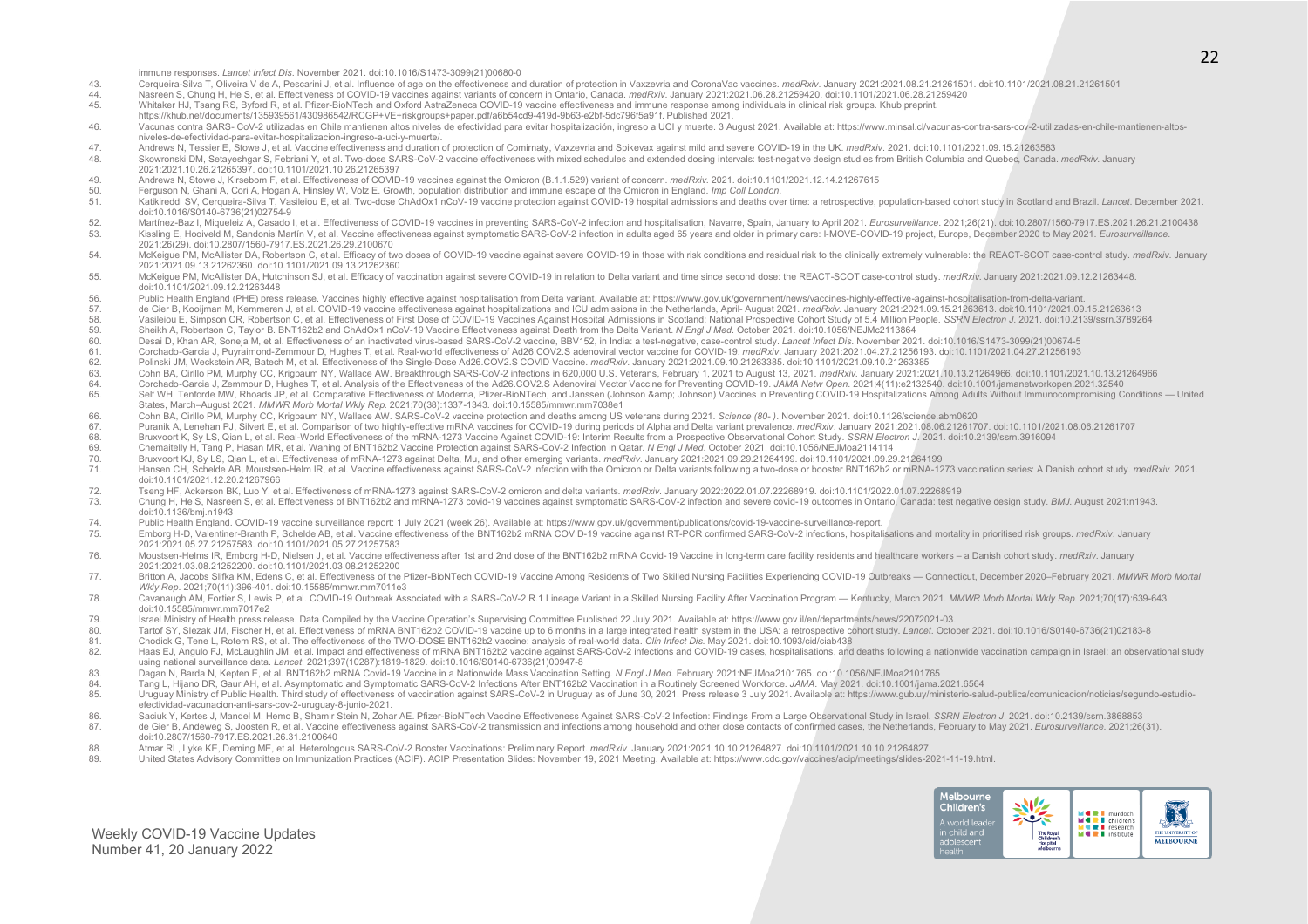- 90. Andrews N, Stowe J, Kirsebom F, Gower C, Ramsay M, Bernal J. Effectiveness of BNT162b2 (Comirnaty, Pfizer-BioNTech) COVID-19 booster vaccine against covid-19 related symptoms in England: test negative case-control stud doi:10.1101/2021.11.15.21266341
- 91. Barda N, Dagan N, Cohen C, et al. Effectiveness of a third dose of the BNT162b2 mRNA COVID-19 vaccine for preventing severe outcomes in Israel: an observational study. Lancef. October 2021. doi:10.1016/S0140-6736(21)02
- 92. Bar-On YM, Goldberg Y, Mandel M, et al. Protection against Covid-19 by BNT162b2 Booster across Age Groups. *N Engl J Med*. December 2021. doi:10.1056/NEJMoa2115926
- 93. AlKaabi N. Yang YK. Zhang J. et al. Safety and immunogenicity of a heterologous boost with a recombinant vaccine. NVSI-06-07. in the inactivated vaccine recipients from UAE: a phase 2 randomised, double-blinded, contro 2022:2021.12.29.21268499. doi:10.1101/2021.12.29.21268499
- 94. Pan H, Wu Q, Zeng G, et al. Immunogenicity and safety of a third dose, and immune persistence of CoronaVac vaccine in healthy adults aged 18-59 years: interim results from a double-blind, randomized, placebo-controlled doi:10.1101/2021.07.23.21261026
- 95. Grav GE, Collie S, Garrett N, et al, Vaccine effectiveness against hospital admission in South African health care workers who received a homologous booster of Ad26.COV2 during an Omicron COVID19 wave: Preliminary Resu *medRxiv*. January 2022:2021.12.28.21268436. doi:10.1101/2021.12.28.21268436
- 96. Discovery Health, South Africa's largest private health insurance administrator, releases at-scale, real-world analysis of Omicron outbreak based on 211 000 COVID-19 test results in South Africa. Press release 14 Decem https://www.discovery.co.za/corporate/news-room.
- 97. Hyams C, Marlow R, Maseko Z, et al. Effectiveness of BNT162b2 and ChAdOx1 nCoV-19 COVID-19 vaccination at preventing hospitalisations in people aged at least 80 years: a test-negative, case-control study. Lancet Infect 3099(21)00330-3
- 98. Lopez Bernal J, Andrews N, Gower C, et al. Effectiveness of the Pfizer-BioNTech and Oxford-AstraZeneca vaccines on covid-19 related symptoms, hospital admissions, and mortality in older adults in England: test negative 2021:n1088. doi:10.1136/bmj.n1088
- 99. Ismail S. Vilaplana T. Elgohari S. et al. Effectiveness of BNT162b2 mRNA and ChAdOx1 adenovirus vector COVID-19 vaccines on risk of hospitalisation among older adults in England: an observational study using surveillan *https//khub.net/documents/135939561/430986542/Effectiveness%2Bof%2BBNT162b2%2BmRNA%2Band%2BChAdOx1%2Badenovirus%2Bvector%2BCOVID-19%2Bvaccines%2Bon%2Brisk%2Bof%2Bhospitalisation%2Bamong%2Bolder%2Badults%2Bin%2BEngland.pdf/9e18c525-dde6-5ee4*.
- 100. Mason T, Whitston M, Hodgson J, et al. Effects of BNT162b2 mRNA vaccine on Covid-19 infection and hospitalisation among older people: matched case control study for England. medRxiv. January 2021:2021.04.19.21255461. doi:10.1101/2021.04.19.21255461
- 101. Moderna press release. Moderna Announces Positive Top Line Data from Phase 2/3 Study of COVID-19 Vaccine in Children 6 to 11 Years of Age. 25 October 2021. Available at: https://investors.modernatx.com/news-releases/n announces-positive-top-line-data-phase-23-study-covid-19.
- 102. Moderna press release. Moderna Announces TeenCOVE Study of its COVID-19 Vaccine in Adolescents Meets Primary Endpoint and Plans to Submit Data to Regulators in Early June 25 May 2021. Available at: https://investors.m releases/news-release-details/moderna-announces-teencove-study-its-covid-19-vaccine.
- Walter EB, Talaat KR, Sabharwal C, et al. Evaluation of the BNT162b2 Covid-19 Vaccine in Children 5 to 11 Years of Age. *N Engl J Med.* November 2021. doi:10.1056/NEJMoa2116298<br>104. United States Food and Drug Administrati
- 104. United States Food and Drug Administration (FDA). Vaccines and Related Biological Products Advisory Committee October 26, 2021 Meeting Document. Available at: https://www.fida.gov/media/153409/download.<br>105. Pfizer pr
- Pfizer press release. Pfizer and BioNTech provide update on ongoing studies of COVID-19 vaccine December 17 2021. Available at: https://www.pfizer.com/news/press-release/press-release-detail/pfizer-and-biontech-provide-upd
- 106. Frenck RW, Klein NP, Kitchin N, et al. Safety, Immunogenicity, and Efficacy of the BNT162b2 Covid-19 Vaccine in Adolescents. N Engl J Med. 2021;385(3):239-250. doi:10.1056/NEJMoa2107456<br>107. Pfizer press release. Foll
- Pfizer press release. Follow-up data from phase 3 trial of Pfizer-BioNTech COVID-19 vaccine support safety and efficacy in adolescents 12 through 15 years of age. 22 November 2021. Available at: https://www.pfizer.com/news detail/follow-data-phase-3-trial-pfizer-biontech-covid-19-vaccine.
- 108. Reis BY, Barda N, Leshchinsky M, et al. Effectiveness of BNT162b2 Vaccine against Delta Variant in Adolescents. *N Engl J Med*. October 2021. doi:10.1056/NEJMc2114290
- Olson SM, Newhams MM, Halasa NB, et al. Effectiveness of Pfizer-BioNTech mRNA Vaccination Against COVID-19 Hospitalization Among Persons Aged 12-18 Years United States, June-September 2021. MMWR Morb Mortal Wkly Rep. 202 1488. doi:10.15585/mmwr.mm7042e1
- 110. Powell AA, Kirsebom F, Stowe J, et al, Adolescent vaccination with BNT162b2 (Comirnaty, Pfizer-BioNTech) vaccine and effectiveness of the first dose against COVID-19; national test-negative case-control study. England 2021:2021.12.10.21267408. doi:10.1101/2021.12.10.21267408
- 111. Zambrano LD, Newhams MM, Olson SM, et al. Effectiveness of BNT162b2 (Pfizer-BioNTech) mRNA Vaccination Against Multisystem Inflammatory Syndrome in Children Among Persons Aged 12-18 Years United States, July-Decembe *Mortal Wkly Rep*. 2022;71(2). doi:10.15585/mmwr.mm7102e1
- 
- 112. Olson SM, Newhams MM, Halasa NB, et al. Effectiveness of BNT162b2 Vaccine against Critical Covid-19 in Adolescents. *N Engl J Med*. January 2022. doi:10.1056/NEJMoa2117995<br>113. Han B, Song Y, Li C, et al. Safety, tole Han B, Song Y, Li C, et al. Safety, tolerability, and immunogenicity of an inactivated SARS-CoV-2 vaccine (CoronaVac) in healthy children and adolescents: a double-blind, randomised, controlled, phase 1/2 clinical trial. L doi:10.1016/S1473-3099(21)00319-4
- 114. Hillson K, Clemens SC, Madhi SA, Voysey M, Pollard AJ, Minassian AM. Fertility rates and birth outcomes after ChAdOx1 nCoV-19 (AZD1222) vaccination. *Lancet*. October 2021. doi:10.1016/S0140-6736(21)02282-0
- Trostle ME, Aquero-Rosenfeld ME, Roman AS, Lighter JL. High antibody levels in cord blood from pregnant women vaccinated against COVID-19. Am J Obstet Gynecol MFM. September 2021:100481. doi:10.1016/j.ajogmf.2021.100481
- 
- 116. Shimabukuro TT, Kim SY, Myers TR, et al. Preliminary Findings of mRNA Covid-19 Vaccine Safety in Pregnant Persons. *N Engl J Med*. April 2021:NEJMoa2104983. doi:10.1056/NEJMoa2104983 117. Dagan N, Barda N, Biron-Shental T, et al. Effectiveness of the BNT162b2 mRNA COVID-19 vaccine in pregnancy. *Nat Med*. 2021;27(10):1693-1695. doi:10.1038/s41591-021-01490-8
- 
- 118. Goldshtein I, Nevo D, Steinberg DM, et al. Association Between BNT162b2 Vaccination and Incidence of SARS-CoV-2 Infection in Pregnant Women. *JAMA*. 2021;326(8):728. doi:10.1001/jama.2021.11035 United States National Institutes of Health (NIH) News release. NIH begins study of COVID-19 vaccination during pregnancy and postpartum. 23 June 2021. Available at: https://www.nih.gov/news-events/news-releases/nih-begins during-pregnancy-postpartum.
- 120. Hall VJ, Foulkes S, Saei A, et al. COVID-19 vaccine coverage in health-care workers in England and effectiveness of BNT162b2 mRNA vaccine against infection (SIREN): a prospective, multicentre, cohort study. Lancet. 20 doi:10.1016/S0140-6736(21)00790-X
- 121. Regev-Yochay G, Amit S, Bergwerk M, et al. Decreased Infectivity Following BNT162b2 Vaccination. *SSRN Electron J*. 2021. doi:10.2139/ssrn.3815668
- 122. Government of Spain Ministry of Health and Innovation. The combined use of AstraZeneca and Pfizer vaccines against SARS-CoV-2 offers a powerful immune response. Press release 18 May 2021. Available at: https://www.isciii.es/Noticias/Noticias/Paginas/Noticias/Presentación-resultados-preliminares-CombivacS.aspx.
- 123. Shaw RH, Stuart A, Greenland M, Liu X, Van-Tam JSN, Snape MD. Heterologous prime-boost COVID-19 vaccination: initial reactogenicity data. *Lancet*. 2021;397(10289):2043-2046. doi:10.1016/S0140-6736(21)01115-6<br>124 Hill
- 124. Hillus D. Reactogenicity of homologous and heterologous prime-boost immunisation with BNT162b2 and ChAdOx1-nCoV19: a prospective cohort study. *medRxiv Prepr.* doi:doi.org/10.1101/2021.05.19.21257334<br>125 Powell AA Pow
- Powell AA, Power L, Westrop S, et al. Real-world data shows increased reactogenicity in adults after heterologous compared to homologous prime-boost COVID-19 vaccination, March-June 2021, England. Eurosurveillance. 2021;26 7917.ES.2021.26.28.2100634
- 126. Borobia AM, Carcas AJ, Pérez-Olmeda M, et al. Immunogenicity and reactogenicity of BNT162b2 booster in ChAdOx1-S-primed participants (CombiVacS): a multicentre, open-label, randomised, controlled, phase 2 trial. Lance doi:10.1016/S0140-6736(21)01420-3
- 127. Liu X, Shaw RH, Stuart AS, et al. Safety and Immunogenicity Report from the Com-COV Study a Single-Blind Randomised Non-Inferiority Trial Comparing Heterologous And Homologous Prime-Boost Schedules with An Adenovira 19 Vaccine. *SSRN Electron J*. 2021. doi:10.2139/ssrn.3874014
- 128. Schmidt T, Klemis V, Schub D, et al. Immunogenicity and reactogenicity of a heterologous COVID-19 prime-boost vaccination compared with homologous vaccine regimens. *medRxiv. January 2021:00.13.21258859. doi:10.1101/2*
- Barros-Martins J, Hammerschmidt SI, Cossmann A, et al. Humoral and cellular immune response against SARS-CoV-2 variants following heterologous and homologous ChAdOx1 nCoV-19/BNT162b2 vaccination. medRxiv. January 2021:2021 doi:10.1101/2021.06.01.21258172
- 130. Behrens GM, Cossmann A, Stankov M V, et al. SARS-CoV-2 delta variant neutralisation after heterologous ChAdOx1-S/BNT162b2 vaccination. *Lancet*. August 2021. doi:10.1016/S0140-6736(21)01891-2

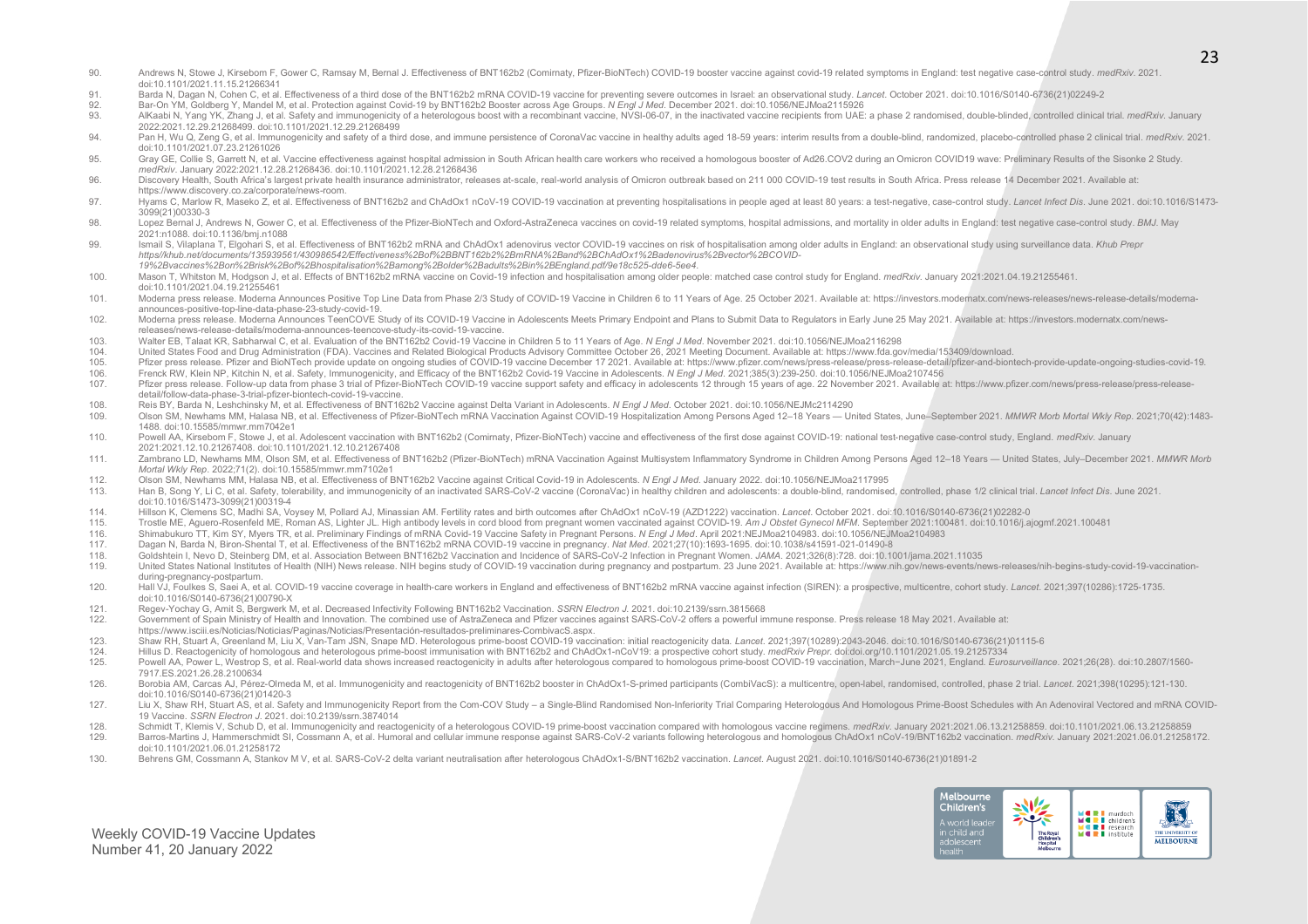- 131. Public Health Agency of Canada. An Advisory Committee Statement (ACS) National Advisory Committee on Immunization (NACI) Recommendations on the use of COVID-19 Vaccines. 17 June 2021. Available at: https://www.canada. aspc/documents/services/immunization/national-advisory-committee-on-immunization-naci/recommendations-use-covid-19-vaccines/recommendations-use-covid-19-vaccines-en.pdf.
- 132. US National Library of Medicine ClinicalTrials.gov. Mix and Match of the Second COVID-19 Vaccine Dose for Safety and Immunogenicity (MOSAIC). Available at:
- https://clinicaltrials.gov/ct2/show/NCT04894435?term=mixed+schedule%2C+covid19%2C+vaccine&draw=2&rank=1.
- Schelde AB, et al. Vaccine effectiveness when combining the ChAdOx1 vaccine as the first dose with an mRNA COVID-19 vaccine as the second dose. *medRxiv*. January 2021:2021.07.26.21261130. doi:10.1101/2021.07.26.21261130.<br> Australian Government Therapeutic Goods Administration (TGA). Australian Product Information - COVID-19 Vaccine AstraZeneca (ChAdOx1-S) solution for injection. Available at: https://www.ebs.tga.gov.au/ebs/picmi/picmireposi 2021-PI-01194-1&d=202105261016933.
- 135. US Federal Drug Administration (FDA). Fact sheet for healthcare providers administering vaccine (vaccination providers) emergency use authorisation (EUA) of the Moderna COVID-19 vaccine to prevent coronavirus disease https://www.modernatx.com/covid19vaccine-eua/eua-fact-sheet-providers.pdf.
- 136. Australian Government Therapeutic Goods Administration (TGA). Australian Product Information Comirnaty (BNT162b2 [mRNA]) COVID-19 Vaccine. Available at: https://www.tga.gov.au/sites/default/files/covid-19-vaccine-pf mrna-pi.pdf
- 137. US Federal Drug Administration (FDA). Fact sheet for healthcare providers administering vaccine (vaccination providers). Emergency use authorisation (EUA) of the Janssen COVID-19 vaccine to prevent coronavirus disease https://www.janssenlabels.com/emergency-use-authorization/Janssen+COVID-19+Vaccine-HCP-fact-sheet.pdf.
- 138. Xia S. Zhang Y. Wang Y. et al. Safety and immunogenicity of an inactivated SARS-CoV-2 vaccine. BBIBP-CorV: a randomised. double-blind. placebo-controlled, phase 1/2 trial. Lancet Infect Dis. 2021:21(1):39-51. doi:10.1
- 139. Zhang Y, Zeng G, Pan H, et al. Safety, tolerability, and immunogenicity of an inactivated SARS-CoV-2 vaccine in healthy adults aged 18-59 years: a randomised, double-blind, placebo-controlled, phase 1/2 clinical trial doi:10.1016/S1473-3099(20)30843-4
- 140. European Medicines Agency (EMA). Meeting highlights from the Pharmacovigilance Risk Assessment Committee (PRAC) 3-6 May 2021. Available at: https://www.ema.europa.eu/en/news/meeting-highlights-pharmacovigilance-risk-a 6-may-2021.
- 141. Australian Government Therapeutic Goods Administation (TGA). COVID-19 vaccine weekly safety report 08-07-2021. Available at: https://www.tga.gov.au/periodic/covid-19-vaccine-weekly-safety-report-08-07-2021.
- 142. United States Advisory Committee on Immunization Practices (ACIP). ACIP Presentation Slides: October 20-21, 2021 Meeting. Available at: https://www.cdc.gov/vaccines/acip/meetings/slides-2021-10-20-21.html.<br>143. Welsh
- Welsh KJ, Baumblatt J, Chege W, Goud R, Nair N. Thrombocytopenia including immune thrombocytopenia after receipt of mRNA COVID-19 vaccines reported to the Vaccine Adverse Event Reporting System (VAERS). Vaccine. 2021;96(5) doi:10.1016/j.vaccine.2021.04.054
- 144. Vogel G. Israel reports link between rare cases of heart inflammation and COVID-19 vaccination in young men. *Science (80- )*. June 2021. doi:10.1126/science.abj7796
- 145. Barda N, Dagan N, Ben-Shlomo Y, et al. Safety of the BNT162b2 mRNA Covid-19 Vaccine in a Nationwide Setting. N Engl J Med. August 2021:NEJMoa2110475. doi:10.1056/NEJMoa2110475.<br>146. US Food and Drug Administration (FD
- 146. US Food and Drug Administration (FDA) press release. Coronavirus (COVID-19) Update: July 13, 2021. Available at: https://www.fda.gov/news-events/press-announcements/coronavirus-covid-19-update-july-13-2021.<br>147 Pavord
- 147. Pavord S, Scully M, Hunt BJ, et al. Clinical Features of Vaccine-Induced Immune Thrombocytopenia and Thrombosis. *N Engl J Med.* August 2021:NEJMoa2109908. doi:10.1056/NEJMoa2109908.<br>148 Government of Canada National
- 148. Government of Canada National Advisory Committee on Immunization (NACI) statement. NACI rapid response: Recommended use of AstraZeneca COVID-19 vaccine in younger adults.
- Australian Technical Advisory Group on Immunisation (ATAGI) ATAGI statement on revised recommendations on the use of COVID-19 Vaccine AstraZeneca, 17 June 2021. Available at: https://www.health.gov.au/news/atagi-statementrecommendations-on-the-use-of-covid-19-vaccine-astrazeneca-17-june-2021.
- 150. UK Government press release. JCVI advises on COVID-19 vaccine for people aged under 40. 7 May 2021. Available at: https://www.gov.uk/government/news/jcvi-advises-on-covid-19-vaccine-for-people-aged-under-40.<br>151. Euro
- European Medicines Agency (EMA). Meeting highlights from the Pharmacovigilance Risk Assessment Committee (PRAC) 6-9 April 2021. Available at: https://www.ema.europa.eu/en/news/meeting-highlights-pharmacovigilance-risk-asse 6-9-april-2021.
- 152. Statement of the WHO Global Advisory Committee on Vaccine Safety (GACVS) COVID-19 subcommittee on reports of Guillain-Barré Syndrome (GBS) following adenovirus vector COVID-19 vaccines 26 July 2021. Available at: http 07-2021-statement-of-the-who-gacvs-covid-19-subcommittee-on-gbs.
- 153. Patone M, Handunnetthi L, Saatci D, et al. Neurological complications after first dose of COVID-19 vaccines and SARS-CoV-2 infection. *Nat Med*. October 2021. doi:10.1038/s41591-021-01556-7
- 
- 154. Gordon SF, Clothier HJ, Morgan H, et al. Immune thrombocytopenia following immunisation with Vaxzevria ChadOx1-S (AstraZeneca) vaccine, Victoria, Australia. Vaccine. October 2021. doi:10.1016/j.vaccine.2021.10.030<br>155 155. Shimabukuro TT, Cole M, Su JR. Reports of Anaphylaxis After Receipt of mRNA COVID-19 Vaccines in the US—December 14, 2020-January 18, 2021. *JAMA*. 2021;325(11):1101. doi:10.1001/jama.2021.1967
- 156. World Health Organisation (WHO). COVID-19 subcommittee of the WHO Global Advisory Committee on Vaccine Safety (GACVS): updated guidance regarding myocarditis and pericarditis reported with COVID-19 mRNA vaccines. 9 Ju https://www.who.int/news/item/09-07-2021-gacvs-guidance-myocarditis-pericarditis-covid-19-mrna-vaccines.
- 157. Public Health Ontario enhanced epidemiological summary. Myocarditis and Pericarditis Following Vaccination with COVID-19 mRNA Vaccines in Ontario: December 13, 2020 to August 7, 2021. Available at: https://www.publich /media/documents/ncov/epi/covid-19-myocarditis-pericarditis-vaccines-epi.pdf?sc\_lang=en.
- 158. UK Medicines & Healthcare products Regulatory Agency, Coronavirus vaccine weekly summary of Yellow Card reporting. Updated 7 October 2021, Available at: https://www.gov.uk/government/publications/coronavirus-covid-1 reactions/coronavirus-vaccine-summary-of-yellow-card-reporting.
- 159. European Medicines Agency (EMA) Meeting highlights from the Pharmacovigilance Risk Assessment Committee (PRAC) 29 November 2 December 2021. Available at: https://www.ema.europa.eu/en/news/meeting-highlights-pharmaco assessment-committee-prac-29-november-2-december-2021.
- 160. Buchan SA, Seo CY, Johnson C, et al. Epidemiology of myocarditis and pericarditis following mRNA vaccines in Ontario, Canada: by vaccine product, schedule and interval. medRxiv. January 2021:2021:2021:2021:56. doi:10.
- 161. Patone M, Mei XW, Handunnetthi L, et al. Risks of myocarditis, pericarditis, and cardiac arrhythmias associated with COVID-19 vaccination or SARS-CoV-2 infection. Nat Med. December 2021. doi:10.1038/s41591-021-01630-0
- 162. Australian Government Therapeutic Goods Administration COVID-19 vaccine weekly safety report 16-12-2021. Available at: https://www.tga.gov.au/periodic/covid-19-vaccine-weekly-safety-report-16-12-2021#section-1326.
- 163. Australian Therapeutic Goods Administration COVID-19 vaccine weekly safety report 13-01-2022. Available at:
- 164. Novavax COVID-19 Vaccine Demonstrates 89.3% Efficacy in UK Phase 3 Trial. Novavax press release 28 January 2021. https://ir.novavax.com/news-releases/news-release-details/novavax-covid-19-vaccine-demonstrates-893-effi
- 165. Witberg G, Barda N, Hoss S, et al. Myocarditis after Covid-19 Vaccination in a Large Health Care Organization. *N Engl J Med*. October 2021. doi:10.1056/NEJMoa2110737
- 166. Mevorach D, Anis E, Cedar N, et al. Myocarditis after BNT162b2 mRNA Vaccine against Covid-19 in Israel. *N Engl J Med*. October 2021. doi:10.1056/NEJMoa2109730
- 167. United States Food and Drug Administration (FDA). Vaccines and Related Biological Products Advisory Committee October 14-15, 2021 Meeting Presentation. Available at: https://www.fda.gov/media/153086/download.<br>168. Chu
- 168. Chua GT, Kwan MYW, Chui CSL, et al. Epidemiology of Acute Myocarditis/Pericarditis in Hong Kong Adolescents Following Comirnaty Vaccination. *Clin Infect Dis*. November 2021. doi:10.1093/cid/ciab989
- 169. Hause AM, Baggs J, Marquez P, et al. COVID-19 Vaccine Safety in Children Aged 5-11 Years United States, November 3-December 19, 2021. MMWR Morb Mortal Wkly Rep. 2021;70(5152):1755-1760. doi:10.15585/mmwr.mm705152a1<br>
- Chile Institute of Public Health. Informe Estadistico: ESAVI de Vacnus SARS-CoV-2 (CoronaVac) notificados en ninos entre 6 a 11 anos de edad, 13 Septiembre 7 Octubre 2021. Available at: https://ispch.cl/wp-content/upload estadistico-ESAVI-ninos-6-y-11-anos-VFinal.pdf.
- 171. Bernal J, Andrews N, Gower C, et al. Effectiveness of BNT162b2 mRNA vaccine and ChAdOx1 adenovirus vector vaccine on mortality following COVID-19. Prepr medRxiv. doi:10.1101/2021.05.14.21257218<br>172. Mateo-Urdiales A.
- Mateo-Urdiales A, Spila Alegiani S, Fabiani M, et al. Risk of SARS-CoV-2 infection and subsequent hospital admission and death at different time intervals since first dose of COVID-19 vaccine administration, Italy, 27 Dece *Eurosurveillance*. 2021;26(25). doi:10.2807/1560-7917.ES.2021.26.25.2100507
- 173. University College London press release. Covid-19 vaccine: care home residents gain 62% protection from one dose. 29 March 2021.
- 174. Pritchard E, Matthews PC, Stoesser N, et al. Impact of vaccination on SARS-CoV-2 cases in the community: a population-based study using the UK's COVID-19 Infection Survey. medRxiv. January 2021:2021.04.22.21255913. do Johnson & Johnson press release. Johnson & Johnson Announces Real-World Evidence and Phase 3 Data Confirming Strong and Long-Lasting Protection of Single-Shot COVID-19 Vaccine in the U.S. 21 September 2021. Available at:
- https://www.jnj.com/johnson-johnson-announces-real-world-evidence-and-phase-3-data-confirming-strong-and-long-lasting-protection-of-single-shot-covid-19-vaccine-in-the-u-s.
- 176. Tenforde MW, Self WH, Naioti EA, et al. Sustained Effectiveness of Pfizer-BioNTech and Moderna Vaccines Against COVID-19 Associated Hospitalizations Among Adults United States, March-July 2021. MMWR Morb Mortal Wkly

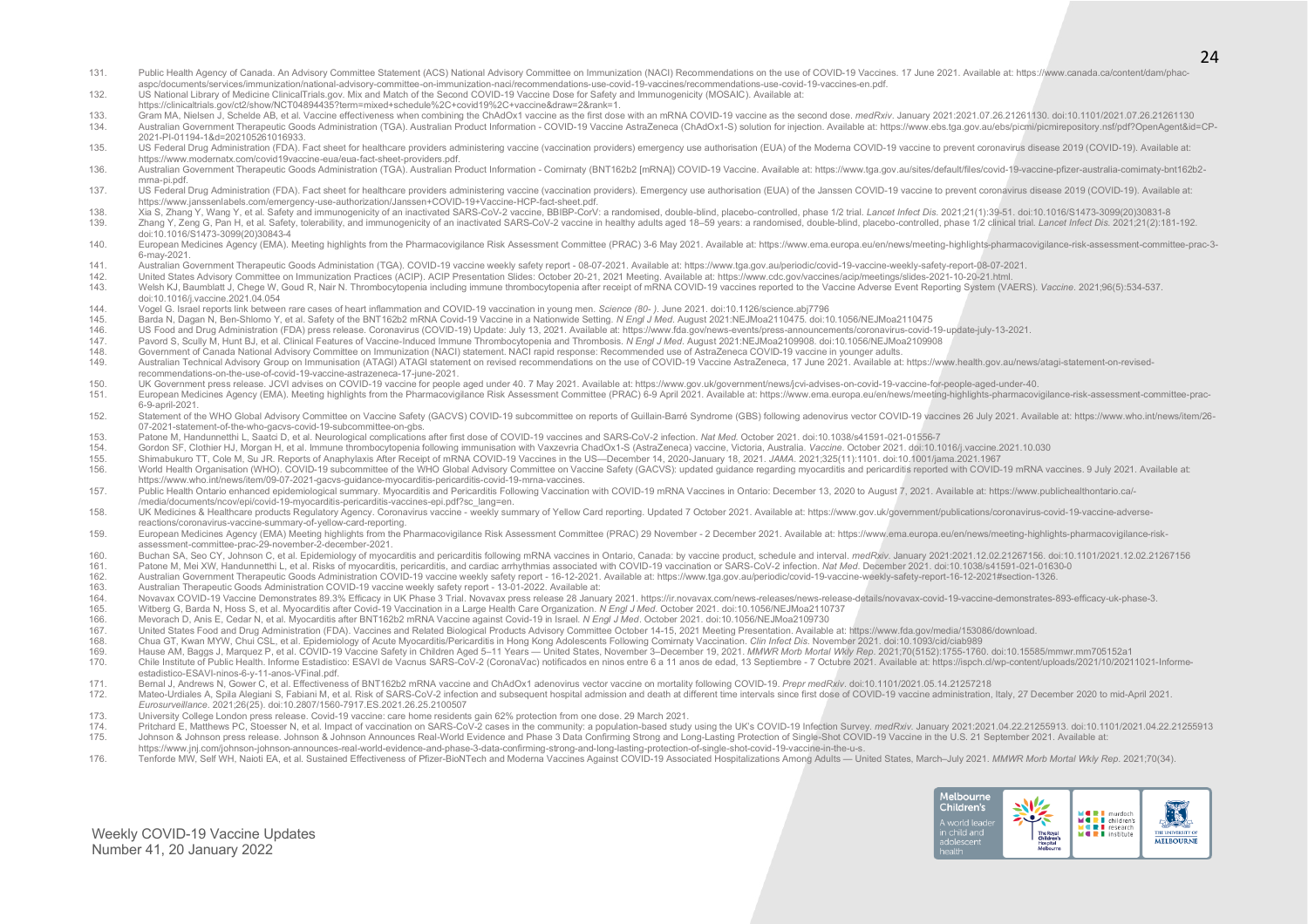#### doi:10.15585/mmwr.mm7034e2

- 177. Daniel W, Nivet M, Warner J, Podolsky DK. Early Evidence of the Effect of SARS-CoV-2 Vaccine at One Medical Center. *N Engl J Med*. March 2021:NEJMc2102153. doi:10.1056/NEJMc2102153
- 178. Thompson MG, Burgess JL, Naleway AL, et al. Interim Estimates of Vaccine Effectiveness of BNT162b2 and mRNA-1273 COVID-19 Vaccines in Preventing SARS-CoV-2 Infection Among Health Care Personnel, First Responders, and Frontline Workers — Eight U.S. Locations, December 2020–March . *MMWR Morb Mortal Wkly Rep*. 2021;70(13):495-500. doi:10.15585/mmwr.mm7013e3
- 179. Fowlkes A. Gaglani M. Groover K. Thiese MS. Tyner H. Ellingson K. Effectiveness of COVID-19 Vaccines in Preventing SARS-CoV-2 Infection Among Frontline Workers Before and During B.1.617.2 (Delta) Variant Predominance December 2020–August 2021. *MMWR Morb Mortal Wkly Rep*. 2021;70(34):1167-1169. doi:10.15585/mmwr.mm7034e4
- 180. Benenson S, Oster Y, Cohen MJ, Nir-Paz R. BNT162b2 mRNA Covid-19 Vaccine Effectiveness among Health Care Workers. *N Engl J Med*. March 2021:NEJMc2101951. doi:10.1056/NEJMc2101951
- 181. World Health Organisation (WHO). Weekly epidemiological update on COVID-19 11 May 2021. Available at: https://www.who.int/publications/m/item/weekly-epidemiological-update-on-covid-19---11-may-2021.<br>182 Morld Health
- 182. World Health Organisation (WHO). Tracking SARS-CoV-2 variants. Available at: https://www.who.int/en/activities/tracking-SARS-CoV-2-variants/.
- 183. Emary KRW, Golubchik T. Aley PK, et al. Efficacy of ChAdOx1 nCoV-19 (AZD1222) vaccine against SARS-CoV-2 variant of concern 202012/01 (B.1.1.7); an exploratory analysis of a randomised controlled trial, Lancet, March 6736(21)00628-0
- 184. Madhi SA, Baillie V, Cutland CL, et al. Safety and efficacy of the ChAdOx1 nCoV-19 (AZD1222) Covid-19 vaccine against the B.1.351 variant in South Africa. *Alex Sigal*. 2021.
- 185. Shinde V, Bhikha S, Hoosain Z, et al. Efficacy of NVX-CoV2373 Covid-19 Vaccine against the B.1.351 Variant. *N Engl J Med*. May 2021:NEJMoa2103055. doi:10.1056/NEJMoa2103055
- 186. Kustin T. Harel N. Finkel U. et al. Evidence for increased breakthrough rates of SARS-CoV-2 variants of concern in BNT162b2 mRNA vaccinated individuals. medRxiv. January 2021:2021.04.06.21254882. doi:10.1101/2021.04.0
- 187. Abu-Raddad LJ, Chemaitelly H, Butt AA. Effectiveness of the BNT162b2 Covid-19 Vaccine against the B.1.1.7 and B.1.351 Variants. N Engl J Med. May 2021:NEJMc2104974. doi:10.1056/NEJMc2104974. doi:10.1056/NEJMc2104974.
- Hitchings MDT, Ranzani OT, Torres MSS, et al. Effectiveness of CoronaVac among healthcare workers in the setting of high SARS-CoV-2 Gamma variant transmission in Manaus, Brazil: A test-negative case-control study. Lancet R 2021:100025. doi:10.1016/j.lana.2021.100025
- 189 Ranzani OT Hitchings M. Nieto MD et al Effectiveness of the CoronaVac vaccine in the elderly population during a P 1 variant-associated epidemic of COVID-19 in Brazil: A test-pegative case-control study medRxiv, Januar doi:10.1101/2021.05.19.21257472
- 190. Ferguson N, Ghani A, Hinsley W, Volz E. Hospitalisation risk for Omicron cases in England. *Imp Coll London.* https://www.imperial.ac.uk/media/imperial-college/medicine/mrc-gida/2021-12-22-COVID19-Report-50.pdf.<br>191.
- 
- 191. Israel Ministry of Health press release. Decline in Vaccine Effectiveness Against Infection and Symptomatic Illness. 5 July 2021. Available at: https://www.gov.il/en/departments/news/05072021-03.<br>192. Li X, Huang Y, W Li X, Huang Y, Wang W, et al. Efficacy of inactivated SARS-CoV-2 vaccines against the Delta variant infection in Guangzhou: A test-negative case-control real-world study. Emerg Microbes Infect. August 2021:1-32. doi:10.108
- 193. Arbel R, Hammerman A, Sergienko R, et al. BNT162b2 Vaccine Booster and Mortality Due to Covid-19. *N Engl J Med*. December 2021. doi:10.1056/NEJMoa2115624
- Tenforde MW, Olson SM, Self WH, et al. Effectiveness of Pfizer-BioNTech and Moderna Vaccines Against COVID-19 Among Hospitalized Adults Aged ≥65 Years United States, January-March 2021, MMWR Morb Mortal Wkly Rep. 2021;7 doi:10.15585/mmwr.mm7018e1
- 195. Nunes B, Rodriques AP, Kislaya I, et al. mRNA vaccine effectiveness against COVID-19-related hospitalisations and deaths in older adults: a cohort study based on data linkage of national health registries in Portugal, 2021;26(38). doi:10.2807/1560-7917.ES.2021.26.38.2100833
- 196. Rossman H, Shilo S, Meir T, Gorfine M, Shalit U, Segal E. COVID-19 dynamics after a national immunization program in Israel. *Nat Med*. April 2021. doi:10.1038/s41591-021-01337-2
- Shrotri M. Krutikov M. Palmer T. et al. Vaccine effectiveness of the first dose of ChAdOx1 nCoV-19 and BNT162b2 against SARS-CoV-2 infection in residents of long-term care facilities in England (VIVALDI); a prospective coh 2021:2021.03.26.21254391. doi:10.1016/S1473-3099(21)00289-9
- 198. Harris RJ, Hall JA, Zaidi A, Andrews NJ, Dunbar JK, Dabrera G. Effect of Vaccination on Household Transmission of SARS-CoV-2 in England. *N Engl J Med.* June 2021:NEJMc2107717. doi:10.1056/NEJMc2107717. doi:10.1056/NE
- 199. Clifford S, Waight P, Hackman J, et al. Effectiveness of BNT162b2 and ChAdOx1 against SARS-CoV-2 household transmission: a prospective cohort study in England. medRxiv. January 2021.10.2021.11.24.21266401. doi:10.1101
- 200. Pritchard E, Matthews PC, Stoesser N, et al. Impact of vaccination on new SARS-CoV-2 infections in the United Kingdom. *Nat Med*. June 2021. doi:10.1038/s41591-021-01410-w
- 201. Menni C, Klaser K, May A, et al. Vaccine side-effects and SARS-CoV-2 infection after vaccination in users of the COVID Symptom Study app in the UK: a prospective observational study. Lancet Infect Dis. 2021;21(7):939-3
- V Shah AS, Gribben C, Bishop J, et al. Effect of vaccination on transmission of COVID-19: an observational study in healthcare workers and their households. *medRxiv*. January 2021:2021.03.11.21253275. doi:10.1101/2021.03.
- Singanayagam A, Hakki S, Dunning J, et al. Community transmission and viral load kinetics of the SARS-CoV-2 delta (B.1.617.2) variant in vaccinated and unvaccinated individuals in the UK: a prospective, longitudinal, cohor 2021. doi:10.1016/S1473-3099(21)00648-4
- 204. Cavanaugh AM, Spicer KB, Thoroughman D, Glick C, Winter K. Reduced Risk of Reinfection with SARS-CoV-2 After COVID-19 Vaccination Kentucky, May–June 2021. MMWR Morb Mortal Wkly Rep. 2021;70(32):1081-1083. doi:10.155
- 205. Pawlowski C, Lenehan P, Puranik A, et al. FDA-authorized COVID-19 vaccines are effective per real-world evidence synthesized across a multi-state health system. medRxiv. January 2021:2021.02.15.21251623. doi:10.1101/2
- Thompson MG, Burgess JL, Naleway AL, et al. Interim Estimates of Vaccine Effectiveness of BNT162b2 and mRNA-1273 COVID-19 Vaccines in Preventing SARS-CoV-2 Infection Among Health Care Personnel, First Responders, and Other Frontline Workers .
- 207. Tande AJ, Pollock BD, Shah ND, et al. Impact of the COVID-19 Vaccine on Asymptomatic Infection Among Patients Undergoing Pre-Procedural COVID-19 Molecular Screening. Clin Infect Dis. March 2021. doi:10.1093/cid/ciab22
- 208. White EM, Yang X, Blackman C, Feifer RA, Gravenstein S, Mor V. Incident SARS-CoV-2 Infection among mRNA-Vaccinated and Unvaccinated Nursing Home Residents. N Engl J Med. May 2021:NEJMc2104849. doi:10.1056/NEJMc2104849
- 209. Lipsitch M, Kahn R. Interpreting vaccine efficacy trial results for infection and transmission. *Vaccine*. June 2021. doi:10.1016/j.vaccine.2021.06.011 210. Amit S, Regev-Yochay G, Afek A, Kreiss Y, Leshem E. Early rate reductions of SARS-CoV-2 infection and COVID-19 in BNT162b2 vaccine recipients. *Lancet*. 2021;397(10277):875-877. doi:10.1016/S0140-6736(21)00448-7
- 
- 211. Prunas O, Warren JL, Crawford FW, et al. Vaccination with BNT162b2 reduces transmission of SARS-CoV-2 to household contacts in Israel. *medRxiv. January 2021:2021.07.13.21260393. doi:10.1101/2021.07.13.21260393*<br>212. Layan M. Gilboa M. Gonen T. et al. Impact of BNT162b2 vaccination and isolation on SARS-CoV-2 transmission in Israeli households: an observational study. medRyiv, January 2021;2021.07.12.21260377, doi:10.1101/2021.07.12.21
- 
- 213. Michael Weekes, Nick K Jones, Lucy Rivett, et al. Single-dose BNT162b2 vaccine protects against asymptomatic SARS-CoV-2 infection. Authorea. February 24, 2021. doi:10.22541/au.161420511<br>214. Salo J. Hägg M. Kortelaine
- 214. Salo J, Hägg M, Kortelainen M, et al. The indirect effect of mRNA-based Covid-19 vaccination on unvaccinated household members. *medRxiv*. January 2021:2021.05.27.21257896. doi:10.1101/2021.05.27.21257896.<br>215. Levine
- 215. Levine-Tiefenbrun M, Yelin I, Katz R, et al. Initial report of decreased SARS-CoV-2 viral load after inoculation with the BNT162b2 vaccine. *Nat Med*. 2021;27(5):790-792. doi:10.1038/s41591-021-01316-7 Milman O, Yelin I, Aharony N, et al. SARS-CoV-2 infection risk among unvaccinated is negatively associated with community-level vaccination rates. medRxiv. January 2021:2021.03.26.21254394. doi:10.1101/2021.03.26.21254394.
- 
- 217. De Salazar PM, Link N, Lamarca K, Santillana M. High coverage COVID-19 mRNA vaccination rapidly controls SARS-CoV-2 transmission in Long-Term Care Facilities. medRxiv. January 2021:2021.04.08.21255108. doi:10.1101/202 218. United Nations Children's Fund (UNICEF), Pacific Office. Situation Analysis of Children in the Pacific Island Countries. December 2017.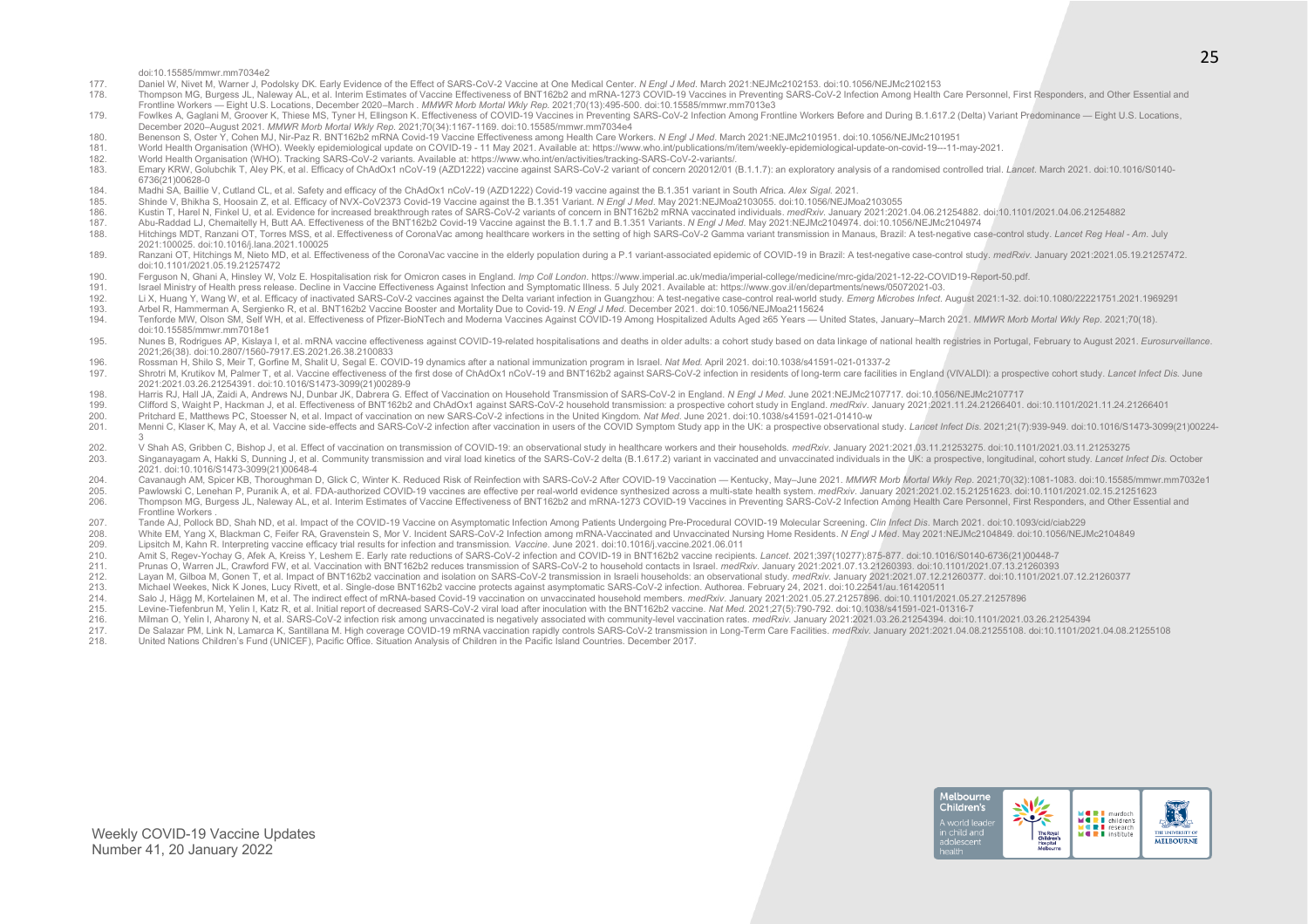### **Acknowledgements**

This document was compiled by Dr John Hart

Technical leads: Professor Fiona Russell and Professor Kim Mulholland

Quality checks: Professor Julie Bines, Associate Professor Nigel Crawford and Associate Professor Margie Danchin

### **Other resources on COVID-19 vaccines:**

WHO COVID-19 vaccines website: https://www.who.int/emergencies/diseases/novel-coronavirus-2019/covid-19-vaccines EMA COVID-19 vaccines website: https://www.ema.europa.eu/en/human-regulatory/overview/publichealth-threats/coronavirus-disease-covid-19/treatments-vaccines/covid-19-vaccines

To subscribe to receive the weekly updates, please email kase.anderson@unimelb.edu.au

### Murdoch Children's Research Institute

https://www.mcri.edu.au/research/themes/infection-and-immunity/asia-pacific-health 50 Flemington Rd, Parkville Victoria 3052 Australia ABN 21 006 566 972

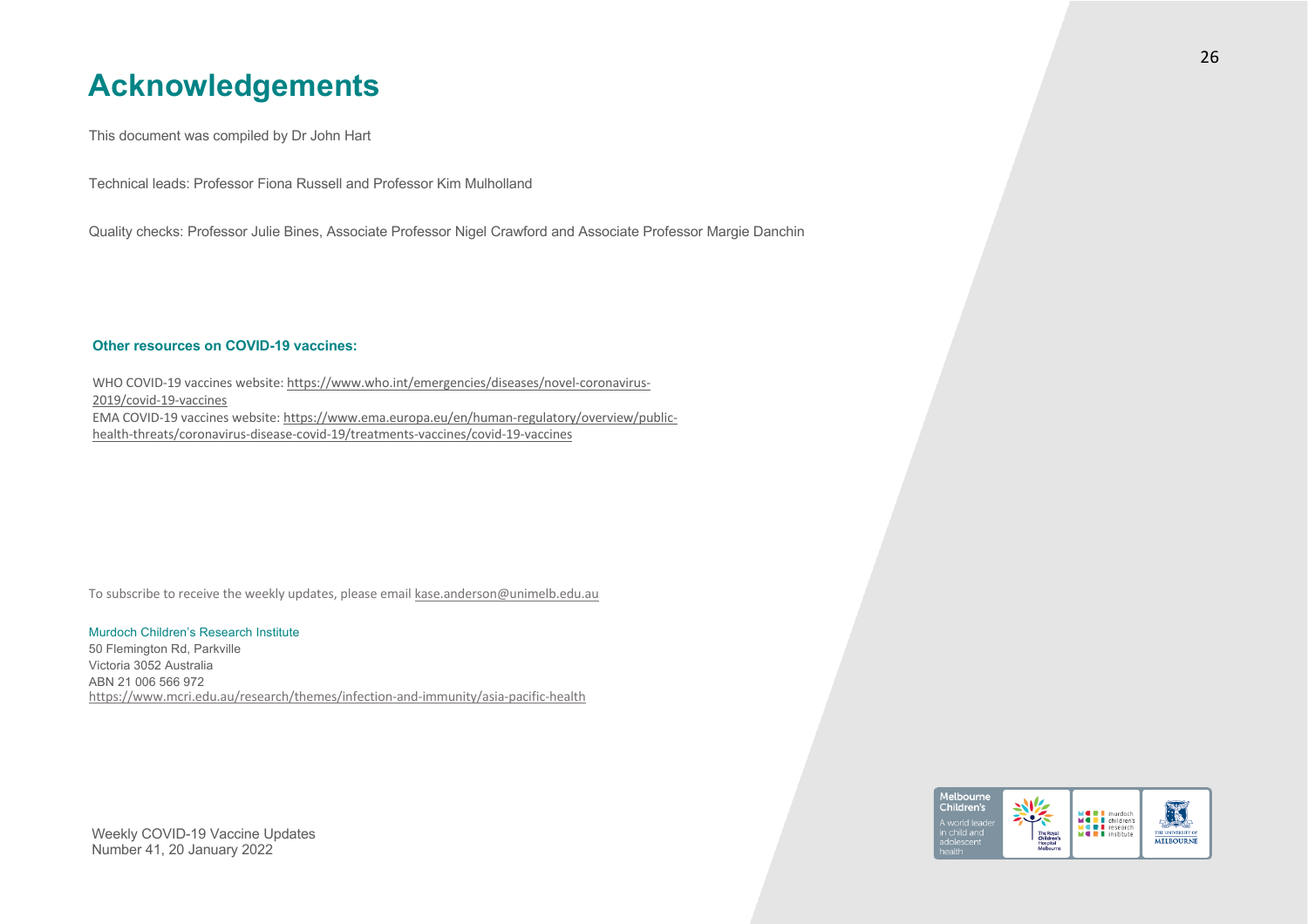# **Appendix 1: COVID-19 Vaccine Effectiveness**

| <b>VACCINE</b>              | <b>SEVERE / HOSPITALISATION / DEATH</b>                                                                                                                                                                                                                                                                                                                                                                                                                                                                                                                                                                                                                                                                                                                                                                                                                                                                                                                                                                                                                                                                                                                                                                                                      | <b>INFECTION AND OTHER OUTCOMES</b>                                                                                                                                                                                                                                                                                                                                                                                                                                                                                                                                                                                                                                                                                                                                                                                                                                                                                                                                                                                                                                                                                                                                                                                                                                                                                                                                                                                                                                                                                                                                                                                                                                                                                                                                                                                                                                                                                                                                                                                                                                                                                                                                                                  |
|-----------------------------|----------------------------------------------------------------------------------------------------------------------------------------------------------------------------------------------------------------------------------------------------------------------------------------------------------------------------------------------------------------------------------------------------------------------------------------------------------------------------------------------------------------------------------------------------------------------------------------------------------------------------------------------------------------------------------------------------------------------------------------------------------------------------------------------------------------------------------------------------------------------------------------------------------------------------------------------------------------------------------------------------------------------------------------------------------------------------------------------------------------------------------------------------------------------------------------------------------------------------------------------|------------------------------------------------------------------------------------------------------------------------------------------------------------------------------------------------------------------------------------------------------------------------------------------------------------------------------------------------------------------------------------------------------------------------------------------------------------------------------------------------------------------------------------------------------------------------------------------------------------------------------------------------------------------------------------------------------------------------------------------------------------------------------------------------------------------------------------------------------------------------------------------------------------------------------------------------------------------------------------------------------------------------------------------------------------------------------------------------------------------------------------------------------------------------------------------------------------------------------------------------------------------------------------------------------------------------------------------------------------------------------------------------------------------------------------------------------------------------------------------------------------------------------------------------------------------------------------------------------------------------------------------------------------------------------------------------------------------------------------------------------------------------------------------------------------------------------------------------------------------------------------------------------------------------------------------------------------------------------------------------------------------------------------------------------------------------------------------------------------------------------------------------------------------------------------------------------|
| <b>AstraZeneca</b>          | Single dose in Scotland: 94% (73-99) <sup>58</sup><br>Risk of death in vaccine failures compared to unvaccinated cases in England reduced by: 55%<br>$(41-66)^{171}$ (not peer reviewed)<br>Single dose against hospitalisation in Spain: 92% (46-99) <sup>52</sup><br>Pooled analysis of AstraZeneca, Pfizer/BioNTech and Moderna vaccines in Italy: Hospitalisation:<br>89% (85-91); Death: 93% (89-96) <sup>172</sup><br>Chile: Hospitalisation: 100%; ICU admission: 100%; Death: 100% <sup>46</sup><br>Scotland: Hospitalisation: 94% (90-99) <sup>54</sup><br>Netherlands: Hospitalisation: 94% (92-95) <sup>57</sup><br>Spain: Hospitalisation: 95% (79-99) <sup>4</sup><br>Scotland: Death: 91% (86-94) <sup>59</sup><br>British Colombia and Quebec, Canada: Hospitalisation: 94% (90-96); 94% (89-97) <sup>48</sup><br>Scotland and Brazil, respectively (delta variant dominant in Scotland; gamma variant common in<br>Brazil): Hospitalisation or death: Single dose: 49.3% (43.3-54.6); 57.9% (56.9-58.9);<br>2 doses: 2-3 weeks: 83.7% (79.7-87.0); 86.4% (85.4-87.3);<br>2 doses 18-19 weeks: 63.7% (59.6-67.4); 42.2% (32.4-50.6) <sup>51</sup>                                                                             | Pooled analysis of Pfizer/BioNTech and AstraZeneca vaccines in elderly care home residents in UK:<br>Reduction in risk of infection 4 weeks after-single dose: 56%<br>Reduction in risk of infection 5 weeks after single dose: 62% <sup>173</sup><br>Pooled analysis of Pfizer/BioNTech and AstraZeneca vaccines: reduced odds of infection post-second dose: 70% (62-77) <sup>174</sup><br>Single dose in Spain: Any infection: 44% (31-54); Symptomatic infection: 50% (37-61) <sup>52</sup><br>Pooled analysis of AstraZeneca, Pfizer/BioNTech and Moderna vaccines in Italy: Infection: 78% (76-79) <sup>172</sup><br>Single dose against symptomatic infection in multiple European countries: 68% (39-83) <sup>4</sup><br>Symptomatic infection in 16-64 years in UK: single dose: 50.2% (40.8-58.2); 2 doses: 78.0% (69.7-84.0) <sup>45</sup><br>Symptomatic infection in Chile: 68.7% (39.8-83.7) <sup>46</sup><br>Spain: Any infection: 54% (48-60); Symptomatic infection: 56% (48-63) <sup>40</sup><br>British Colombia and Quebec, Canada: Symptomatic infection: 71% (69-74); 73% (69-77) <sup>48</sup><br>England REACT-1 study: Any infection: 44.8% (22.5-60.7) <sup>4</sup><br>India: Any infection: 2 doses: 63.1% (51.5-72.1); Single dose: 46.2% (31.6-57.7);<br>Moderate-severe disease: 2 doses: 81.5% (9.9-99.0); Single dose: 79.2% (46.1-94.0) <sup>42</sup><br>UK: Symptomatic infection: 2-9 weeks: 76.2% (63.7-84.4); 15-19 weeks: 48.5% (44.7-52.0)<br>20-24 weeks: 45.4% (43.0-47.6); ≥25 weeks: 41.8% (39.4-44.1) <sup>4</sup><br>Brazil: Infection: 72.9% (71.9-73.8); Hospitalisation: 88.0% (86.8-89.2); Death: 90.2% (88.5-91.5) <sup>43</sup><br>England: Omicron: Symptomatic infection: -39% (-50--30); Delta: 25.0% (24.3-25.7) <sup>50</sup><br>Scotland and Brazil, respectively (delta variant dominant in Scotland; gamma variant common in Brazil):<br>Symptomatic infection: Single dose: 37.6% (34.6-40.5); 37.6% (37.3-37.9);<br>2 doses 2-3 weeks: 67.9% (65.9-69.8); 69.8% (69.3-70.4); 2 doses 18-19 weeks: 44.6% (41.5-47.6); 57.7% (55.4-60.0) <sup>51</sup>                                                                                    |
| Johnson &<br><b>Johnson</b> | USA: Hospitalisation: 81% (79-84) <sup>62</sup><br>USA: 71% (56-81) <sup>65</sup><br>Netherlands: Hospitalisation: 91% (88-94) <sup>57</sup><br>Spain: Hospitalisation: 74% (43-88) <sup>40</sup><br>Death in veterans in USA: <65 years: 73.0% (52.0-84.8); ≥65 years: 52.2% (37.2-63.6) <sup>66</sup><br>South Africa: Booster against hospitalisation during Omicron wave: 85% (54-95) <sup>95</sup>                                                                                                                                                                                                                                                                                                                                                                                                                                                                                                                                                                                                                                                                                                                                                                                                                                      | USA: Any infection: 76.7% (30.3-95.3) <sup>6</sup><br>USA: Infection: 79% (77-80) <sup>62</sup><br>Efficacy following booster 2 months after first dose: Moderate-Severe infection in USA: 94% (58-100); worldwide: 75% (55-<br>$87)$ <sup>175</sup><br>Spain: Any infection: 50% (42-57); Symptomatic infection: 54% (45-62) <sup>40</sup><br>Symptomatic infection in veterans in USA: 88% (87-89) <sup>63</sup><br>Any infection in USA: 73.6% (65.9-79.9) <sup>64</sup><br>Infection in veterans in USA: March: 86.4% (85.2-87.6); September: 13.1% (9.2-16.8) <sup>66</sup>                                                                                                                                                                                                                                                                                                                                                                                                                                                                                                                                                                                                                                                                                                                                                                                                                                                                                                                                                                                                                                                                                                                                                                                                                                                                                                                                                                                                                                                                                                                                                                                                                     |
| <b>Moderna</b>              | Pooled analysis of AstraZeneca, Pfizer/BioNTech and Moderna in Italy: Hospitalisation: 89% (85-<br>$91$ :<br>Death: 93% (89-96) <sup>172</sup><br>Pooled analysis of Pfizer/BioNTech and Moderna against hospitalisation:<br>2-12 weeks after second dose: 86% (82%-90%)<br>13-24 weeks after second dose: 84% (77%-90%) <sup>176</sup><br>USA: Hospitalisation: 95.8% (90.7-98.1); Death: 97.9% (66.9-99.9) <sup>68</sup><br>Pooled Pfizer/BioNTech and Moderna against hospitalisation in Scotland: 92% (85-99) <sup>54</sup><br>USA: 93% (91-95) <sup>65</sup><br>Spain: Hospitalisation: 98% (82-100) <sup>40</sup><br>Qatar: Decline in effectiveness accelerated beyond the fourth month after the second dose;<br>First month after second dose: 96.0% (93.9-97.4); ≥7 months: 55.6% (-44.3-86.3) <sup>69</sup><br>USA: Hospitalisation: 97.6% (92.8-99.2) <sup>70</sup><br>Moderna and Pfizer/BioNTech in British Colombia and Quebec, Canada: Hospitalisation:98%<br>(97-98): 97% (96-97) <sup>48</sup><br>Death in veterans in USA: <65 years: 81.5% (70.7-88.4); ≥65 years:75.5% (71.8-78.7) <sup>66</sup><br>USA: Hospitalisation with Delta: Single dose: 68.9% (0.0-99.4); 2 doses Delta: 98.0% (87.2-<br>$99.7$ <sup>72</sup> | Pooled analysis of Moderna and Pfizer/BioNTech vaccines in USA:<br>Infections in nonvaccinated: 234 of 8969; 2.61% (2.29-2.96)<br>Fully vaccinated: 4/8121; 0.05% (0.01-0.13) <sup>177</sup><br>Pooled analysis of Moderna and Pfizer/BioNTech vaccines against infection in USA:<br>Fully vaccinated: 90% (68-97)<br>Two weeks after first dose: 80% (59-90) <sup>178</sup><br>Pooled analysis of AstraZeneca, Pfizer/BioNTech and Moderna vaccines in Italy: Infection: 78% (76-79) <sup>172</sup><br>Single dose against symptomatic disease in the UK: Age 15-39 years: 72% (46-86) <sup>74</sup><br>Minnesota, USA: January to July 2021 (Delta variant <0.7% in May): Infection: 86% (81-91); Hospitalisation: 92% (81-97)<br>July (Delta variant >70%): Infection: 76% (58-87); Hospitalisation: 81% (33-96) <sup>67</sup><br>Infection in USA (98% vaccines used Pfizer/BioNTech and Moderna): Pre-Delta variant predominant: 91% (81-96); Delta<br>variant predominant: 66% (26-84) <sup>179</sup><br>Infection in Canada: 1 dose: 72% (63-80); 2 doses: 94% (86-97) <sup>73</sup><br>USA: Any infection: 87.4% (84.8-89.6); Symptomatic infection: 88.3% (86.1-90.2) <sup>68</sup><br>Spain: Any infection: 82% (78-86); Symptomatic infection: 85% (80-89) <sup>40</sup><br>Qatar: First month after second dose: 77.5% (76.4-78.6); ≥7 months: 22.3% (-1.7-40.7) <sup>69</sup><br>USA: Any infection: 86.7% (84.3-88.7) <sup>70</sup><br>Moderna and Pfizer/BioNTech in British Colombia and Quebec, Canada: Symptomatic infection: 90% (89-90); 88% (88-89) <sup>48</sup><br>Infection in veterans in USA: March: 89.2% (88.8-89.6); September: 58.0% (56.9-59.1) <sup>66</sup><br>Denmark: Effectiveness against infection: Omicron: First month: 36.7% (-69.9-76.4); Third month: 4.2% (-30.8-29.8);<br>Delta: First month: 88.2% (83.1-91.8); Third month: 72.2% (70.4-74.0); Booster first month: 82.8% (58.8-92.9) <sup>71</sup><br>USA: Any infection: Single dose: Delta: 60.2% (42.6-72.3); Omicron: 20.3% (0.0-39.8);<br>2 doses: Delta 14-90 days: 82.8% (69.6-90.3); 181-270 days: 61.4% (56.8-65.5);<br>Omicron 14-90 days: 30.4% (5.0-49.0); 181-270 days: 0.0% (0.0-1.2); |

Melbourne<br>Children's  $\begin{picture}(130,10) \put(0,0){\line(1,0){15}} \put(15,0){\line(1,0){15}} \put(15,0){\line(1,0){15}} \put(15,0){\line(1,0){15}} \put(15,0){\line(1,0){15}} \put(15,0){\line(1,0){15}} \put(15,0){\line(1,0){15}} \put(15,0){\line(1,0){15}} \put(15,0){\line(1,0){15}} \put(15,0){\line(1,0){15}} \put(15,0){\line(1,0){15}} \put(15,0){\line($ THE UNIVERSITY OF **MERL** murdoch<br> **MERL** research<br>
MERL institute A world lead in child and<br>adolescent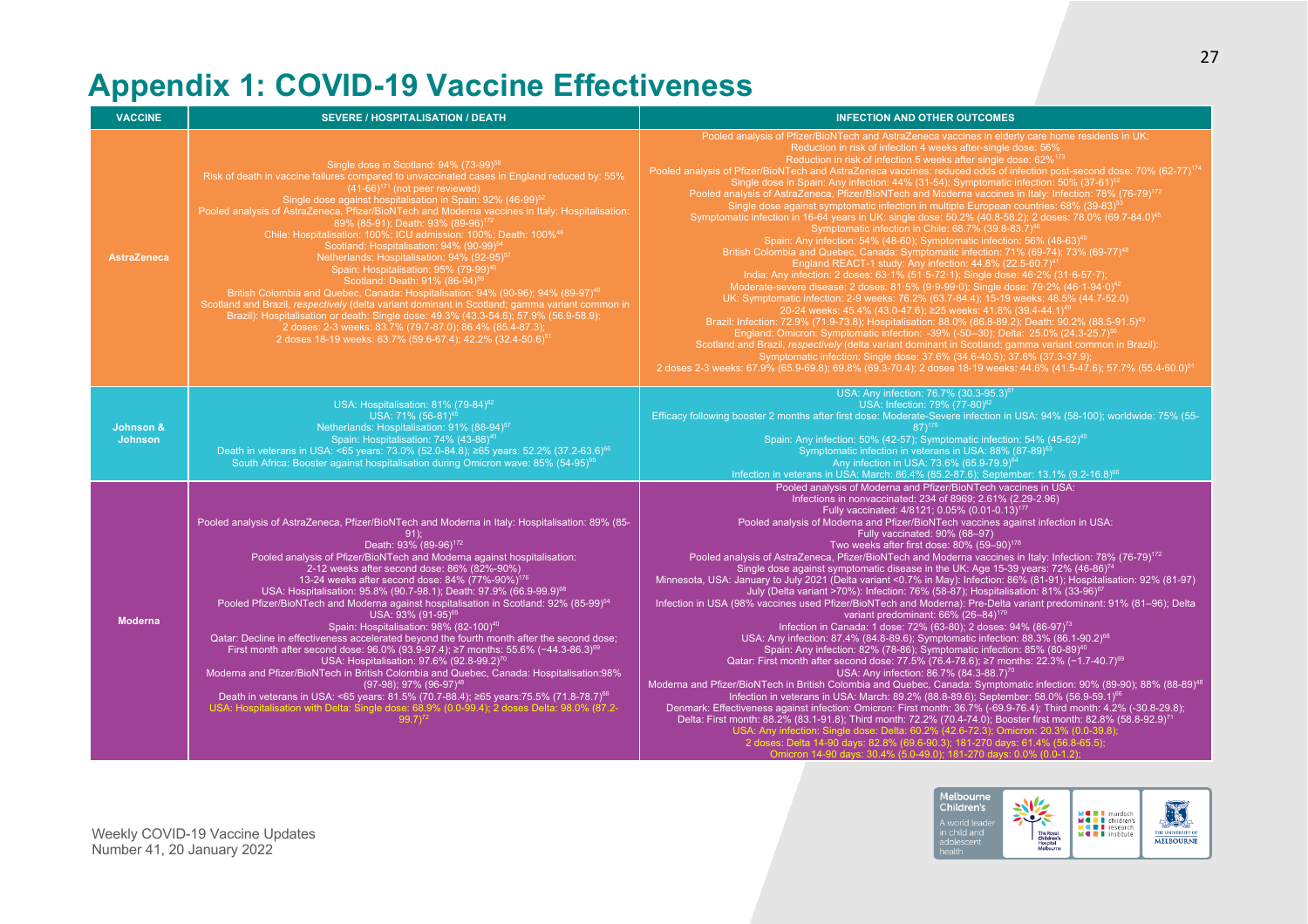|                        |                                                                                                                                                                                                                                                                                                                                                                                                                                                                                                                                                                                                                                                                                                                                                                                                                                                                                                                                                                                                                                                                                                                                                                                                                                                                                                                                                                                                                                                                                                                                                                                                                                                                                                                                                                                                                                                                                                                                                                                                                                                                                                                                                                                                                                         | 3 doses: Delta ≤2 months: 95.7% (94.2-96.9); >2 months: 90.7% (81.4-95.3);<br>Omicron $\leq$ 2 months: 63.6% (57.4-68.9); >2 months: 39.1% (3.8-61.5) <sup>7</sup><br>Pooled analysis of Moderna and Pfizer/BioNTech vaccines in USA:<br>Infections in nonvaccinated: 234 of 8969; 2.61% (2.29-2.96)<br>Fully vaccinated: 4/8121; 0.05% (0.01-0.13) <sup>177</sup>                                                                                                                                                                                                                                                                                                                                                                                                                                                                                                                                                                                                                                                                                                                                                                                                                                                                                                                                                                                                                                                                                                                                                                                                                                                                                                                                                                                                                                                                                                                                                                                                                                                                                                                                                                                                                                                                                                                                                                                                                                                                                                                                                                                                                                                                                                                                                                                                                                                                                                                                                                                                                                                                                                                                                                                                                                                                                                                                                                                                                                                                                                                                                                                                                                                                                                                                                                                                                                                                                                                     |
|------------------------|-----------------------------------------------------------------------------------------------------------------------------------------------------------------------------------------------------------------------------------------------------------------------------------------------------------------------------------------------------------------------------------------------------------------------------------------------------------------------------------------------------------------------------------------------------------------------------------------------------------------------------------------------------------------------------------------------------------------------------------------------------------------------------------------------------------------------------------------------------------------------------------------------------------------------------------------------------------------------------------------------------------------------------------------------------------------------------------------------------------------------------------------------------------------------------------------------------------------------------------------------------------------------------------------------------------------------------------------------------------------------------------------------------------------------------------------------------------------------------------------------------------------------------------------------------------------------------------------------------------------------------------------------------------------------------------------------------------------------------------------------------------------------------------------------------------------------------------------------------------------------------------------------------------------------------------------------------------------------------------------------------------------------------------------------------------------------------------------------------------------------------------------------------------------------------------------------------------------------------------------|----------------------------------------------------------------------------------------------------------------------------------------------------------------------------------------------------------------------------------------------------------------------------------------------------------------------------------------------------------------------------------------------------------------------------------------------------------------------------------------------------------------------------------------------------------------------------------------------------------------------------------------------------------------------------------------------------------------------------------------------------------------------------------------------------------------------------------------------------------------------------------------------------------------------------------------------------------------------------------------------------------------------------------------------------------------------------------------------------------------------------------------------------------------------------------------------------------------------------------------------------------------------------------------------------------------------------------------------------------------------------------------------------------------------------------------------------------------------------------------------------------------------------------------------------------------------------------------------------------------------------------------------------------------------------------------------------------------------------------------------------------------------------------------------------------------------------------------------------------------------------------------------------------------------------------------------------------------------------------------------------------------------------------------------------------------------------------------------------------------------------------------------------------------------------------------------------------------------------------------------------------------------------------------------------------------------------------------------------------------------------------------------------------------------------------------------------------------------------------------------------------------------------------------------------------------------------------------------------------------------------------------------------------------------------------------------------------------------------------------------------------------------------------------------------------------------------------------------------------------------------------------------------------------------------------------------------------------------------------------------------------------------------------------------------------------------------------------------------------------------------------------------------------------------------------------------------------------------------------------------------------------------------------------------------------------------------------------------------------------------------------------------------------------------------------------------------------------------------------------------------------------------------------------------------------------------------------------------------------------------------------------------------------------------------------------------------------------------------------------------------------------------------------------------------------------------------------------------------------------------------------------|
| <b>Pfizer/BioNTech</b> | Severe in Israel: 92% (75-100) <sup>83</sup><br>Severe/critical in Israel: 97.5% (97.1-97.8) <sup>82</sup><br>Single dose against hospitalisation in Scotland: 85% (76-91) <sup>58</sup><br>Risk of death in vaccine failures compared to unvaccinated cases in England reduced by: Single<br>dose: 44% (32-53)<br>Fully vaccinated: 69% (31-86) <sup>171</sup> (not peer reviewed)<br>Israel:<br>Hospitalisation: 97.2% (96.8-97.5); Death: 96.7% (96.0-97.3) <sup>82</sup><br>Hospitalisation in Spain: 94% (60-99) <sup>52</sup><br>Priority groups in Denmark: Hospitalisation: 93% (89-96);<br>Death: 94% (90-96) <sup>75</sup><br>Pooled analysis of AstraZeneca, Pfizer/BioNTech and Moderna vaccines in Italy: Hospitalisation:<br>89% (85-91);<br>Death: 93% (89-96) <sup>172</sup><br>USA care facility: Hospitalisation: 94.4 (73.9-98.8); Death 94.4 (44.6-99.4) <sup>78</sup><br>Uruguay: Hospitalisation: 97.8% (96.0-98.8); Death: 96.2 (95.4-96.8) <sup>85</sup><br>Israel: Hospitalisation: 93.4% (91.9-94.7); Death: 91.1% (86.5-94.1) <sup>86</sup><br>Chile: Hospitalisation: 97.2% (96.6-97.6);<br>ICU admission: 98.3% (97.6-98.8); Death: 100% <sup>46</sup><br>Pooled analysis of Pfizer/BioNTech and Moderna against hospitalisation:<br>2-12 weeks after second dose: 86% (82%-90%)<br>13-24 weeks after second dose: 84% (77%-90%) <sup>176</sup><br>Pooled analysis of Moderna and Pfizer/BioNTech against hospitalisation or death: 98% (83-<br>$100^{73}$<br>Pooled Pfizer/BioNTech and Moderna against hospitalisation in Scotland: 92% (85-99) <sup>54</sup><br>USA: 88% (85-91) <sup>65</sup><br>Netherlands: Hospitalisation: 96% (95-96) <sup>57</sup><br>USA: Hospitalisation: 93% (84-96) <sup>80</sup><br>Spain: Hospitalisation: 93% (88-96) <sup>40</sup><br>Scotland: Death: 90% (83-94) <sup>59</sup><br>Moderna and Pfizer/BioNTech in British Colombia and Quebec, Canada: Hospitalisation:98%<br>$(97-98)$ ; 97% $(96-97)^{48}$<br>Death in veterans in USA: <65 years: 84.3% (76.3-89.7); ≥65 years: 70.1% (66.1-73.6) <sup>66</sup><br>Israel: Booster ≥5 months after the primary series: Hospitalisation: 93%; Death 81% <sup>91</sup><br>Uruguay: Hospitalisation: 90.9% (88.6-92.7); | Pooled analysis of Moderna and Pfizer/BioNTech vaccines in USA: Fully vaccinated: 90% (68-97);<br>Two weeks after first dose: 80% (59-90) <sup>178</sup><br>Symptomatic infection in Israel: 94% (87-98) <sup>83</sup><br>Any infection in Israel: 90% (79-95) <sup>81</sup><br>Israel: Any infection: 95.3% (94.9-95.7); Symptomatic infection: 97.0% (96.7-97.2) <sup>82</sup><br>Pooled analysis of Pfizer/BioNTech and AstraZeneca vaccines in elderly care home residents in UK:<br>4 weeks after first dose: 56%; 5 weeks after first dose: 62% <sup>173</sup><br>Documented infection in Israel: incidence decreased from 9.4 infections per 1,000 HCWs in the week following first dose to<br><1.0 infection per 1,000 HCWs per week from 1 week after the second dose <sup>180</sup><br>Pooled analysis of Pfizer/BioNTech and AstraZeneca vaccines: reduced odds of infection post-second dose: 70% (62-77) <sup>174</sup><br>Spain: Any infection: 65% (56-73); Symptomatic infection: 82% (73-88) <sup>52</sup><br>Infection in priority groups in Denmark: 82% (79-84) <sup>75</sup><br>USA: Symptomatic infection: 84% (75-90) <sup>84</sup><br>Denmark: Infection in care facility residents: >14 days after first dose:17% (4-28); >7 days after second dose: 64% (14-84) <sup>76</sup><br>USA: Single dose against infection in 2 care facilities: 63% (33-79) <sup>77</sup><br>A care facility in USA: Infection 66% (41-81); Symptomatic illness 87% (66-95) <sup>78</sup><br>Pooled analysis of AstraZeneca, Pfizer/BioNTech and Moderna vaccines in Italy: Infection: 78% (76-79) <sup>172</sup><br>Uruguay: Infection: 78.1% (77.0-79.1) <sup>85</sup><br>Israel: Infection: 93.0% (92.6-93.4) <sup>86</sup><br>Single dose against symptomatic disease in the UK: Age 15-39 years: 61% (56-66) <sup>74</sup><br>Symptomatic infection in multiple European countries: single dose: 61% (39-75); 2 doses: 87% (74-93) <sup>53</sup><br>Symptomatic infection in 16-64 years in UK: single dose: 48.6% (27.9-63.3); 2 doses: 93.3% (85.8-96.8) <sup>45</sup><br>Symptomatic infection in Chile: 87.7% (87.3-88.1) <sup>46</sup><br>Minnesota, USA: January to July 2021 (Delta variant <0.7% in May): Infection: 76% (69-81); Hospitalisation: 85% (73-93)<br>July (Delta variant >70%): Infection: 42% (13-62); Hospitalisation: 75% (24-94) <sup>67</sup><br>Infection in USA (98% vaccines used Pfizer/BioNTech and Moderna): Pre-Delta variant predominant: 91% (81-96); Delta<br>variant predominant: 66% (26-84) <sup>179</sup><br>Infection in Canada: 1 dose: 59% (55-62); 2 doses: 91% (88-93) <sup>73</sup><br>Any infection with Delta in USA: 1 month after vaccination: 93% (85-97); 4 months: 53% (39-65) <sup>80</sup><br>Spain: Any infection: 69% (66-72); Symptomatic infection: 72% (69-75) <sup>40</sup><br>Moderna and Pfizer/BioNTech in British Colombia and Quebec, Canada: Symptomatic infection: 90% (89-90); 88% (88-89) <sup>48</sup><br>Symptomatic infection in veterans in USA: 91% (91-92)<br>England REACT-1 study: Any infection: 71.3% (56.6-81.0) <sup>41</sup><br>Infection in veterans in USA: March: 86.9% (86.5-87.3); September:43.3% (41.9-44.6) <sup>66</sup><br>UK: Symptomatic infection: 2-9 weeks: 88.2% (86.7-89.5); 15-19 weeks: 72.2% (71-73.4);<br>20-24 weeks: 64.8% (62.6-66.9); ≥25 weeks: 63.5% (61.4-65.5) <sup>49</sup><br>England: Omicron: Symptomatic infection: Single dose: 2% (-7-11); 2 doses: -18% (-26--11);<br>Delta: Single dose: 33.1% (32.7-33.6); 2 doses: 55.9% (55.5-56.3) <sup>50</sup><br>Denmark: Effectiveness against infection: Omicron: First month: 55.2% (23.5-73.7); Third month: 9.8% (-10.0-26.1);<br>Booster first month: 54.6% (30.4-70.4);<br>Delta: First month: 86.7% (84.6-88.6); Third month: 72.8% (71.7-73.8); Booster first month: 81.2% (79.2-82.9) <sup>71</sup> |
| <b>Sinovac</b>         | Death: 94.7% (93.4-95.7) <sup>85</sup><br>Chile: Hospitalisation: 86.0% (85.6-86.5):<br>ICU admission: 89.7% (89.1-90.2); Death: 86.4% (85.6-87.2) <sup>46</sup>                                                                                                                                                                                                                                                                                                                                                                                                                                                                                                                                                                                                                                                                                                                                                                                                                                                                                                                                                                                                                                                                                                                                                                                                                                                                                                                                                                                                                                                                                                                                                                                                                                                                                                                                                                                                                                                                                                                                                                                                                                                                        | Uruguay: Infection: 59.9% (59.1-60.7) <sup>85</sup><br>Symptomatic infection in Chile: 58.5% (58.0-59.0) <sup>46</sup><br>Brazil: Infection: 52.7% (52.1-53.4); Hospitalisation: 72.8% (71.8-73.7); Death: 73.7% (72.3-75.0) <sup>43</sup>                                                                                                                                                                                                                                                                                                                                                                                                                                                                                                                                                                                                                                                                                                                                                                                                                                                                                                                                                                                                                                                                                                                                                                                                                                                                                                                                                                                                                                                                                                                                                                                                                                                                                                                                                                                                                                                                                                                                                                                                                                                                                                                                                                                                                                                                                                                                                                                                                                                                                                                                                                                                                                                                                                                                                                                                                                                                                                                                                                                                                                                                                                                                                                                                                                                                                                                                                                                                                                                                                                                                                                                                                                             |
| <b>Sinopharm</b>       |                                                                                                                                                                                                                                                                                                                                                                                                                                                                                                                                                                                                                                                                                                                                                                                                                                                                                                                                                                                                                                                                                                                                                                                                                                                                                                                                                                                                                                                                                                                                                                                                                                                                                                                                                                                                                                                                                                                                                                                                                                                                                                                                                                                                                                         | Symptomatic infection in Bahrain: 90% (88-91) <sup>33</sup>                                                                                                                                                                                                                                                                                                                                                                                                                                                                                                                                                                                                                                                                                                                                                                                                                                                                                                                                                                                                                                                                                                                                                                                                                                                                                                                                                                                                                                                                                                                                                                                                                                                                                                                                                                                                                                                                                                                                                                                                                                                                                                                                                                                                                                                                                                                                                                                                                                                                                                                                                                                                                                                                                                                                                                                                                                                                                                                                                                                                                                                                                                                                                                                                                                                                                                                                                                                                                                                                                                                                                                                                                                                                                                                                                                                                                            |
| <b>Bharat Biotech</b>  |                                                                                                                                                                                                                                                                                                                                                                                                                                                                                                                                                                                                                                                                                                                                                                                                                                                                                                                                                                                                                                                                                                                                                                                                                                                                                                                                                                                                                                                                                                                                                                                                                                                                                                                                                                                                                                                                                                                                                                                                                                                                                                                                                                                                                                         | India: Symptomatic infection: 50% (33-62) <sup>60</sup>                                                                                                                                                                                                                                                                                                                                                                                                                                                                                                                                                                                                                                                                                                                                                                                                                                                                                                                                                                                                                                                                                                                                                                                                                                                                                                                                                                                                                                                                                                                                                                                                                                                                                                                                                                                                                                                                                                                                                                                                                                                                                                                                                                                                                                                                                                                                                                                                                                                                                                                                                                                                                                                                                                                                                                                                                                                                                                                                                                                                                                                                                                                                                                                                                                                                                                                                                                                                                                                                                                                                                                                                                                                                                                                                                                                                                                |

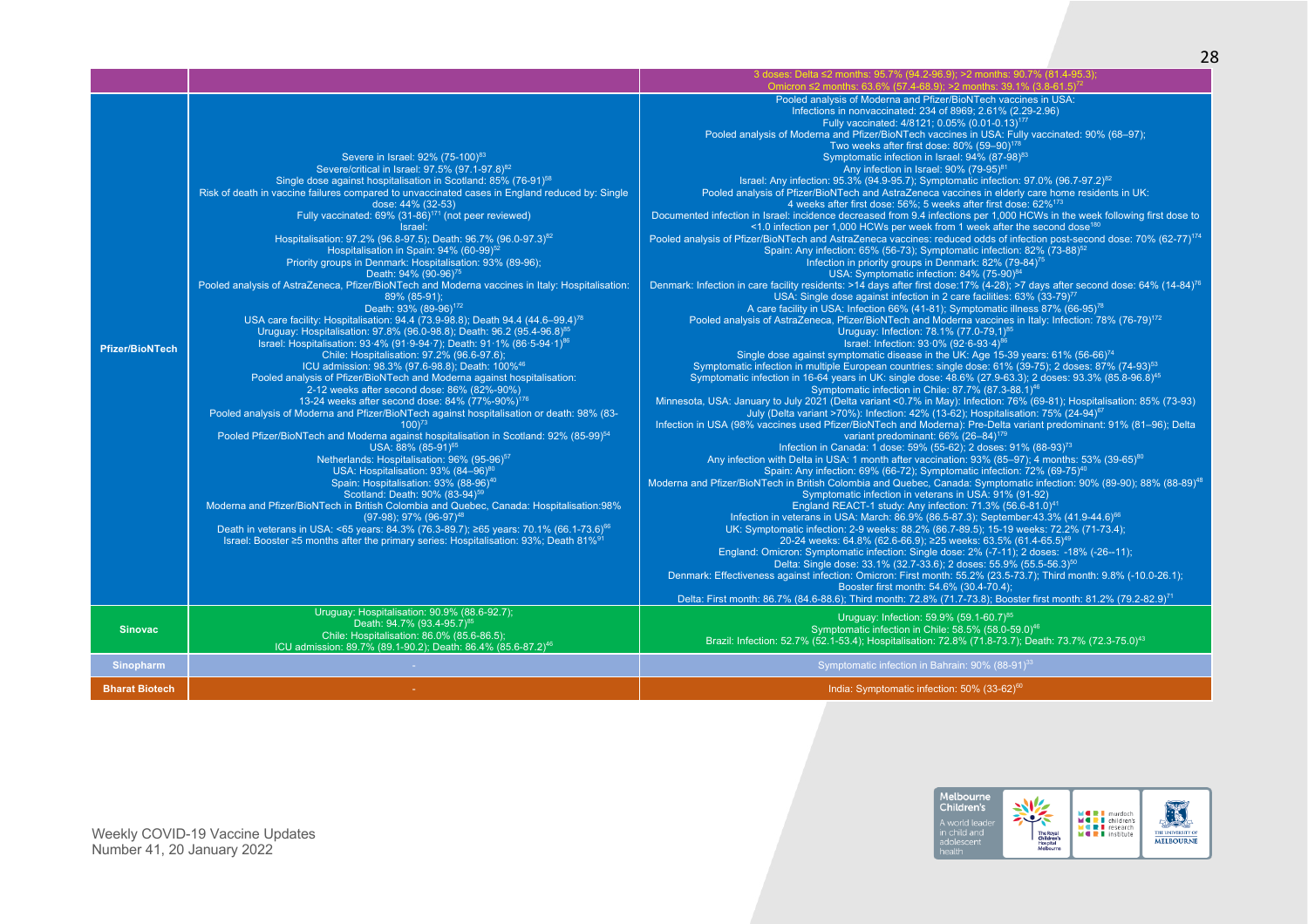# **Appendix 2: Vaccine Efficacy/Effectiveness Against Variants**

Refer to Appendix 1 for vaccine effectiveness results for the Pfizer/BioNTech vaccine in Scotland, England and Israel, where all locations had predominant B.1.1.7 circulation. There are four Variants of Concern listed by WHO.<sup>181</sup> The WHO recommends labelling SARS-CoV-2 variants with letters of the Greek alphabet, as in the tables below.<sup>182</sup>

| <b>VACCINE</b>         | VACCINE EFFICACY/EFFECTIVENESS (EFFECTIVENESS AGAINST INFECTION UNLESS SPECIFIED)                                                                                                                                                                                                                                                                                                                                                                                                                                                                                                                                                              |                                                                                                                                                                                                                                                                                                                                     |                                                                                                                                                                                                                                                                                                                               |  |  |  |  |
|------------------------|------------------------------------------------------------------------------------------------------------------------------------------------------------------------------------------------------------------------------------------------------------------------------------------------------------------------------------------------------------------------------------------------------------------------------------------------------------------------------------------------------------------------------------------------------------------------------------------------------------------------------------------------|-------------------------------------------------------------------------------------------------------------------------------------------------------------------------------------------------------------------------------------------------------------------------------------------------------------------------------------|-------------------------------------------------------------------------------------------------------------------------------------------------------------------------------------------------------------------------------------------------------------------------------------------------------------------------------|--|--|--|--|
|                        | <b>B.1.1.7 (ALPHA) VARIANT</b>                                                                                                                                                                                                                                                                                                                                                                                                                                                                                                                                                                                                                 | B.1.351 (BETA) VARIANT                                                                                                                                                                                                                                                                                                              | P.1 (GAMMA) VARIANT                                                                                                                                                                                                                                                                                                           |  |  |  |  |
| AstraZeneca            | UK: 70.4% (43.6-84.5) (vs. 81.5% (67.9-89.4) against wild variant) <sup>183</sup><br>England: ≥21 days after one dose: 48.7% (45.2-51.9);<br>≥14 days after two doses: 74.5% (68.4-79.4) <sup>3</sup><br>Scotland: 73% (66-78) <sup>38</sup><br>Canada: Single dose: 64% (60-68) <sup>44</sup><br>UK: Single dose: 63% (55-69); 2 doses: 79% (56-90) <sup>39</sup><br>Severe disease in Canada: Single dose: 85% (81-88) <sup>44</sup>                                                                                                                                                                                                         | South Africa: 10.4% (-76.8 to 54.8) <sup>184</sup><br>Study against severe disease underway <sup>23</sup>                                                                                                                                                                                                                           | <b>Brazil: Symptomatic infection:</b><br>Single dose: 37.6% (37.3-37.9);<br>2 doses 2-3 weeks: 69.8% (69.3-70.4):<br>2 doses 18-19 weeks: 57.7% (55.4-60.0);<br>Hospitalisation or death:<br>Single dose: 57.9% (56.9-58.9);<br>2 doses 2-3 weeks: 86.4% (85.4-87.3);<br>2 doses 18-19 weeks: 42.2% (32.4-50.6) <sup>51</sup> |  |  |  |  |
| Johnson & Johnson      |                                                                                                                                                                                                                                                                                                                                                                                                                                                                                                                                                                                                                                                | Moderate to severe/critical: 64.0% (41.2-78.7)<br>Severe/critical: 81.7% (46.2-95.4) <sup>23</sup><br>Efficacy against hospitalisation in South Africa: 67% <sup>25</sup>                                                                                                                                                           | Moderate to severe/critical: 68.1% (48.8-80.7);<br>Severe/critical: 87.6% (7.8-99.7) <sup>23</sup>                                                                                                                                                                                                                            |  |  |  |  |
| <b>Moderna</b>         | Canada: Single dose: 83% (80-86); 2 doses: 92% (86-96) <sup>44</sup><br>Severe disease in Canada: Single dose: 79% (74-83); 2 doses: 94% (89-97) <sup>44</sup>                                                                                                                                                                                                                                                                                                                                                                                                                                                                                 |                                                                                                                                                                                                                                                                                                                                     |                                                                                                                                                                                                                                                                                                                               |  |  |  |  |
| <b>Novavax</b>         | UK: 86.3% (71.3-93.5) (vs. 96.4% (73.8-99.5) against wild variant) <sup>29</sup>                                                                                                                                                                                                                                                                                                                                                                                                                                                                                                                                                               | South Africa: 51.0% (-0.6 to 76.2) <sup>185</sup>                                                                                                                                                                                                                                                                                   |                                                                                                                                                                                                                                                                                                                               |  |  |  |  |
| <b>Pfizer/BioNTech</b> | Case-control study in Israel:<br>After one dose, vaccinees were disproportionally infected with B.1.1.7 (OR: 26:10) <sup>186</sup><br>Qatar: 89.5% (85.9-92.3) <sup>187</sup><br>England: ≥21 days after one dose: 47.5% (41.6 to 52.8)<br>≥14 days after second dose: 93.7% (91.6-95.3) <sup>37</sup><br>Scotland: 92% (90-93) <sup>38</sup><br>Canada: Single dose: 66% (64-68); 2 doses: 89% (86-91) <sup>44</sup><br>UK: Single dose: 59% (52-65); 2 doses: 78% (68-84) <sup>39</sup><br>Severe disease in Qatar: 100% (81.7-100) <sup>187</sup><br>Severe disease in Canada: Single dose: 80% (78-82); 2 doses: 95% (92-97) <sup>44</sup> | Israel case-control study:<br>Vaccinees infected at least 1 week after the second dose<br>were disproportionally infected with B.1.351<br>(odds ratio: $8:1$ <sup>186</sup><br>Qatar: 75.0% (70.5-78.9) <sup>187</sup><br>South Africa: 100% (53.5-100) <sup>32</sup><br>Severe disease in Oatar:<br>100% (73.7-100) <sup>187</sup> |                                                                                                                                                                                                                                                                                                                               |  |  |  |  |
| <b>Sinovac</b>         | Chile: 67% (65-69)*33                                                                                                                                                                                                                                                                                                                                                                                                                                                                                                                                                                                                                          |                                                                                                                                                                                                                                                                                                                                     | Brazil: 1 or 2 doses: 37.9% (-46.4-73.6) <sup>188</sup><br>Chile: 67% (65-69)*33<br>Brazil: ≥70 years: 41.6% (26.9-53.3):<br>70-74 years: 61.8% (34.8-77.7);<br>75-79 years: 48.9% (23.3-66.0):<br>≥80 years: 28.0% (0.6-47.9) <sup>189</sup>                                                                                 |  |  |  |  |

\* While it is known P.1. and B.1.1.7 were circulating at the time of the study, the extent is unknown based on available surveillance

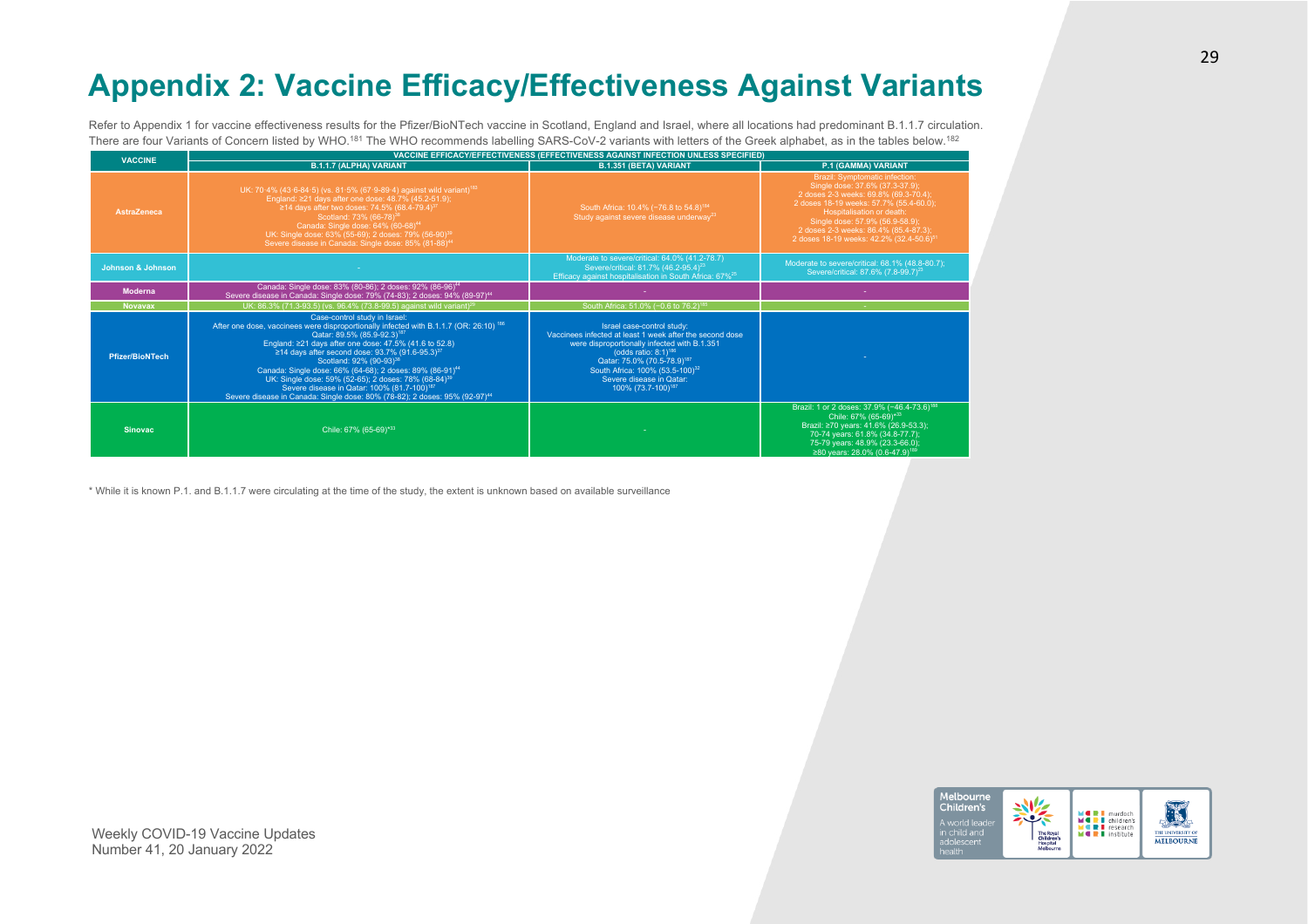| <b>VACCINE</b>               | VACCINE EFFICACY/EFFECTIVENESS (EFFECTIVENESS AGAINST INFECTION UNLESS SPECIFIED)                                                                                                                                                                                                                                                                                                                                                                                                                                                                                                                                                                                                                                                                                                                                                                                                                                                                                                                                                                                                                                                                                                                                                                                                                                                                                                                                                                                                                                  |                                                                                                                                                                                                                                                                                                                                                                                                                                                                                                                                                                                                                                                                                                                                                                                               |  |  |  |
|------------------------------|--------------------------------------------------------------------------------------------------------------------------------------------------------------------------------------------------------------------------------------------------------------------------------------------------------------------------------------------------------------------------------------------------------------------------------------------------------------------------------------------------------------------------------------------------------------------------------------------------------------------------------------------------------------------------------------------------------------------------------------------------------------------------------------------------------------------------------------------------------------------------------------------------------------------------------------------------------------------------------------------------------------------------------------------------------------------------------------------------------------------------------------------------------------------------------------------------------------------------------------------------------------------------------------------------------------------------------------------------------------------------------------------------------------------------------------------------------------------------------------------------------------------|-----------------------------------------------------------------------------------------------------------------------------------------------------------------------------------------------------------------------------------------------------------------------------------------------------------------------------------------------------------------------------------------------------------------------------------------------------------------------------------------------------------------------------------------------------------------------------------------------------------------------------------------------------------------------------------------------------------------------------------------------------------------------------------------------|--|--|--|
|                              | B.1.617.2 (DELTA) VARIANT                                                                                                                                                                                                                                                                                                                                                                                                                                                                                                                                                                                                                                                                                                                                                                                                                                                                                                                                                                                                                                                                                                                                                                                                                                                                                                                                                                                                                                                                                          | <b>OMICRON VARIANT</b>                                                                                                                                                                                                                                                                                                                                                                                                                                                                                                                                                                                                                                                                                                                                                                        |  |  |  |
| <b>AstraZeneca</b>           | England: ≥21 days after one dose: 30.0% (24.3-35.3);<br>≥14 days after second dose: 67.0% (61.3-71.8) <sup>37</sup><br>Scotland: 60% (53-66) <sup>3</sup><br>Canada: Single dose: 67% (44-80) <sup>44</sup><br>UK: Single dose: 46% (35-55); 2 doses: 67% (62-71) <sup>39</sup><br>Symptomatic infection in England: 66.7% (66.3-67.0) <sup>4</sup><br>Hospitalisation in England: 1 dose: 71% (51-83);<br>2 doses: 92% (75-97) <sup>56</sup> ; 93.9% (91.3-95.7) <sup>47</sup><br>Death in England: 94.1% (91.8-95.8)<br>Severe disease in Canada: Single dose: 88% (60-96) <sup>44</sup><br>Hospitalisation and death in Scotland: 88% (85-90) <sup>5</sup><br>Scotland: Death: 91% (86-94) <sup>5</sup><br>India: Any infection: 2 doses: 63·1% (51·5-72·1); Single dose: 46·2% (31·6-57·7);<br>Moderate-severe: 2 doses: 81.5% (9.9-99.0); Single dose: 79.2% (46.1-94.0) <sup>42</sup><br>UK: Symptomatic infection: 2-9 weeks: 76.2% (63.7-84.4);<br>15-19 weeks: 48.5% (44.7-52.0)<br>20-24 weeks: 45.4% (43.0-47.6); ≥25 weeks: 41.8% (39.4-44.1) <sup>49</sup><br>England: Symptomatic infection: 25% (24.3-25.7)<br>Scotland: Symptomatic infection: Single dose: 37.6% (34.6-40.5);<br>2 doses 2-3 weeks: 67.9% (65.9-69.8); 2 doses 18-19 weeks: 44.6% (41.5-47.6);<br>Hospitalisation or death: Single dose: 49.3% (43.3-54.6);<br>2 doses: 2-3 weeks: 83.7% (79.7-87.0): 2 doses 18-19 weeks: 63.7% (59.6-67.4) <sup>51</sup><br>Efficacy against hospitalisation in South Africa: 71% <sup>25</sup> | UK: No protective effect beyond 15 weeks <sup>49</sup><br>England: Symptomatic infection: -39% (-50--30) <sup>50</sup><br>England: Hazard ratio for hospitalisation with Omicron relative to primary Delta infection in<br>unvaccinated: Single dose: 0.42; 2 doses: 0.37; 2 doses plus Pfizer booster: 0.21 <sup>190</sup>                                                                                                                                                                                                                                                                                                                                                                                                                                                                   |  |  |  |
| <b>Johnson &amp; Johnson</b> | USA: Infection: 78% (73-82); Hospitalisation: 85% (73-91) <sup>62</sup>                                                                                                                                                                                                                                                                                                                                                                                                                                                                                                                                                                                                                                                                                                                                                                                                                                                                                                                                                                                                                                                                                                                                                                                                                                                                                                                                                                                                                                            | South Africa: Booster against hospitalisation: 85% (54-95) <sup>95</sup>                                                                                                                                                                                                                                                                                                                                                                                                                                                                                                                                                                                                                                                                                                                      |  |  |  |
| <b>Moderna</b>               | Canada: Single dose: 72% (57-82) <sup>44</sup><br>Minnesota, USA: 76% (58-87) <sup>67</sup><br>England: 95.2% (94.4-95.9) <sup>47</sup><br>Severe disease in Canada: Single dose: 96% (72-99) <sup>44</sup><br>Severe disease in Minnesota: 81% (33-96) <sup>67</sup><br>Hospitalisation in England: 97.5% (82.3-99.7) <sup>47</sup><br>Pooled Pfizer/BioNTech and Moderna against hospitalisation and death in Scotland: 91% (88-93) <sup>55</sup><br>USA: Infection: 86.7% (84.3-88.7); Hospitalisation: 97.6% (92.8-99.2) <sup>7(</sup><br>Denmark: First month: 88.2% (83.1-91.8); Third month: 72.2% (70.4-74.0); Booster first month: 82.8% (58.8-92.9) <sup>71</sup><br>USA: Infection: Single dose: 60.2% (42.6-72.3); 2 doses: 14-90 days: 82.8% (69.6-90.3); 181-270 days: 61.4% (56.8-65.5);<br>3 doses: ≤2 months: 95.7% (94.2-96.9); >2 months: 90.7% (81.4-95.3);<br>Hospitalisation: Single dose: 68.9% (0.0-99.4): 2 doses: 98.0% (87.2-99.7) <sup>72</sup>                                                                                                                                                                                                                                                                                                                                                                                                                                                                                                                                        | Denmark: First month: 36.7% (-69.9-76.4); Third month: 4.2% (-30.8-29.8) <sup>71</sup><br>USA: Infection: Single dose: 20.3% (0.0-39.8);<br>2 doses: 14-90 days: 30.4% (5.0-49.0); 181-270 days: 0.0% (0.0-1.2);<br>3 doses: ≤2 months: 63.6% (57.4-68.9); >2 months: 39.1% (3.8-61.5) <sup>72</sup>                                                                                                                                                                                                                                                                                                                                                                                                                                                                                          |  |  |  |
| <b>Pfizer/BioNTech</b>       | England: ≥21 days after one dose: 35.6% (22.7-46.4);<br>≥14 days after second dose: 88.0% (85.3-90.1) <sup>37</sup><br>Scotland: 79% (75-82) <sup>38</sup><br>Canada: Single dose: 56% (45-64); 2 doses: 87% (64-95) <sup>44</sup><br>Effectiveness in Israel: Infection: 64%; Symptomatic illness: 64% <sup>191</sup><br>Israel 6m after roll out: 39.0% (9.0-59.0) <sup>79</sup><br>Minnesota, USA: 42% (13-62) <sup>67</sup><br>UK: Single dose: 57% (50-63); 2 doses: 80% (77-83) <sup>39</sup><br>England: 89.8% (89.6-90.0) <sup>47</sup><br>Hospitalisation in England: 1 dose: 94% (46-99);<br>2 doses: 96% (86-99) <sup>56</sup> ; 99.7% (97.6-100.0) <sup>47</sup><br>Death in England: 98.2% (95.9-99.2) <sup>47</sup><br>Severe disease in Canada: Single dose: 78% (65-86) <sup>44</sup><br>Hospitalisation in Israel: 93% <sup>19</sup><br>Severe disease in Israel: 91.4% (82.5-95.7) <sup>79</sup><br>Severe disease in Minnesota: 75% (24-94) <sup>67</sup><br>Pooled Pfizer/BioNTech and Moderna against hospitalisation and death in Scotland: 91% (88-93) <sup>55</sup><br>Scotland: Death: 90% (83-94) <sup>59</sup><br>UK: Symptomatic infection: 2-9 weeks: 88.2% (86.7-89.5);<br>15-19 weeks: 72.2% (71-73.4);<br>20-24 weeks: 64.8% (62.6-66.9); ≥25 weeks: 63.5% (61.4-65.5) <sup>49</sup><br>Denmark: First month: 86.7% (84.6-88.6); Third month: 72.8% (71.7-73.8); Booster first month: 81.2% (79.2-82.9) <sup>71</sup>                                                              | UK: Symptomatic infection: Single dose: 34.2% (-3.5-58.1); 2 doses: 2-9 weeks: 88.0% (65.9-<br>95.8); 15-19 weeks: 34.1% (9.7-52.0);<br>Booster after PF primary series: 75.5% (56.1-86.3);<br>Booster after AZ primary series: 71.4% (41.8-86.0) <sup>49</sup><br>South Africa: Symptomatic infection: 33%; Hospitalisation: 70% (risk of hospital admission 29%<br>lower for Omicron compared to first wave in mid-2020, adjusted for vaccination status) <sup>96</sup><br>England: Hazard ratio for hospitalisation with Omicron relative to primary Delta infection in<br>unvaccinated: Single dose: 0.66; 2 doses: 0.26; 3 doses: 0.37 <sup>19</sup><br>Denmark: First month: 55.2% (23.5-73.7); Third month: 9.8% (-10.0-26.1); Booster first month:<br>54.6% (30.4-70.4) <sup>71</sup> |  |  |  |
| <b>Sinovac</b>               | China (combined Sinovac and Sinopharm):<br>Single dose: 13.8% (-60.2-54.8);; 2 doses: 59.0% (16.0-81.6)<br>Severe disease: 100% <sup>192</sup>                                                                                                                                                                                                                                                                                                                                                                                                                                                                                                                                                                                                                                                                                                                                                                                                                                                                                                                                                                                                                                                                                                                                                                                                                                                                                                                                                                     |                                                                                                                                                                                                                                                                                                                                                                                                                                                                                                                                                                                                                                                                                                                                                                                               |  |  |  |
| Sinopharm                    | China (combined Sinovac and Sinopharm):<br>Single dose: 13.8% (-60.2-54.8); 2 doses: 59.0% (16.0-81.6)<br>Severe disease: 10                                                                                                                                                                                                                                                                                                                                                                                                                                                                                                                                                                                                                                                                                                                                                                                                                                                                                                                                                                                                                                                                                                                                                                                                                                                                                                                                                                                       |                                                                                                                                                                                                                                                                                                                                                                                                                                                                                                                                                                                                                                                                                                                                                                                               |  |  |  |
| <b>Bharat Biotech</b>        | Efficacy against infection in India: 65.2% (33.1-83.0) <sup>11</sup><br>India: Symptomatic infection: 50% (33-62) <sup>60</sup>                                                                                                                                                                                                                                                                                                                                                                                                                                                                                                                                                                                                                                                                                                                                                                                                                                                                                                                                                                                                                                                                                                                                                                                                                                                                                                                                                                                    |                                                                                                                                                                                                                                                                                                                                                                                                                                                                                                                                                                                                                                                                                                                                                                                               |  |  |  |
| <b>Clover</b>                | Efficacy in Philippines, Colombia, Brazil, South Africa and Belgium: Symptomatic infection: 78.7% (57.3-90.4); Mod-Severe: 81.7% (35.9-<br>$96.6)^{19}$                                                                                                                                                                                                                                                                                                                                                                                                                                                                                                                                                                                                                                                                                                                                                                                                                                                                                                                                                                                                                                                                                                                                                                                                                                                                                                                                                            |                                                                                                                                                                                                                                                                                                                                                                                                                                                                                                                                                                                                                                                                                                                                                                                               |  |  |  |

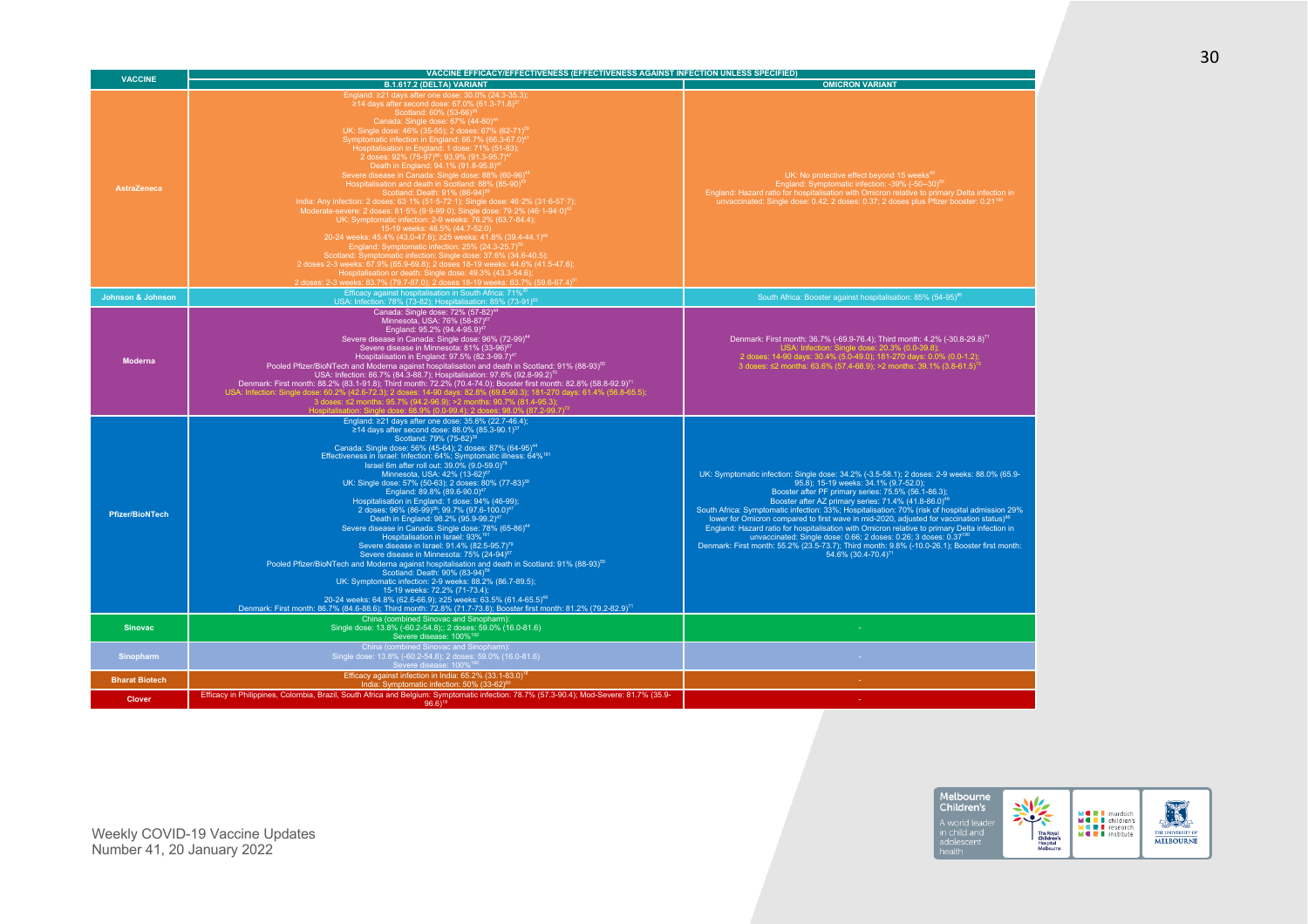# **Appendix 3: Vaccine Efficacy/Effectiveness and Immunogenicity of Boosters Against Delta**

Booster refers to an additional dose administered at least 5 months after completion of the primary series. Booster efficacy/effectiveness reported relative to primary series (not unvaccinated) unless otherwise specified.

| <b>VACCINE</b>         | <b>IMMUNOGENICITY</b>                  | <b>VACCINE EFFECTIVENESS UNLESS OTHERWISE STATED</b>                                                                                                                                                            |                                                                                                                                                                                                                                                                                                                                                                                                                                                                                                                                                                               |                                                                                                                                                                                                            |                                                                                                                                                                                          |  |  |
|------------------------|----------------------------------------|-----------------------------------------------------------------------------------------------------------------------------------------------------------------------------------------------------------------|-------------------------------------------------------------------------------------------------------------------------------------------------------------------------------------------------------------------------------------------------------------------------------------------------------------------------------------------------------------------------------------------------------------------------------------------------------------------------------------------------------------------------------------------------------------------------------|------------------------------------------------------------------------------------------------------------------------------------------------------------------------------------------------------------|------------------------------------------------------------------------------------------------------------------------------------------------------------------------------------------|--|--|
|                        |                                        | <b>ANY INFECTION</b>                                                                                                                                                                                            | <b>SYMPTOMATIC INFECTION</b>                                                                                                                                                                                                                                                                                                                                                                                                                                                                                                                                                  | <b>HOSPITALISATION</b>                                                                                                                                                                                     | <b>DEATH</b>                                                                                                                                                                             |  |  |
| Johnson & Johnson      | Strong antibody response <sup>88</sup> |                                                                                                                                                                                                                 |                                                                                                                                                                                                                                                                                                                                                                                                                                                                                                                                                                               |                                                                                                                                                                                                            |                                                                                                                                                                                          |  |  |
| <b>Moderna</b>         | Strong antibody response <sup>88</sup> | USA (relative to unvaccinated):<br>Delta: ≤2 months: 95.7% (94.2-<br>96.9); >2 months: 90.7% (81.4-<br>$95.3^{72}$                                                                                              |                                                                                                                                                                                                                                                                                                                                                                                                                                                                                                                                                                               |                                                                                                                                                                                                            |                                                                                                                                                                                          |  |  |
| <b>Pfizer/BioNTech</b> | Strong antibody response <sup>88</sup> | Israel; Infection ~10 times lower<br>in boosted group (range across<br>five age groups, 9.0 to $17.2$ ) <sup>92</sup><br>Denmark (relative to<br>unvaccinated):<br>First month: 54.6% (30.4-70.4) <sup>71</sup> | Efficacy: $\geq 6$ months (median 10.8 months)<br>in USA, South Africa, Brazil: 95.3 (89.5-<br>98.3)89<br>UK: Booster relative to primary series at<br>least 4.6 months earlier:<br>PF primary: 84.4% (82.8-85.8);<br>AZ primary: 87.4% (84.9-89.4);<br>Relative to unvaccinated:<br>PF primary: 94.0% (93.4-94.6);<br>AZ primary: 93.1% (91.7-94.3) <sup>90</sup><br>UK: relative to unvaccinated:<br>PF primary: 92.6% (92.0-93.1);<br>AZ primary: 93.8% (93.2-94.3) <sup>49</sup><br>England: PF primary: 88.6% (88.1-89.1)<br>AZ primary: 89.7% (88.9-90.4) <sup>50</sup> | Israel $\geq 5$ months: 93% (88-<br>$97)^{91}$<br>Israel: Severe disease: ≥60<br>years: 17.9 times lower in<br>boosted group $(15.1-21.2)$ ;<br>40-59 years: 21.7 times<br>lower (10.6-44.2) <sup>92</sup> | Israel ≥5 months: 81% (59-97) <sup>91</sup><br>Israel ≥5 months: 90% (86-93) <sup>193</sup><br>Israel ≥60 years: mortality 14.7<br>times lower in boosted group:<br>$(10.0 - 21.4)^{92}$ |  |  |
| <b>Sinovac</b>         | Strong antibody response <sup>94</sup> |                                                                                                                                                                                                                 |                                                                                                                                                                                                                                                                                                                                                                                                                                                                                                                                                                               |                                                                                                                                                                                                            |                                                                                                                                                                                          |  |  |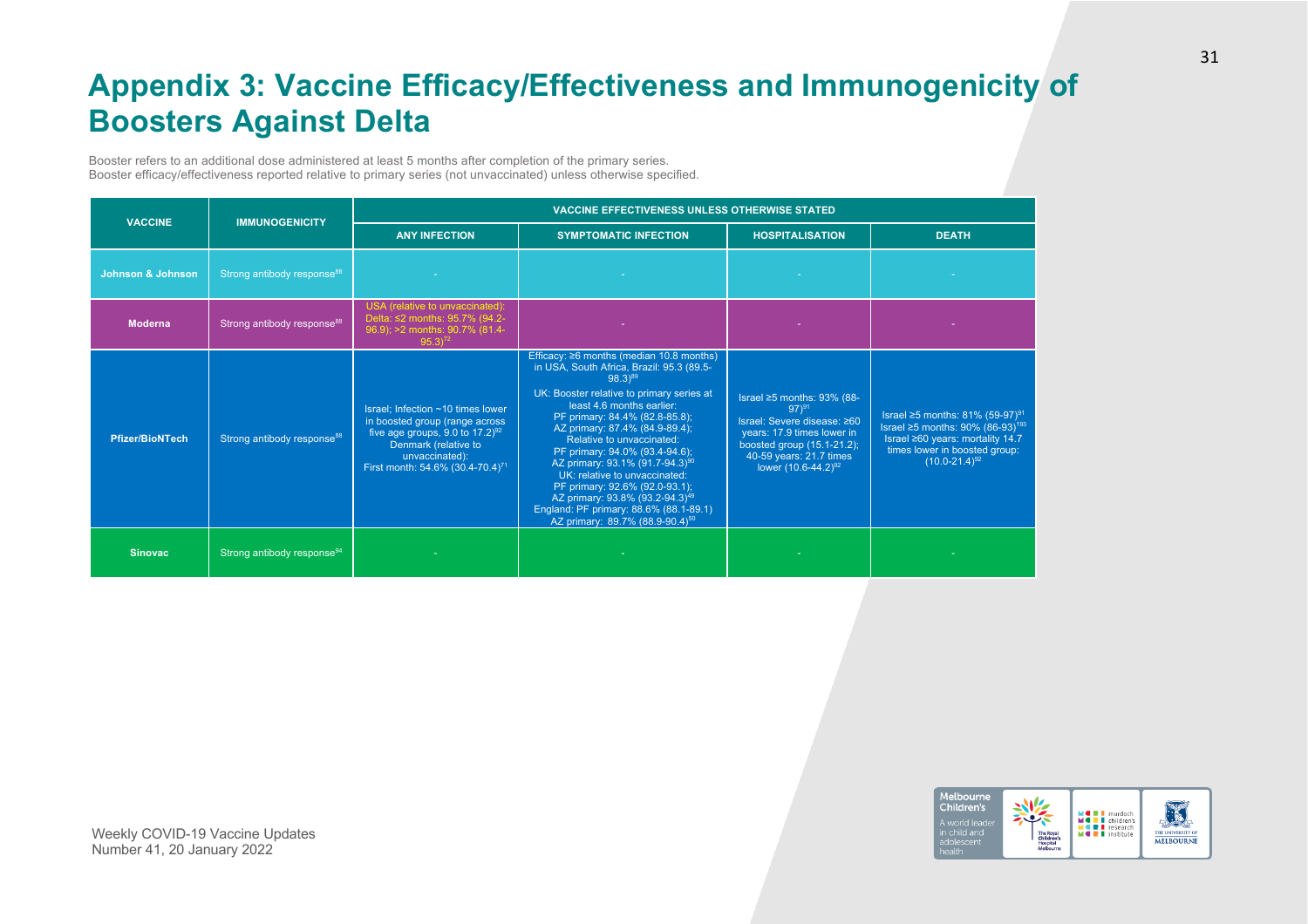# **Appendix 4: Vaccine Efficacy/Effectiveness in High-Risk Groups**

|                              | <b>VACCINE EFFICACY UNLESS OTHERWISE STATED</b><br><b>VACCINE</b>                                                                                                                                      |                                                                                    |                                                                                                                                                                                                                                                                                                                                                                                                                                                                                                                                                                                             |                                                                                                                                                                                                                                                                                                                                                                                                                                                                                                                                                                                                                                                                                                                                                                                                                                                                                                                                                                                                                                                                                                                                                                                                                                                                                                                                                                                                                                                                                                                                                                                                                                                                                                                                                                                                                                                                                                                                                                                                                                                                                                                                                                                                                                                                                                                                                                                                                       |
|------------------------------|--------------------------------------------------------------------------------------------------------------------------------------------------------------------------------------------------------|------------------------------------------------------------------------------------|---------------------------------------------------------------------------------------------------------------------------------------------------------------------------------------------------------------------------------------------------------------------------------------------------------------------------------------------------------------------------------------------------------------------------------------------------------------------------------------------------------------------------------------------------------------------------------------------|-----------------------------------------------------------------------------------------------------------------------------------------------------------------------------------------------------------------------------------------------------------------------------------------------------------------------------------------------------------------------------------------------------------------------------------------------------------------------------------------------------------------------------------------------------------------------------------------------------------------------------------------------------------------------------------------------------------------------------------------------------------------------------------------------------------------------------------------------------------------------------------------------------------------------------------------------------------------------------------------------------------------------------------------------------------------------------------------------------------------------------------------------------------------------------------------------------------------------------------------------------------------------------------------------------------------------------------------------------------------------------------------------------------------------------------------------------------------------------------------------------------------------------------------------------------------------------------------------------------------------------------------------------------------------------------------------------------------------------------------------------------------------------------------------------------------------------------------------------------------------------------------------------------------------------------------------------------------------------------------------------------------------------------------------------------------------------------------------------------------------------------------------------------------------------------------------------------------------------------------------------------------------------------------------------------------------------------------------------------------------------------------------------------------------|
|                              | <b>DIABETES</b>                                                                                                                                                                                        | <b>OBESITY</b>                                                                     | AT RISK FOR SEVERE COVID-19                                                                                                                                                                                                                                                                                                                                                                                                                                                                                                                                                                 | <b>ELDERLY</b>                                                                                                                                                                                                                                                                                                                                                                                                                                                                                                                                                                                                                                                                                                                                                                                                                                                                                                                                                                                                                                                                                                                                                                                                                                                                                                                                                                                                                                                                                                                                                                                                                                                                                                                                                                                                                                                                                                                                                                                                                                                                                                                                                                                                                                                                                                                                                                                                        |
| <b>AstraZeneca</b>           |                                                                                                                                                                                                        |                                                                                    | 76% against symptomatic infection in a sample<br>where 60% had comorbidities, including diabetes,<br>severe obesity or cardiac disease <sup>17</sup> (not peer-<br>reviewed)<br>Effectiveness against symptomatic infection in the<br>UK in those with comorbidities and ≥65 years: Single<br>dose: 60.0% (46.5-70.1);<br>2 doses: 79.7% (61.6-89.3) <sup>45</sup><br>Hospitalisation in Scotland: 63% (46-75) <sup>54</sup>                                                                                                                                                                | In $\geq 65$ years: $85\%$ <sup>17</sup> (not peer-reviewed)<br>Effectiveness against hospitalisation at 28-34 days after a single dose (pooled analysis of AstraZeneca and Pfizer vacines):<br>18-64 years: 85% (68-93); 65-79 years: 79% (17-95); ≥80 years: 81% (65-90) <sup>58</sup><br>Effectiveness of single dose against hospitalisation in England: ≥80 years: 73% (60-81) <sup>99</sup><br>Effectiveness in England: Symptomatic infection ≥70 years: 73% (27-90); Hospitalisation ≥80 years: 37% (3-59) <sup>98</sup><br>Hospitalisation following single dose in the UK: ≥80 years: 80.4% (36.4-94.5) <sup>9</sup><br>Single dose in Spain: ≥60 years: 53% (19-72) vs. 18-59 years: 50% (34-62) <sup>5:</sup><br>Effectiveness against death in the UK: ≥65 years: Single dose: 83% (78-86); Two doses: 94% (80-98) <sup>74</sup><br>Effectiveness against symptomatic infection in the UK, ≥65 years: single dose: 60.9% (49.0-70.0); 2 doses: 76.4% (58.8-86.5) <sup>45</sup><br>Encoursings squared symptomizer answer on the start and the College of the College of the College of the College of the College of the College of the College of the College of the College of the College of the College of<br>Death: 80-89 years: 89.9% (87.7-91.7); ≥90 years: 65.4% (46.1-77.8) <sup>43</sup>                                                                                                                                                                                                                                                                                                                                                                                                                                                                                                                                                                                                                                                                                                                                                                                                                                                                                                                                                                                                                                                                                                      |
| Gamaleya                     | 14.1                                                                                                                                                                                                   | 140                                                                                |                                                                                                                                                                                                                                                                                                                                                                                                                                                                                                                                                                                             | Symptomatic infection >60 years: 91.8% (67.1-98.3) <sup>20</sup>                                                                                                                                                                                                                                                                                                                                                                                                                                                                                                                                                                                                                                                                                                                                                                                                                                                                                                                                                                                                                                                                                                                                                                                                                                                                                                                                                                                                                                                                                                                                                                                                                                                                                                                                                                                                                                                                                                                                                                                                                                                                                                                                                                                                                                                                                                                                                      |
| <b>Johnson &amp; Johnson</b> | Moderate to<br>severe/critical:<br>23.0% (-90.1-69.8) <sup>23</sup>                                                                                                                                    | Moderate to<br>severe/critical:<br>65.9% (47.8-78.3) <sup>23</sup>                 | Moderate to severe/critical:<br>With any comorbidity: 58.6% (40.6-71.6) <sup>23</sup><br>No comorbidity: 68.8% (59.0-76.6) <sup>23</sup>                                                                                                                                                                                                                                                                                                                                                                                                                                                    | Moderate-severe/critical disease ≥28 post vaccination:<br>18-59 years: 66.1% (53.3-75.8)<br>60+ years: 66.2% (36.7-83.0) <sup>23</sup>                                                                                                                                                                                                                                                                                                                                                                                                                                                                                                                                                                                                                                                                                                                                                                                                                                                                                                                                                                                                                                                                                                                                                                                                                                                                                                                                                                                                                                                                                                                                                                                                                                                                                                                                                                                                                                                                                                                                                                                                                                                                                                                                                                                                                                                                                |
| <b>Moderna</b>               |                                                                                                                                                                                                        |                                                                                    | Symptomatic infection, comorbidities, including<br>diabetes and obesity:<br>In low risk: 95.1% (89.6-97.7)<br>In high risk: 90.9% (74.7-96.7) <sup>26</sup><br>Pooled Pfizer/BioNTech and Moderna against<br>hospitalisation in Scotland: 72% (51-84) <sup>54</sup><br>Netherlands: Hospitalisation in a population at high<br>risk for severe COVID-19: 84% (80-87) <sup>57</sup>                                                                                                                                                                                                          | Symptomatic infection: 18-64 years: 95.6% (90.6-97.9)<br>≥65 years: 86.4% (61.4-95.2) <sup>26</sup><br>Pooled Moderna and Pfizer vaccines against hospitalisation ≥65 years: 94% (49-99) <sup>194</sup><br>Infection in Canada: 1 dose ≥70 years: 54% (31-69); 2 doses ≥70 years: 95% (83-98) <sup>73</sup><br>Pooled Moderna and Pfizer vaccines in Portugal: Hospitalisation 65-79 years: 94% (88-97); ≥80 years: 82% (72-89); Death 65-79 years: 96% (92-98); Death<br>≥80 years: 81% (74-87) <sup>195</sup><br>USA: Hospitalisation: ≥65 years: 75.2% (59.6-84.8) vs 18-64 years: 87.9% (85.5-89.9) <sup>70</sup><br>USA: Effectiveness against infection: Delta ≥65 vears: 97.2% (94.1-98.7): Omicron ≥65 vears: 57.1% (14.2-78.6) <sup>72</sup>                                                                                                                                                                                                                                                                                                                                                                                                                                                                                                                                                                                                                                                                                                                                                                                                                                                                                                                                                                                                                                                                                                                                                                                                                                                                                                                                                                                                                                                                                                                                                                                                                                                                 |
| <b>Pfizer/BioNTech</b>       | <b>Effectiveness in Israel:</b><br>Diabetes or<br>cardoiovascular<br>disease:<br>82% (62-92) <sup>81</sup><br><b>Effectiveness against</b><br>infection in Israel:<br>(88.9% (87.3-90.2) <sup>86</sup> | <b>Effectiveness against</b><br>infection in Israel:<br>$(89.7\%)(88.6-90.7)^{86}$ | Symptomatic infection:<br>With any comorbidity or obesity: 95.3%<br>With no comorbidity: 94.7% <sup>31</sup><br>Denmark: Infection: 71% (58-80);<br>Hospitalisation: 81% (49-93) <sup>75</sup><br>Effectiveness against infection in Israel:<br>Hypertension: (89.7% (88.6-91.7) <sup>86</sup><br>Effectiveness against symptomatic infection in the<br>UK in those with comorbidities and ≥65 years: Single<br>dose: 56.4% (46.2-64.6)<br>2 doses: 88.5% (81.5-92.9) <sup>45</sup><br>Pooled Pfizer/BioNTech and Moderna against<br>hospitalisation in Scotland: 72% (51-84) <sup>54</sup> | Efficacy against infection ≥75 years: 96.2% (76.9-99.9) <sup>32</sup><br>Mymptomatic infection: >55 years: 93.7% (80.6-98.8); >65 years: 94.7% (66.7-99.9); >75 years: 100% (-13.1-100) <sup>31</sup><br>Effectiveness against hospitalisation 28-34 days after a single dose (pooled analysis of AstraZeneca and Pfizer vacines):<br>18-64 years: 85% (68-93); 65-79 years: 79% (17-95); ≥80 years: 81% (65-90) <sup>58</sup><br>England 80-83 years: Documented infection: 70.1% (55.1-80.1)<br>Hospital attendance: 78.9% (60.0-89.9); Hospital admission: 75.6% (52.8-87.6) <sup>100</sup><br>Reduction in incidence of infection in vaccinated people aged >60 years and unvaccinated people aged 20-39 years, respectively: Documented infection: 45%<br>versus 28%: Hospitalisation: 68% versus 22% <sup>196</sup><br>Pooled Moderna and Pfizer vaccines against hospitalisation ≥65 years: 94% (49-99) <sup>194</sup><br>Effectiveness in England: Symptomatic infection ≥70 years: 61% (51-69); Hospitalisation ≥80 years: 43% (33-52);<br>Death ≥80 vears (vaccine failure vs non-vaccinated): 51% (37-62) <sup>98</sup><br>Effectiveness against hospitalisation in England ≥80 years: Single dose: 81% (76-85)<br>Fully vaccinated: 93% (89-95) <sup>99</sup> (not peer reviewed)<br>Effectiveness in Israel: 65-74 years: 82% (63-92); ≥75 years: 82% (61-91) <sup>81</sup><br>Hospitalisation following single dose in the UK: ≥80 years: 71.4% (43.1-86.2) <sup>97</sup><br>Single dose in Spain: ≥60 years: 76% (55-87) vs. 18-59 years: 85% (74-91) <sup>52</sup><br>Effectiveness against infection in Denmark: ≥80 years: 77% (50-89) <sup>75</sup><br>Effectiveness against infection in Israel: ≥70 years: 89·1% (83-93) <sup>86</sup><br>Effectiveness against death in the UK: ≥65 years: Single dose: 77% (72-81); Two doses: 98% (94-99) <sup>74</sup><br>Effectiveness against symptomatic infection in the UK, ≥65 years: single dose: 56.6% (47.6-64.1); 2 doses: 86.7% (80.1-91.1) <sup>45</sup><br>Infection in Canada: 1 dose ≥70 years: 40% (29-50); 2 doses ≥70 years: 93% (82-98) <sup>73</sup><br>Pooled Moderna and Pfizer vaccines in Portugal: Hospitalisation 65-79 years: 94% (88-97); ≥80 years: 82% (72-89); Death 65-79 years: 96% (92-98); Death<br>≥80 years: 81% (74-87) <sup>195</sup><br>Effectiveness against death in Scotland ≥60 years: 87% (77-93) <sup>59</sup> |
| <b>Novavax</b>               |                                                                                                                                                                                                        |                                                                                    | Any infection with comorbidity, age $\geq 65$ years or<br>frequent COVID-19 exposure in USA and Mexico:<br>91.0% (83.6-95.0)30                                                                                                                                                                                                                                                                                                                                                                                                                                                              |                                                                                                                                                                                                                                                                                                                                                                                                                                                                                                                                                                                                                                                                                                                                                                                                                                                                                                                                                                                                                                                                                                                                                                                                                                                                                                                                                                                                                                                                                                                                                                                                                                                                                                                                                                                                                                                                                                                                                                                                                                                                                                                                                                                                                                                                                                                                                                                                                       |
| <b>Sinovac</b>               |                                                                                                                                                                                                        | 74.9%<br>$(53.7 - 86.4)^{33}$                                                      | Any comorbidity: 48.9% (26.6-64.5) <sup>33</sup>                                                                                                                                                                                                                                                                                                                                                                                                                                                                                                                                            | Brazil: Infection: 80-89 years: 55.6% (53.3-57.8); ≥90 years: 27.6% (20.5-34.0); Hospitalisation: 80-89 years: 63.5% (60.4-66.3); ≥90 years: 31.8% (21.9-40.5);<br>Death: 80-89 years: 67.2% (63.6-70.5); ≥90 years: 33.6% (21.9-43.5) <sup>43</sup>                                                                                                                                                                                                                                                                                                                                                                                                                                                                                                                                                                                                                                                                                                                                                                                                                                                                                                                                                                                                                                                                                                                                                                                                                                                                                                                                                                                                                                                                                                                                                                                                                                                                                                                                                                                                                                                                                                                                                                                                                                                                                                                                                                  |
| Sinopharm                    |                                                                                                                                                                                                        | 80.7%<br>$(56.7 - 91.4)^{33}$                                                      |                                                                                                                                                                                                                                                                                                                                                                                                                                                                                                                                                                                             | Effectiveness against symptomatic infection in Bahrain: ≥60 years: 91% (87-94) <sup>33</sup>                                                                                                                                                                                                                                                                                                                                                                                                                                                                                                                                                                                                                                                                                                                                                                                                                                                                                                                                                                                                                                                                                                                                                                                                                                                                                                                                                                                                                                                                                                                                                                                                                                                                                                                                                                                                                                                                                                                                                                                                                                                                                                                                                                                                                                                                                                                          |
| <b>Bharat Biotech</b>        |                                                                                                                                                                                                        |                                                                                    | Any infection with comorbidity: 66.2% (33.8-84.0) <sup>18</sup>                                                                                                                                                                                                                                                                                                                                                                                                                                                                                                                             | Symptomatic infection in India: ≥60 years: 67.8% (8.0-90.0) vs 18-59 years: 79.4% (66.0-88.2) <sup>18</sup>                                                                                                                                                                                                                                                                                                                                                                                                                                                                                                                                                                                                                                                                                                                                                                                                                                                                                                                                                                                                                                                                                                                                                                                                                                                                                                                                                                                                                                                                                                                                                                                                                                                                                                                                                                                                                                                                                                                                                                                                                                                                                                                                                                                                                                                                                                           |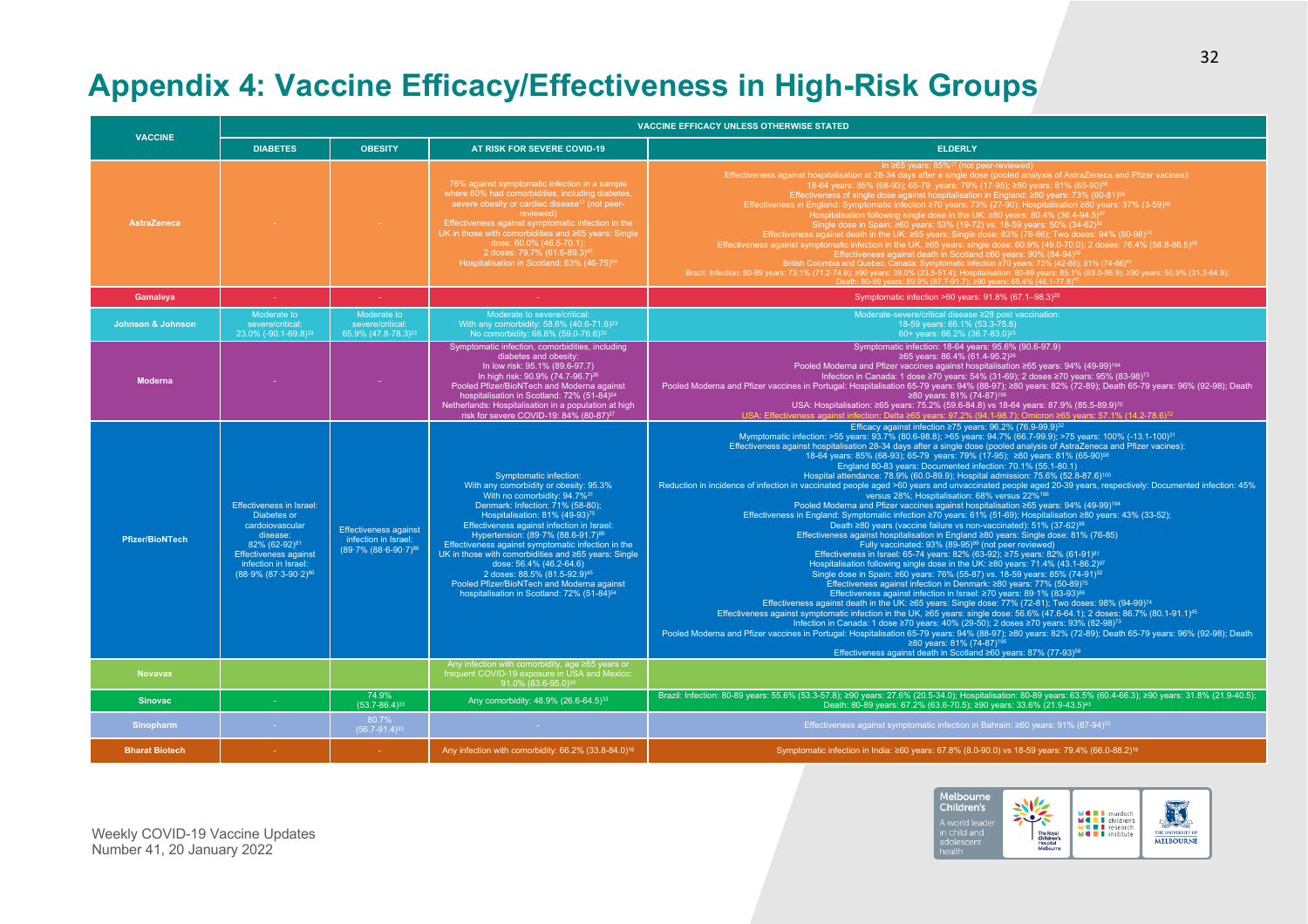### **Appendix 5: Vaccine Efficacy/Effectiveness Against Transmission**

There are limitations related to the analysis and comparison of transmission data between studies and vaccines. Criteria for testing vary between studies and may include, for example, random testing, testing at defined intervals, or retrospective serology.

| <b>VACCINE</b>               | <b>EFFICACY/EFFECTIVENESS AGAINST ASYMPTOMATIC INFECTION</b>                                                                                                                                                                                                                                                                                                                                                                                                                                                                                                                                                                                                                                                                                                                                                                                                                                                                                                                                                                                                                                                                                                                                                                                                                                                                                                                                                                                                                                                                                                                                                                                                                                                                                                                                                                                                                                                                        | <b>OTHER OUTCOMES</b>                                                                                                                                                                                                                                                                                                                                                                                                                                                                                                                                                                                                                                                                                                                                                                                                                                                                                                                                                                                                                                                                                                                                                                                                                                                                                                                                                                                                                                         |
|------------------------------|-------------------------------------------------------------------------------------------------------------------------------------------------------------------------------------------------------------------------------------------------------------------------------------------------------------------------------------------------------------------------------------------------------------------------------------------------------------------------------------------------------------------------------------------------------------------------------------------------------------------------------------------------------------------------------------------------------------------------------------------------------------------------------------------------------------------------------------------------------------------------------------------------------------------------------------------------------------------------------------------------------------------------------------------------------------------------------------------------------------------------------------------------------------------------------------------------------------------------------------------------------------------------------------------------------------------------------------------------------------------------------------------------------------------------------------------------------------------------------------------------------------------------------------------------------------------------------------------------------------------------------------------------------------------------------------------------------------------------------------------------------------------------------------------------------------------------------------------------------------------------------------------------------------------------------------|---------------------------------------------------------------------------------------------------------------------------------------------------------------------------------------------------------------------------------------------------------------------------------------------------------------------------------------------------------------------------------------------------------------------------------------------------------------------------------------------------------------------------------------------------------------------------------------------------------------------------------------------------------------------------------------------------------------------------------------------------------------------------------------------------------------------------------------------------------------------------------------------------------------------------------------------------------------------------------------------------------------------------------------------------------------------------------------------------------------------------------------------------------------------------------------------------------------------------------------------------------------------------------------------------------------------------------------------------------------------------------------------------------------------------------------------------------------|
| <b>AstraZeneca</b>           | EFFICACY (UK only): 22.2% (-9.9-45.0); Symptomatic and asymptomatic combined (UK, SOUTH AFRICA & BRAZIL): 54.1% (44.7-61.9) <sup>16</sup><br>ENGLAND: Hazard ratio for single dose in vaccinated vs. unvaccinated care facility residents: 0.32 (0.15-0.66) <sup>197</sup> ;<br>Odds ratio for household contacts of vaccinated vs non-vaccinated health workers testing positive: 0.52 (0.43-0.62) <sup>198</sup><br>Effectiveness against household transmission of Delta: 42% (14-69); Vaccination of household contacts against infection from a symptomatic household index case: 14% (-5-46) <sup>199</sup><br>UK: Regular testing of randomly selected households: 79% (65-88) <sup>200</sup> ; Single dose against symptomatic and asymptomatic infection: 60% (49-68) <sup>201</sup><br>NETHERLANDS: Effectiveness against transmission (secondary attack rate among household contacts): 58% (-12-84) <sup>87</sup>                                                                                                                                                                                                                                                                                                                                                                                                                                                                                                                                                                                                                                                                                                                                                                                                                                                                                                                                                                                                       | SCOTLAND: POOLED ANALYSIS OF PFIZER/BIONTECH AND ASTRAZENECA:<br>Hazard ratio for household contacts of vaccinated vs non-vaccinated health<br>workers testing positive: 0.70 (0.63-0.78) <sup>202</sup><br>PF and AZ: Secondary attack rates in household contacts in the UK: Vaccinated<br>contacts: 25% (18-33);<br>Unvaccinated contacts: 38% (24-53);<br>Unvaccinated index cases: 23% (15-31);<br>Vaccinated index cases: 25% (15-35) <sup>20</sup>                                                                                                                                                                                                                                                                                                                                                                                                                                                                                                                                                                                                                                                                                                                                                                                                                                                                                                                                                                                                     |
| <b>Bharat Biotech</b>        | EFFICACY IN INDIA: Asymptomatic: 63.6% (29.0-82.4); Symptomatic and asymptomatic combined: 68.8% (46.7-82.5) <sup>18</sup>                                                                                                                                                                                                                                                                                                                                                                                                                                                                                                                                                                                                                                                                                                                                                                                                                                                                                                                                                                                                                                                                                                                                                                                                                                                                                                                                                                                                                                                                                                                                                                                                                                                                                                                                                                                                          |                                                                                                                                                                                                                                                                                                                                                                                                                                                                                                                                                                                                                                                                                                                                                                                                                                                                                                                                                                                                                                                                                                                                                                                                                                                                                                                                                                                                                                                               |
| <b>Johnson &amp; Johnson</b> | EFFICACY (multiple countries): Asymptomatic infection: 59.7% (32.8-76.6) <sup>23</sup><br>UK: Single dose against symptomatic and asymptomatic infection: 60% (49-68) <sup>201</sup><br>Netherlands: Effectiveness against transmission (secondary attack rate among household contacts): 77% (6-94) <sup>87</sup>                                                                                                                                                                                                                                                                                                                                                                                                                                                                                                                                                                                                                                                                                                                                                                                                                                                                                                                                                                                                                                                                                                                                                                                                                                                                                                                                                                                                                                                                                                                                                                                                                  | USA (Kentucky): OR for reinfection in unvaccinated vs vaccinated with Johnson &<br>Johnson, Moderna or Pfizer/BioNTech): 2.34 (1.58-3.47) <sup>204</sup>                                                                                                                                                                                                                                                                                                                                                                                                                                                                                                                                                                                                                                                                                                                                                                                                                                                                                                                                                                                                                                                                                                                                                                                                                                                                                                      |
| <b>Moderna</b>               | USA: Asymptomatic infection: 72.7% (53.4-84.0) <sup>68</sup><br>USA: POOLED ANALYSIS OF PFIZER/BIONTECH AND MODERNA: 88.7% (68.4-97.1) <sup>205</sup> ; 90% (68%-97) <sup>206</sup> ; single dose: 80% (59-90) <sup>206</sup> ;<br>Relative risk of infection in asymptomatic pre-surgical patients >10 days after first dose compared to unvaccinated residents: 0.21 (0.12-0.37) <sup>207</sup> ;<br>Incident cases in unvaccinated nursing home residents decreased from 4.3% within 14 days of the first vaccination clinic to 0.3% after 42 days <sup>208</sup><br>MODELLING: Reduced potential for transmission: at least 61% <sup>209</sup><br>UK: Single dose against symptomatic and asymptomatic infection: 60% (49-68) <sup>201</sup><br>Netherlands: Effectiveness against transmission (secondary attack rate among household contacts): 88% (50-97) <sup>87</sup><br>USA: 63.0% (56.6-68.5) <sup>22</sup><br>Qatar: First month after second dose: 73.1% (70.3-75.5); declining to no evidence of any effect by 4 months post-vaccination <sup>69</sup>                                                                                                                                                                                                                                                                                                                                                                                                                                                                                                                                                                                                                                                                                                                                                                                                                                                               | USA (Kentucky): OR for reinfection in unvaccinated vs vaccinated with Johnson &<br>Johnson, Moderna or Pfizer/BioNTech): 2.34 (1.58-3.47) <sup>204</sup>                                                                                                                                                                                                                                                                                                                                                                                                                                                                                                                                                                                                                                                                                                                                                                                                                                                                                                                                                                                                                                                                                                                                                                                                                                                                                                      |
| <b>Pfizer/BioNTech</b>       | ENGLAND: 86% (76-97) 7 days after 2 doses; 72% (58-86) 21 days after 1 dose <sup>120</sup><br>Effectiveness against household transmission of Delta: 31% (-3-61); Vaccination of household contacts against infection from a symptomatic household index case: 24% (-2-64) <sup>199</sup><br>ISRAEL: 92% (88-95) <sup>83</sup> ; 91.5% (90.7-92.2) <sup>82</sup> ; 65% (45-79%) <sup>121</sup> ; single dose: 75% (72-84) <sup>210</sup> ;<br>Effectiveness against transmission: 88.5% (82.3-94.8) <sup>211</sup> ; Effectiveness against infection in the household: 78% (30-94) <sup>212</sup><br>USA: Asymptomatic screening: 90% (78-96)84<br>USA: POOLED ANALYSIS OF PFIZER/BIONTECH AND MODERNA: 88.7% (68.4-97.1) <sup>205</sup> ; 90% (68%-97) <sup>206</sup> ; single dose: 80% (59-90) <sup>206</sup> ;<br>Relative risk of infection in asymptomatic pre-surgical patients >10 days after first dose compared to unvaccinated residents: 0.21 (0.12-0.37) <sup>207</sup> ;<br>Incident cases in unvaccinated nursing home residents decreased from 4.3% within 14 days of the first vaccination clinic to 0.3% after 42 days <sup>208</sup><br>UK: single dose: 4-fold decrease in risk amongst HCWs ≥12 days post-vaccination <sup>213</sup> ; Regular testing of randomly selected households: 80% (73-85) <sup>200</sup> ;<br>Single dose against symptomatic and asymptomatic infection: 72% (63-79) <sup>201</sup> ; 60% (49-68) <sup>201</sup><br>FINLAND: Effectiveness against transmission to unvaccinated household contacts: 2 weeks after first dose: 8.7% (-28.9-35.4); 10 weeks after first dose: 42.9% (22.3-58.1) <sup>214</sup><br>Netherlands: Effectiveness against transmission (secondary attack rate among household contacts): 70% (61-77) <sup>87</sup><br>Finland: Effectiveness against transmission to unvaccinated household contacts of vaccinated cases: 42.9% (22.3-58.1) <sup>214</sup> | ISRAEL: Lower viral load in vaccine failure cases 12-37 days after the first dose of<br>vaccine compared to within the first 11 days, indicating potentially lower<br>infectiousness <sup>215</sup> :<br>Data from 223 communities: strong correlation between community vaccination<br>rate and a later decline in infection among children under 16 years of age who<br>were unvaccinated <sup>216</sup> :<br>Substantially decreased viral load for infections occurring 12-37 days after the first<br>dose of vaccine, indicating likely lower infectiousness <sup>215</sup><br>Detectable transmission in long-term care facilities in Spain reduced by 90% (76-<br>93) <sup>217</sup><br>ENGLAND: Odds ratio for household contacts of vaccinated health workers vs<br>non-vaccinated health workers testing positive: 0.54 (0.47-0.62) <sup>198</sup><br>SCOTLAND: POOLED ANALYSIS OF PFIZER/BIONTECH AND ASTRAZENECA<br>Hazard ratio for single dose in vaccinated vs. unvaccinated care facility residents:<br>$0.35(0.17-0.71)^{197}$<br>USA (Kentucky): OR for reinfection in unvaccinated vs vaccinated with Johnson &<br>Johnson, Moderna or Pfizer/BioNTech): 2.34 (1.58-3.47) <sup>204</sup><br>PF and AZ: Secondary attack rates in household contacts in the UK: Vaccinated<br>contacts: 25% (18-33):<br>Unvaccinated contacts: 38% (24-53);<br>Unvaccinated index cases: 23% (15-31):<br>Vaccinated index cases: 25% (15-35) <sup>203</sup> |